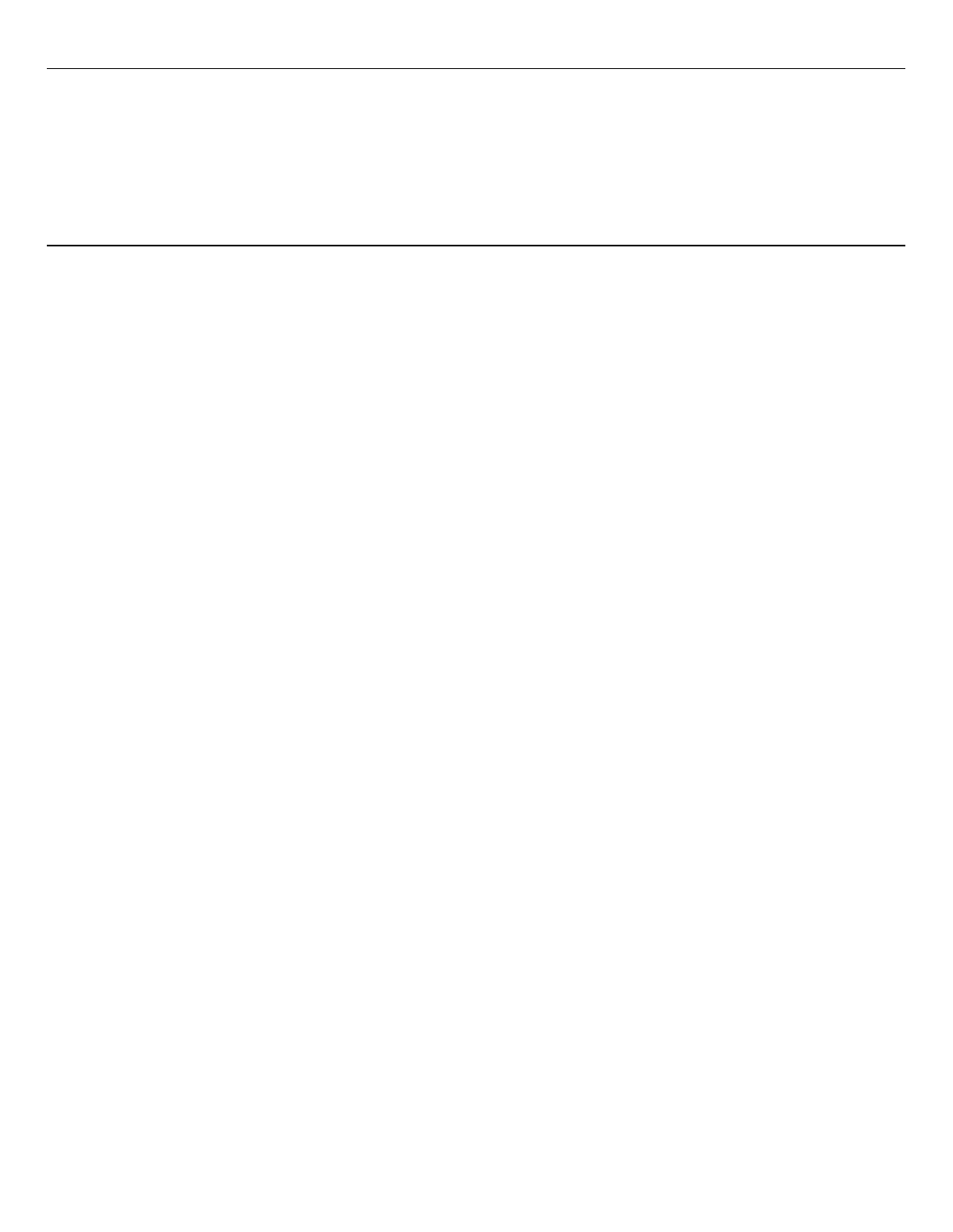<span id="page-2-0"></span>

|                         | <b>United States</b><br><b>General Accounting Office</b><br>Washington, D.C. 20548                                                                                                                                                                                                                                                                                                                                                                                                                                                                                                                                                                                                                            |
|-------------------------|---------------------------------------------------------------------------------------------------------------------------------------------------------------------------------------------------------------------------------------------------------------------------------------------------------------------------------------------------------------------------------------------------------------------------------------------------------------------------------------------------------------------------------------------------------------------------------------------------------------------------------------------------------------------------------------------------------------|
|                         | <b>General Government Division</b>                                                                                                                                                                                                                                                                                                                                                                                                                                                                                                                                                                                                                                                                            |
|                         | B-280364                                                                                                                                                                                                                                                                                                                                                                                                                                                                                                                                                                                                                                                                                                      |
|                         | January 15, 1999                                                                                                                                                                                                                                                                                                                                                                                                                                                                                                                                                                                                                                                                                              |
|                         | Honorable Jack Reed<br><b>United States Senate</b>                                                                                                                                                                                                                                                                                                                                                                                                                                                                                                                                                                                                                                                            |
|                         | Dear Senator Reed:                                                                                                                                                                                                                                                                                                                                                                                                                                                                                                                                                                                                                                                                                            |
|                         | As you requested, this report discusses the federal judiciary's use of<br>recalled magistrate judges and bankruptcy judges. Recalled judges are<br>retired magistrate and bankruptcy judges who, with their consent, return<br>to judicial duties for a specified period of time. The use of recalled judges<br>is one option district courts and bankruptcy courts have for obtaining<br>temporary judicial assistance when they are experiencing a temporary<br>workload increase, have one or more judgeship vacancies, or for other<br>reasons.                                                                                                                                                           |
|                         | Specifically, as agreed with your office, our objectives were to determine<br>(1) whether the demand for recalled magistrate and bankruptcy judges has<br>exceeded the number of judges available to serve in recalled positions, (2)<br>whether the courts that recalled judges had judgeship vacancies and/or<br>higher than average weighted case filings, $^{2}$ and (3) the approximate 1-year<br>cost savings associated with using a recalled judge rather than filling a full-<br>time judgeship position.                                                                                                                                                                                            |
| <b>Results in Brief</b> | During the period from October 1, 1989, through April 30, 1998, all of the<br>district courts and all but one of the bankruptcy courts whose requests for<br>recalled judges had been approved by the circuit judicial councils <sup>3</sup> were<br>able to obtain the services of a recalled judge. <sup>4</sup> During this period, 25 of the                                                                                                                                                                                                                                                                                                                                                              |
|                         | <sup>1</sup> The courts can also use visiting judges from other districts. Visiting judges are usually active<br>(nonretired) judges from other courts who are assigned to provide assistance to a requesting court for<br>a specified period of time. Visiting judges may be from within the same judicial circuit as the requesting<br>court (intracircuit assignments) or from outside the judicial circuit (intercircuit assignments). District<br>courts and bankruptcy courts are organized in 12 geographic circuits whose boundaries are defined by<br>statute. There is also a court of appeals for the federal circuit, but this circuit has no role in magistrate<br>and bankruptcy judge recalls. |
|                         | <sup>2</sup> Weighted case filings represent a measure of the average amount of judicial time that a district or<br>bankruptcy court's filings may require.                                                                                                                                                                                                                                                                                                                                                                                                                                                                                                                                                   |
|                         | <sup>3</sup> Each circuit has a Judicial Council of the Circuit that is statutorily charged with making all necessary<br>and appropriate orders for the effective and expeditious administration of justice within the circuit.<br>The council consists of equal numbers of active court of appeals judges and active district court judges<br>within the circuit, plus the chief judge of the circuit, who is the presiding officer.                                                                                                                                                                                                                                                                         |
|                         | <sup>4</sup> Administrative Office of the U.S. Court's (AOUSC) data excluded recall appointments made on or<br>after October 1 that expired prior to September 30 in each fiscal year, from 1990 to 1997. AOUSC's data<br>also excluded any recall appointments made on or after October 1, 1997, that expired prior to April 30,<br>1998. Thus, these data may have excluded some short-term appointments that expired prior to the end                                                                                                                                                                                                                                                                      |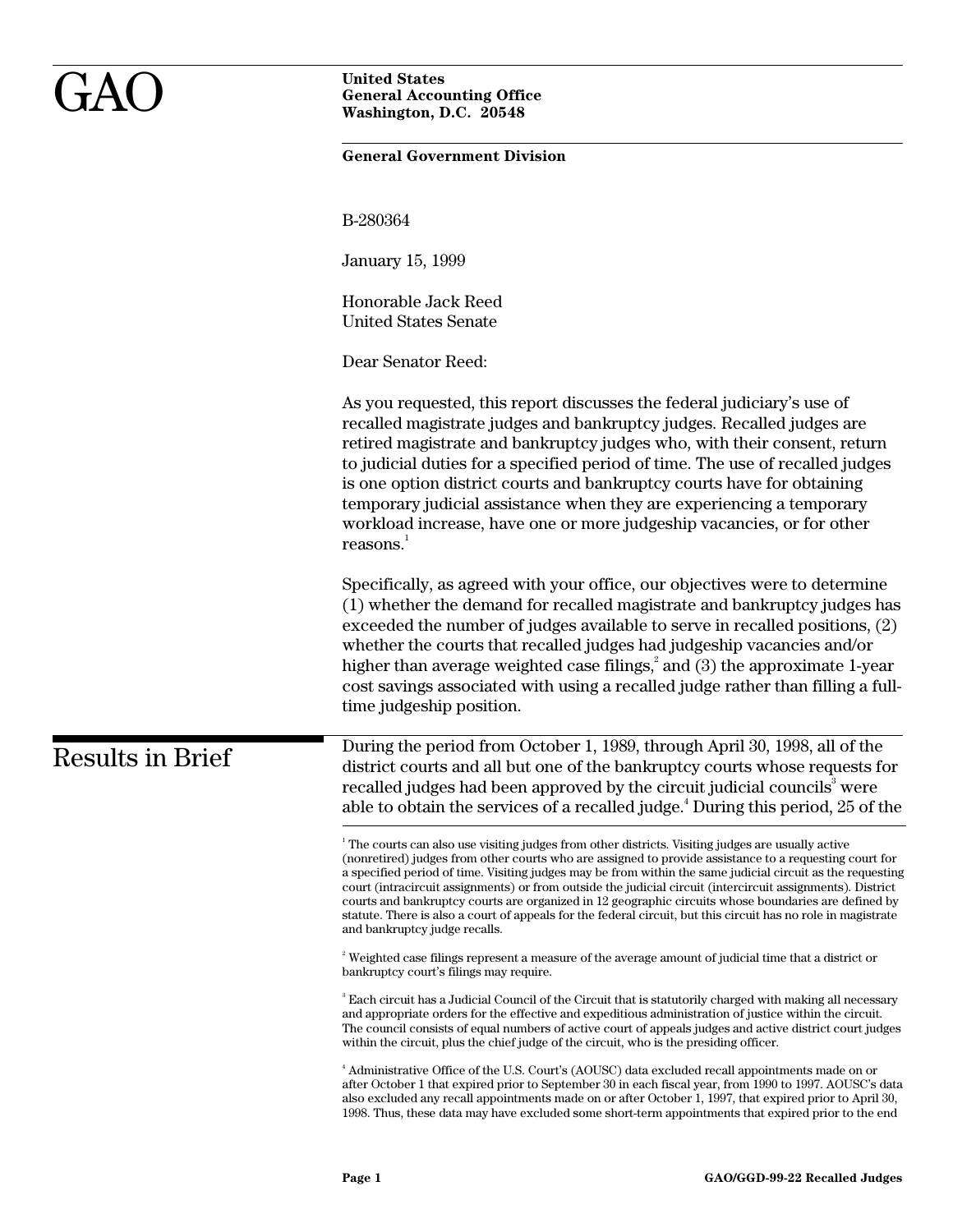92 district courts with magistrate judges and 33 of the 90 bankruptcy courts used at least 1 retired magistrate or bankruptcy judge. The single bankruptcy court whose approved request was not filled had requested the appointment of two recalled bankruptcy judges in 1993. One appointment was made, and data were not available on why the second appointment was not made. One possible reason is that Congress had authorized two additional bankruptcy judgeships for this court in 1992.

In considering whether the demand for recalled judges exceeded the number of judges available to serve in recall appointments, it is important to note that the 111 recalled magistrate judge appointments and the 159 recalled bankruptcy judge appointments were filled by a relatively small number of eligible judges who were often reappointed to their recalled positions one or more times. A total of 96 magistrate judges and 60 bankruptcy judges were eligible for recall for at least part of the period covered by our review. The recall appointments were filled by 33 separate retired magistrate judges and 43 separate retired bankruptcy judges.

District courts or bankruptcy courts that recalled judges showed no clear pattern of judgeship vacancies, and bankruptcy courts that recalled judges showed no clear pattern of weighted case filings. Some district courts or bankruptcy courts used recalled judges for at least a portion of the time the court had a magistrate judgeship or bankruptcy judgeship vacancy, while other district courts or bankruptcy courts with magistrate judgeship or bankruptcy judgeship vacancies did not use recalled judges.

The bankruptcy courts that used recalled judges during the period of our review had widely varying weighted case filings. For those bankruptcy courts that recalled bankruptcy judges, the weighted case filings ranged from 619 to 2,144 per bankruptcy judgeship in fiscal year 1992 and from 639 to 2,321 in fiscal year 1997. National average weighted filings per bankruptcy judgeship were 1,437 in fiscal year 1992 and 1,436 in fiscal year 1997.

The Judicial Conference has not adopted case weight measures for magistrate judges. However, at your request, we are providing information on district court weighted case filings, which were developed to measure the case filings workload of district judges, not magistrate judges.

of the fiscal year. However, both AOUSC officials and the circuit executives we interviewed said the data we received would have excluded few recalls because there have been few recall appointments of less than 1 year.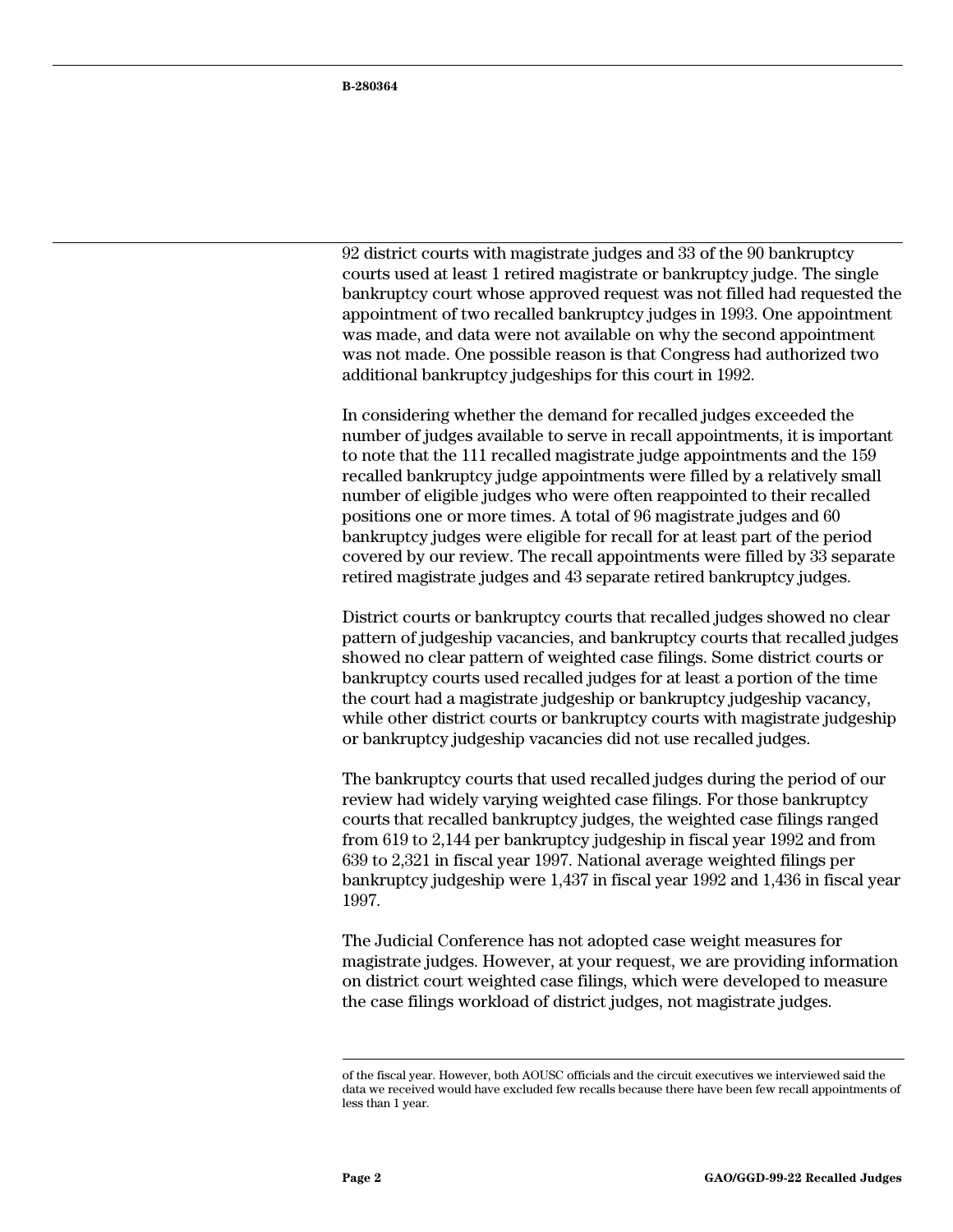According to Administrative Office of the U.S. Courts (AOUSC) data, recalled magistrate and bankruptcy judges are less costly than full-time nonretired judges. The estimated fiscal year 1999 annual recurring cost of a full-time nonretired magistrate judge is about \$602,000, and the cost of a full-time bankruptcy judge is about \$575,000. These costs include the salaries and benefits of the judge and his or her support staff, space, equipment, and facilities. In contrast, AOUSC data indicated that the average annual cost of a recalled magistrate judge ranged from about \$87,000 to about \$253,000. The average annual cost of a recalled bankruptcy judge ranged from about \$93,000 to about \$241,000. The lower cost figures represent the average annual cost of a recalled magistrate or bankruptcy judge who retired at full salary and whose sole personal staff is a full-time secretary. The higher cost figures represent a recalled magistrate or bankruptcy judge who did not retire at full salary, earns about \$32,000 annually while on recall, and has a full staff.

Background

Ninety-two of the 94 federal district courts include district court judges and magistrate judges.<sup>5</sup> District court judges generally are appointed for life $^{\rm 6}$  and exercise the full range of judicial authority vested in the district courts. Magistrate judges are appointed for a fixed term of years to either full- or part-time positions.<sup>7</sup> Magistrate judges exercise the judicial duties permissible by statute and the Constitution that the district courts delegate to them. Generally, a district court assigns magistrate judges all misdemeanor criminal cases $^{\rm s}$  and the conduct of preliminary proceedings in felony criminal cases. $^{\circ}$  In civil cases, magistrate judges may also supervise pretrial proceedings. In addition, with the consent of the parties in the case, magistrate judges may preside over all phases of a civil suit, including trial, and render a decision in the case.

<sup>5</sup> The district courts in the U.S. territories of Guam and the Northern Mariana Islands do not have magistrate judges.

<sup>6</sup> Judges appointed to the district courts in the U.S. territories of Guam, the Northern Mariana Islands, and the Virgin Islands are appointed for 10-year terms.

 $^7$  Full-time magistrate judges are appointed for 8-year terms and part-time magistrate judges for 4-year terms.

<sup>&</sup>lt;sup>8</sup> Generally, those federal crimes that carry a maximum penalty of imprisonment of 1 year or less.

 $^\circ$  Generally, those federal crimes that carry a maximum penalty of imprisonment of more than  $1$  year.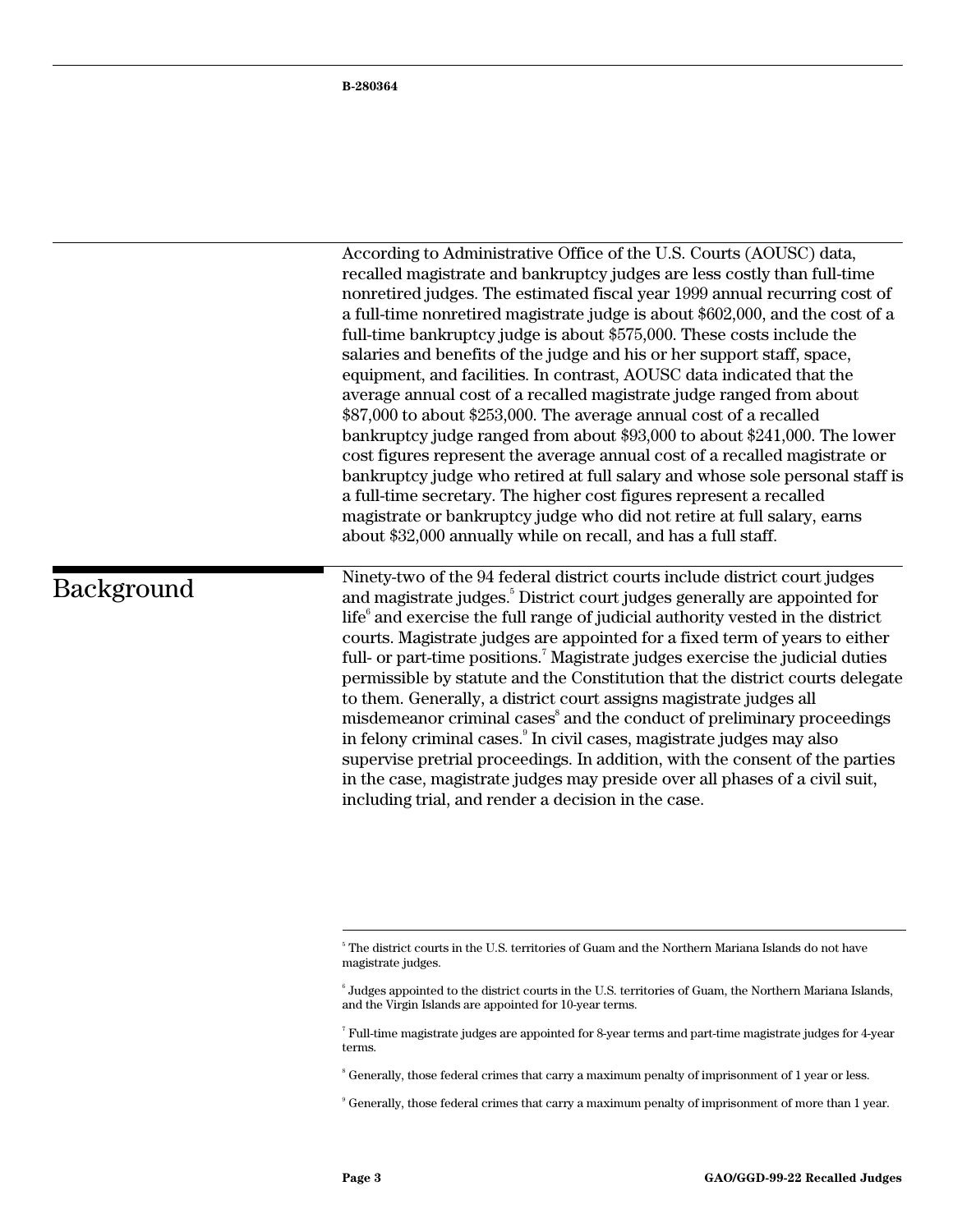With some exceptions, the 90 federal bankruptcy courts preside over all bankruptcy cases filed in the United States.<sup>10</sup> Bankruptcy judges are appointed for 14-year terms and are appointed only to full-time positions.

Eligible retired magistrate and bankruptcy judges may be recalled to judicial service with their consent. With a few exceptions, all retired magistrate and bankruptcy judges are eligible for recall. Retired magistrate and bankruptcy judges who receive an annuity under the Judicial Retirement System (JRS) and elect to practice law are not eligible for recall. Retired magistrate judges who did not retire under JRS, and have elected to practice law after retirement, may continue to practice law if recalled for part-time service, but they may not continue to practice law if recalled to full-time service.

The decision to seek the appointment of a recalled judge rests with the district court or bankruptcy court that determines it needs the services of a recalled judge. The circuit judicial council must approve the request, specify the calendar period of the recall, specify whether the appointment is for full-time or part-time service, and determine the personal support staff, if any, that the recalled judge may have. Additional information on the recall process can be found in appendix I.

Recalled judges are paid a salary that represents the difference between their retirement pensions and the full salary of the office to which they were recalled. For example, a bankruptcy judge who retired in fiscal year 1998 with a pension of \$80,000 and was recalled to full-time service in the same fiscal year would receive annual wages of \$45,764. This is the difference between the judge's pension and the \$125,764 fiscal year 1998 salary of an active bankruptcy judge. A recalled judge who had retired at full salary would receive no additional compensation for recall service. Appendix II provides additional information on the conditions and compensation of recall judges.

Scope and Methodology Our objectives were to determine (1) whether the demand for recalled magistrate and bankruptcy judges has exceeded the number of judges available to serve in recalled positions, (2) whether the district and bankruptcy courts that recalled judges had judgeship vacancies and/or higher than average weighted case filings, and (3) the approximate 1-year cost savings associated with using a recalled judge rather than filling a full-

 $10^{10}$  By statute, the district courts retain original jurisdiction over bankruptcy cases. However, with few exceptions, the district courts have adopted a policy of referring all bankruptcy matters to the bankruptcy courts within their respective districts.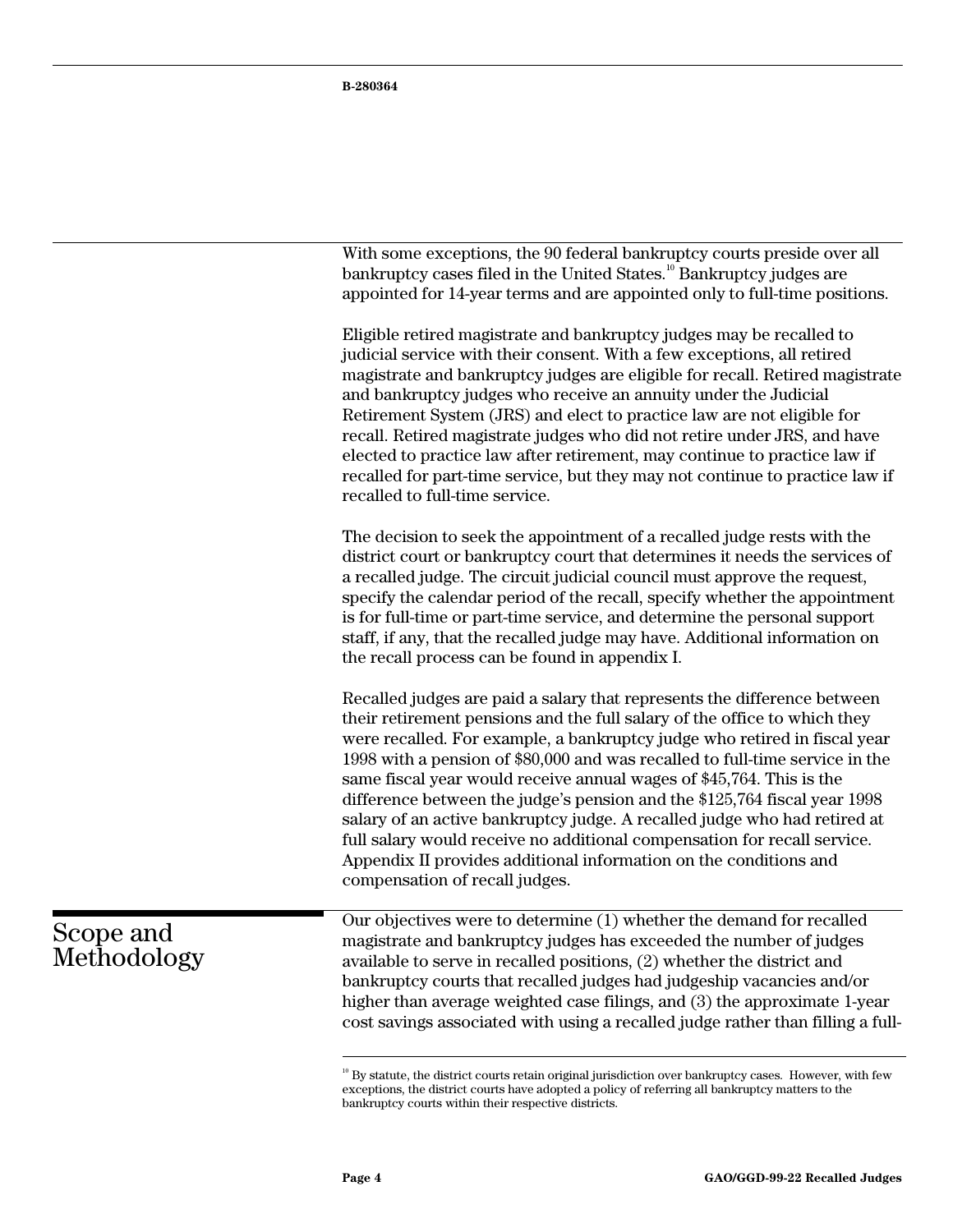|                                                                           | time judgeship position. Our review covered the use of recalled magistrate<br>and bankruptcy judges during the period October 1, 1989, through April 30,<br>1998. We obtained most of the data needed to address our objectives<br>through AOUSC. We requested data by district on the number of retired<br>and recalled magistrate judges and bankruptcy judges, including data by<br>district on the number of retired magistrate and bankruptcy judges who<br>were eligible for recall each year and the number of eligible judges who<br>were actually recalled each year. We reviewed the data AOUSC provided<br>for internal consistency by choosing a judgmental sample of retired and<br>recalled judges, tracing the data back to source documents, and verifying<br>that the data provided matched the data in the source documents. Our<br>judgmental sample included retired and recalled judges from different<br>fiscal years and geographically dispersed district and bankruptcy courts. |
|---------------------------------------------------------------------------|----------------------------------------------------------------------------------------------------------------------------------------------------------------------------------------------------------------------------------------------------------------------------------------------------------------------------------------------------------------------------------------------------------------------------------------------------------------------------------------------------------------------------------------------------------------------------------------------------------------------------------------------------------------------------------------------------------------------------------------------------------------------------------------------------------------------------------------------------------------------------------------------------------------------------------------------------------------------------------------------------------|
|                                                                           | We requested data for the same period for magistrate and bankruptcy<br>judgeship vacancies in those district and bankruptcy courts that recalled<br>judges. We requested the weighted case filings of the 94 district courts and<br>90 bankruptcy courts for fiscal years 1990 through 1997.                                                                                                                                                                                                                                                                                                                                                                                                                                                                                                                                                                                                                                                                                                             |
|                                                                           | We obtained written comments on a draft of this report from AOUSC.<br>These comments are discussed at the end of this letter and are reprinted in<br>appendix VI.                                                                                                                                                                                                                                                                                                                                                                                                                                                                                                                                                                                                                                                                                                                                                                                                                                        |
|                                                                           | Our work was performed from May 1998 to December 1998 in accordance<br>with generally accepted government auditing standards. Our objectives,<br>scope, and methodology are described in more detail in appendix III.                                                                                                                                                                                                                                                                                                                                                                                                                                                                                                                                                                                                                                                                                                                                                                                    |
| Data on the Use of<br><b>Recalled Magistrate</b><br>and Bankruptcy Judges | A minority of district and bankruptcy courts used recalled judges during<br>the period covered by our review (October 1, 1989, through April 30, 1998).<br>During this period, $^{11}$ 25 of the 92 district courts with magistrate judges<br>(27.2 percent) and 33 of the 90 bankruptcy courts (36.7 percent) recalled at<br>least 1 judge (see figs. 1 and 2). However, at least 1 district court and 1<br>bankruptcy court in each of the 12 regional circuits had recalled a judge<br>during this period.                                                                                                                                                                                                                                                                                                                                                                                                                                                                                            |

<sup>11</sup> Data on recalled judges are as of September 30 for fiscal years 1990 through 1997, and April 30, 1998, for fiscal year 1998.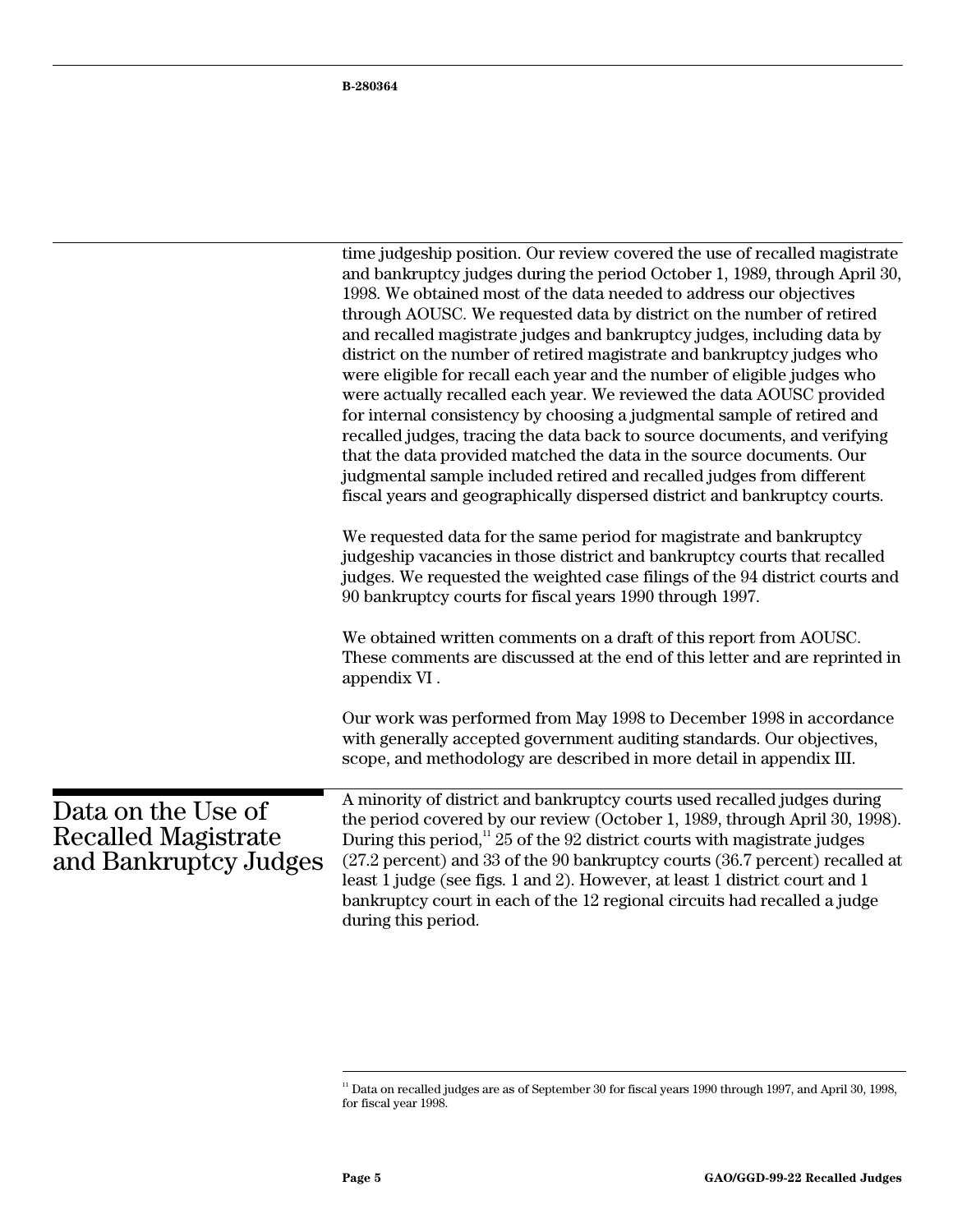<span id="page-7-0"></span>



Note: C = central; M = middle; N = northern; W = western; S = southern; E = eastern Source: GAO analysis of AOUSC data.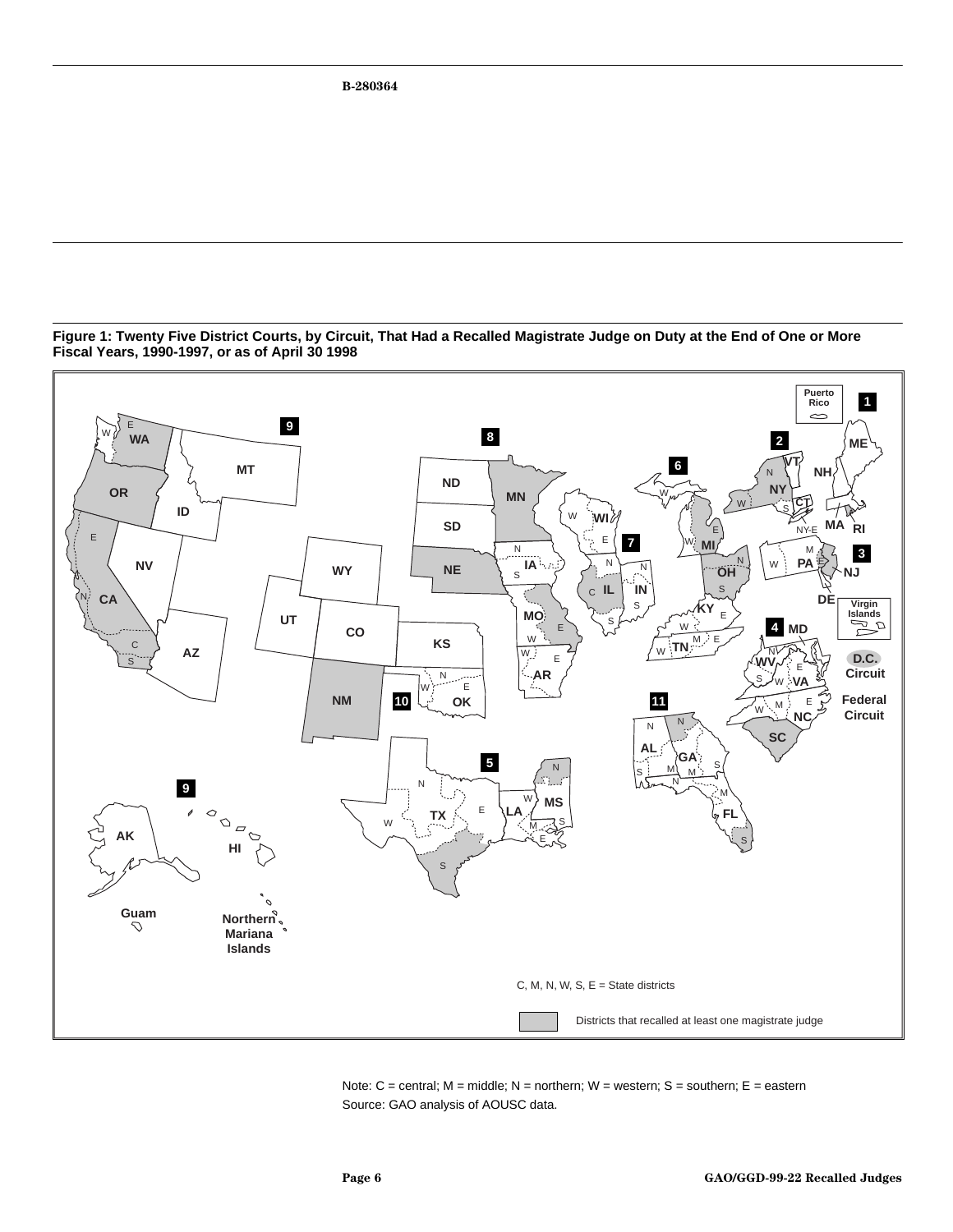<span id="page-8-0"></span>**Figure 2: Thirty-Three Bankruptcy Courts, by Circuit, That Had a Recalled Bankruptcy Judge on Duty at the End of One or More Fiscal Years, 1990-1997, or as of April 30, 1998**



Note: C = central; M = middle; N = northern; W = western; S = southern; E = eastern Source: GAO analysis of AOUSC data.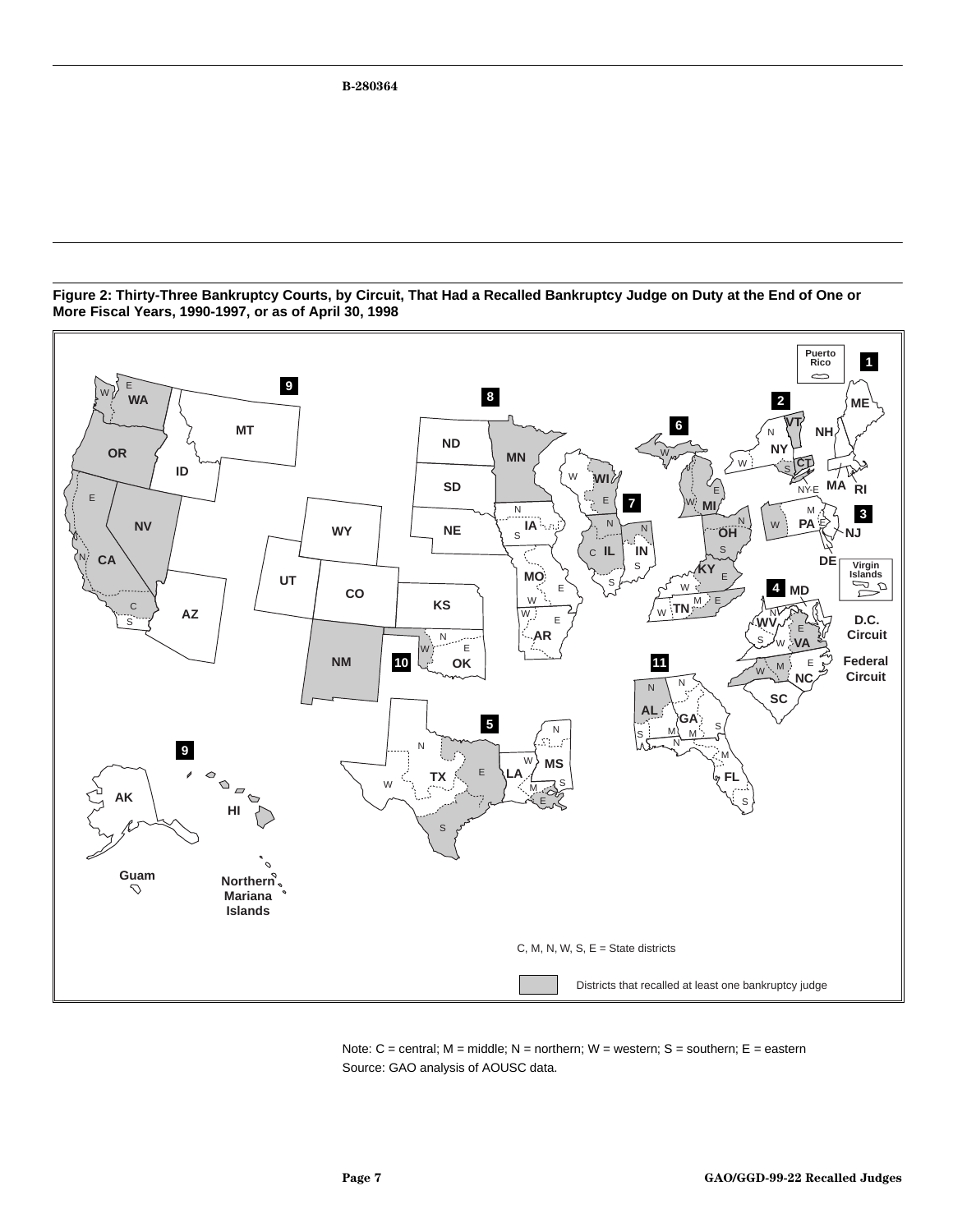|                                                                                          | The 25 district courts that recalled magistrate judges appointed eligible<br>judges to a total of 111 magistrate judge recall positions. The 33<br>bankruptcy courts had a total 159 bankruptcy judge recall appointments.<br>All of the district courts and all but one of the bankruptcy courts whose<br>requests for recalled judges had been approved during this period were<br>able to obtain the services of a recalled judge. In 1993, the circuit council<br>had approved two bankruptcy judge recall appointments for one<br>bankruptcy court, but only one appointment was made. Data were not<br>available on why the second appointment was not made. One possible<br>reason is that Congress had authorized two additional bankruptcy court<br>judgeships for this court in 1992.                                                                                                                                                        |
|------------------------------------------------------------------------------------------|--------------------------------------------------------------------------------------------------------------------------------------------------------------------------------------------------------------------------------------------------------------------------------------------------------------------------------------------------------------------------------------------------------------------------------------------------------------------------------------------------------------------------------------------------------------------------------------------------------------------------------------------------------------------------------------------------------------------------------------------------------------------------------------------------------------------------------------------------------------------------------------------------------------------------------------------------------|
|                                                                                          | The total number of recalled magistrate judge appointments by a single<br>district over the entire period ranged from 1 to 12. The number of district<br>courts with one or more recalled magistrate judges on duty at the end of<br>the fiscal year increased annually, from 4 in fiscal year 1990 to 16 in fiscal<br>year 1997. The number of recalled magistrate judges on duty at the end of<br>the fiscal year also grew each year (except for 1997). Data by fiscal year<br>and district are shown in appendix IV, table IV.1.                                                                                                                                                                                                                                                                                                                                                                                                                   |
|                                                                                          | The total number of recalled bankruptcy judge appointments by a single<br>bankruptcy court over the period ranged from 1 to 9. The number of<br>bankruptcy courts with recalled judges on duty at the end of the fiscal year<br>ranged from 10 (fiscal years 1990, 1991, and 1993) to 25 (as of April 30 in<br>fiscal year 1998). The number of recalled bankruptcy judges on duty at the<br>end of the fiscal year more than doubled by the end of fiscal year 1994 (to<br>23) from the levels it had been in fiscal years 1990, 1991, and 1993. Since<br>the end of fiscal year 1994, the number of recalled bankruptcy judges has<br>remained relatively stable. Additional details are shown in appendix IV,<br>table IV.2.                                                                                                                                                                                                                        |
| Number of Eligible Retired<br>Judges Has Exceeded the<br><b>Number Who Were Recalled</b> | Since fiscal year 1990, the number of retired magistrate and bankruptcy<br>judges and the number of those retired judges who were eligible for recall<br>has grown annually. Each fiscal year during the period covered by our<br>review, at least 80 percent of retired magistrate judges were eligible for<br>recall. In all but 2 fiscal years, 100 percent of retired bankruptcy judges<br>were eligible for recall. For each year covered by our data, the number of<br>magistrate and bankruptcy judges eligible for recall has exceeded the<br>number of judges actually recalled. It must be noted, however, that eligible<br>retired judges may be recalled only with their consent, and not all eligible<br>judges may be willing to accept a recall appointment. The percentage of<br>eligible retired magistrate judges who were recalled ranged from about 16<br>percent at the end of fiscal year 1992 to about 24 percent at the end of |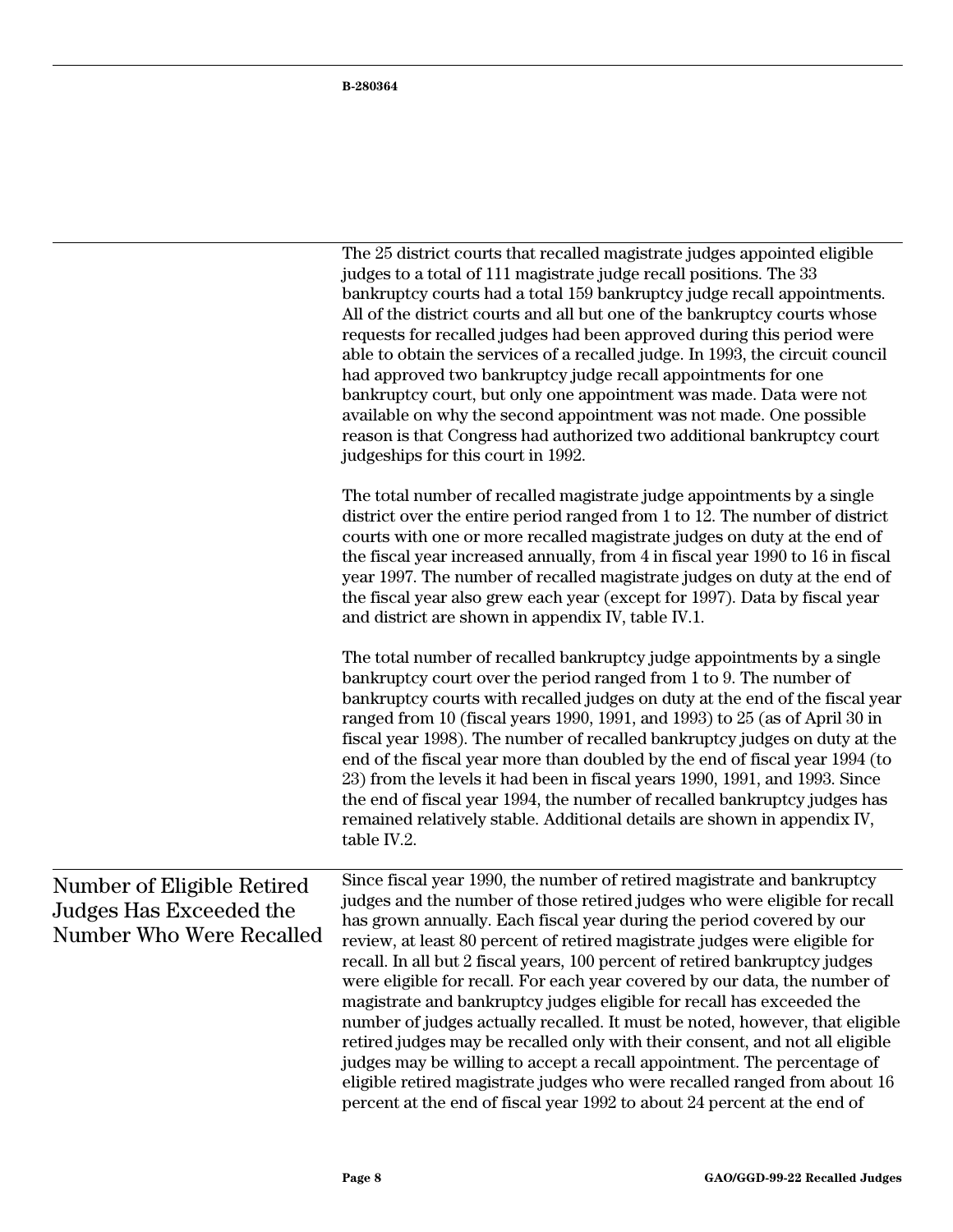fiscal year 1996 (see table 1). The percentage of eligible retired bankruptcy judges who were recalled ranged from about 33 percent at the end of fiscal year 1993 to about 56 percent at the end of fiscal year 1990 (see table 2). The number of bankruptcy courts that recalled bankruptcy judges jumped sharply in fiscal year 1994 and has remained relatively stable since then.

#### <span id="page-10-0"></span>**Table 1: Magistrate Judges in Retirement Status, Eligible for Recall, and Actually Recalled; and Number of Districts That Recalled Judges, as of September 30, 1990-1997, and April 30, 1998**

|                |                                | Number of                                             |          |                                              | Percentage <sup>®</sup> of        |                                   |  |
|----------------|--------------------------------|-------------------------------------------------------|----------|----------------------------------------------|-----------------------------------|-----------------------------------|--|
| Date           | Judges in<br>retirement status | Retired judges Eligible judges<br>eligible for recall | recalled | <b>Retired judges</b><br>eligible for recall | <b>Retired judges</b><br>recalled | districts that<br>recalled judges |  |
| 09-30-90       | 23                             | 19                                                    |          | 83                                           |                                   |                                   |  |
| 09-30-91       | 37                             | 30                                                    |          | 81                                           | 20                                |                                   |  |
| 09-30-92       | 51                             | 44                                                    |          | 86                                           | 16                                |                                   |  |
| $09 - 30 - 93$ | 57                             | 49                                                    |          | 86                                           | 18                                |                                   |  |
| 09-30-94       |                                | 60                                                    | 13       | 85                                           | 22                                | 11                                |  |
| 09-30-95       | 87                             | 73                                                    | 16       | 84                                           | 22                                | 12                                |  |
| 09-30-96       | 100                            | 83                                                    | 20       | 83                                           | 24                                | 15                                |  |
| 09-30-97       | 112                            | 92                                                    | 18       | 82                                           | 20                                | 16                                |  |
| 04-30-98       | 119                            | 96                                                    | 18       | 81                                           | 19                                | 14                                |  |

<sup>a</sup>Rounded to nearest whole number.

Source: GAO analysis of AOUSC data.

#### **Table 2: Bankruptcy Judges in Retirement Status, Eligible for Recall, and Actually Recalled; and Number of Courts That Recalled Judges, as of September 30, 1990-1997, and April 30, 1998**

|          |                                                    | Number of |                                            |                                              | Percentage <sup>ª</sup> of        |                                   |  |
|----------|----------------------------------------------------|-----------|--------------------------------------------|----------------------------------------------|-----------------------------------|-----------------------------------|--|
| Date     | Judges in<br>retirement status eligible for recall |           | Retired judges Eligible judges<br>recalled | <b>Retired judges</b><br>eligible for recall | <b>Retired judges</b><br>recalled | districts that<br>recalled judges |  |
| 09-30-90 | 18                                                 | 18        | 10                                         | 100                                          | 56                                | 10                                |  |
| 09-30-91 | 22                                                 | 22        | 10                                         | 100                                          | 46                                | 10                                |  |
| 09-30-92 | 27                                                 | 27        | 12                                         | 100                                          | 44                                | 11                                |  |
| 09-30-93 | 35                                                 | 33        |                                            | 94                                           | 33                                | 10                                |  |
| 09-30-94 | 42                                                 | 42        | 23                                         | 100                                          | 55                                | 21                                |  |
| 09-30-95 | 47                                                 | 47        | 24                                         | 100                                          | -51                               | 22                                |  |
| 09-30-96 | 50                                                 | 50        | 22                                         | 100                                          | 44                                | 21                                |  |
| 09-30-97 | 55                                                 | 55        | 22                                         | 100                                          | 40                                | 22                                |  |
| 04-30-98 | 61                                                 | 60        | 25                                         | 98                                           | 42                                | 25                                |  |

a Rounded to nearest whole number.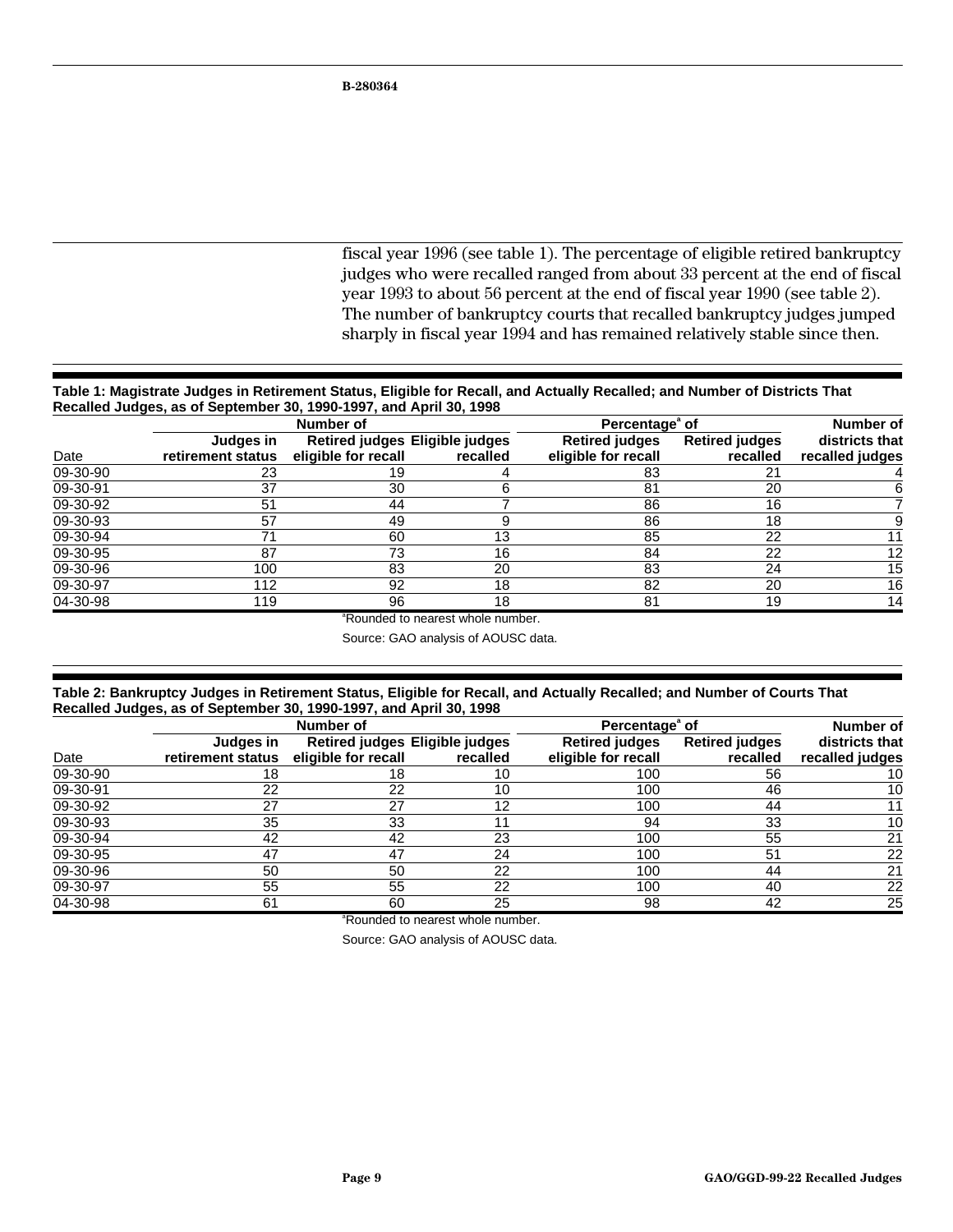| The Majority of Recalled<br><b>Judges Have Served</b><br><b>Multiple Recall Terms</b>    | The majority of recalled magistrate and bankruptcy judges have served<br>annual (ad hoc) terms rather than extended recall terms (which are<br>generally 3-year appointments). <sup>12</sup> Further, the majority of the judges who<br>were recalled served more than one term. As a result, the number of<br>recalled judge appointments exceeded the number of retired judges who<br>filled these appointments. The 111 recalled magistrate judge appointments<br>were filled by 33 separate retired magistrate judges. The 159 recalled<br>bankruptcy judge appointments were filled by 43 separate retired<br>bankruptcy judges.                                                                                                                                                               |  |  |  |  |
|------------------------------------------------------------------------------------------|-----------------------------------------------------------------------------------------------------------------------------------------------------------------------------------------------------------------------------------------------------------------------------------------------------------------------------------------------------------------------------------------------------------------------------------------------------------------------------------------------------------------------------------------------------------------------------------------------------------------------------------------------------------------------------------------------------------------------------------------------------------------------------------------------------|--|--|--|--|
|                                                                                          | Analysis of the data by fiscal year shows that a majority of recalled judges<br>served more than one annual appointment. For example, of the 18 retired<br>magistrate judges who were serving recall duty on September 30, 1997, 17<br>were serving on an ad hoc basis, and 13 of the 18 recalled judges had also<br>served in the previous year. Of the 22 retired bankruptcy judges who were<br>serving recall duty on the same date, 17 were serving on an ad hoc basis,<br>and 20 of the 22 recalled judges had also served in the previous year. (For<br>details by fiscal year, see app. IV, tables IV.3 and IV.4.)                                                                                                                                                                           |  |  |  |  |
| <b>Reasons for Using</b><br>Recalled Judges Varied                                       | District and bankruptcy courts may request a recalled judge for a variety of<br>reasons, such as temporarily high case filings, judgeship vacancies, or the<br>illness of an active judge that temporarily reduces his or her ability to carry<br>a full caseload. AOUSC officials and circuit executives noted that<br>temporarily high case filings and judgeship vacancies were the two most<br>common reasons for requesting recalled judges. Our analysis of AOUSC's<br>data showed that some courts had judgeship vacancies and/or weighted<br>case filings above the national average at the same time that they had a<br>recalled judge. However, we found no clear pattern with regard to<br>judgeship vacancies or weighted case filings among those courts that used<br>recalled judges. |  |  |  |  |
| <b>Comments of Circuit</b><br><b>Executives on Recalled</b><br><b>Judge Appointments</b> | We spoke with the circuit executives or their representatives in the 12<br>regional judicial circuits concerning the use of recalled magistrate and<br>bankruptcy judges. <sup>13</sup> Overall, these officials told us that the circuits neither<br>encourage nor discourage the use of recalled judges. Rather, the circuit<br>councils generally review each request for a recalled judge on a case-by-<br>case basis in light of the Judicial Conference's guidelines and regulations<br>on the use of recalled judges and any circuit standards. Generally the                                                                                                                                                                                                                                |  |  |  |  |
|                                                                                          | $12$ To be eligible for an extended recall appointment, a magistrate or bankruptcy judge must be at least<br>age 65 and have retired under JRS including "hybrid" JRS. See app. II.                                                                                                                                                                                                                                                                                                                                                                                                                                                                                                                                                                                                                 |  |  |  |  |

 $^{13}$  There is also a court of appeals for the "federal circuit," but this circuit has no district or bankruptcy courts.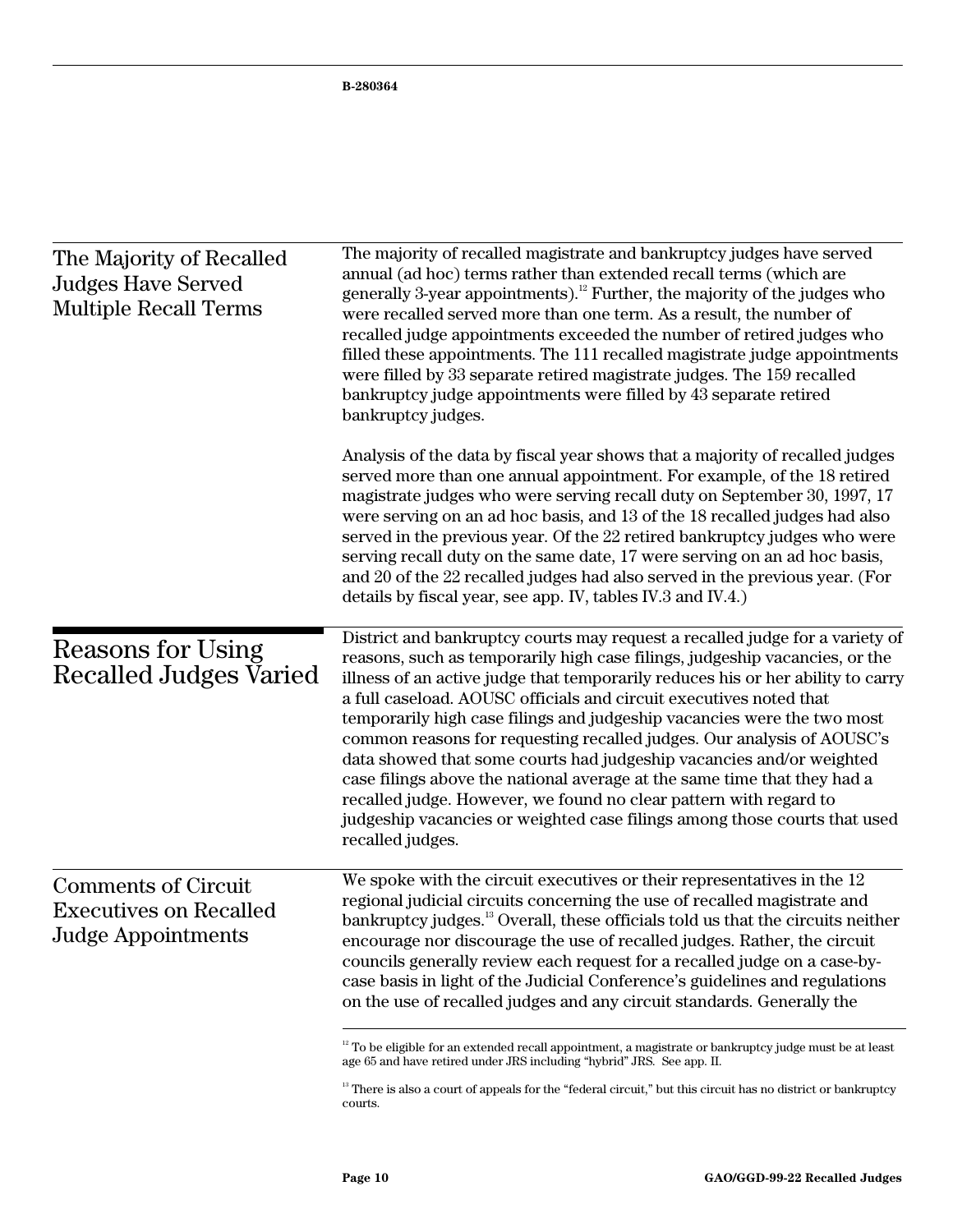|                                                                                   | circuits have no written criteria, in addition to those of the Judicial<br>Conference, for reviewing recalled judge requests. Two circuits had<br>drafted general guidelines for recalled appointments, and the First Circuit<br>required the requesting district to fill out an information sheet justifying its<br>recall request.                                                                                                                                                                                                                                                                                                                                                                                                                                                                      |
|-----------------------------------------------------------------------------------|-----------------------------------------------------------------------------------------------------------------------------------------------------------------------------------------------------------------------------------------------------------------------------------------------------------------------------------------------------------------------------------------------------------------------------------------------------------------------------------------------------------------------------------------------------------------------------------------------------------------------------------------------------------------------------------------------------------------------------------------------------------------------------------------------------------|
|                                                                                   | Documentation the circuit executives provided showed that since 1990<br>appointments were made for all approved requests for recalled judges,<br>with one exception. An appointment was not made for one approved<br>recalled bankruptcy judge request. The bankruptcy court whose recall<br>appointment was not made had requested the appointment of two recalled<br>judges in 1993. The circuit council approved the court's request for both<br>appointments, but only one recalled judge was actually appointed. Data<br>were not available on why this second approved position was not filled.<br>One possible reason is that Congress had authorized two additional<br>bankruptcy judgeships for this court in 1992.                                                                              |
|                                                                                   | The circuit executives stated that few recalled judges are recalled for<br>terms of less than 1 year and that some circuits have a general policy that<br>appointments must be for at least 1 year. However, the officials noted that<br>in most cases the circuits first consider the use of active judges from<br>within and then outside the circuit (that is, intracircuit and intercircuit<br>assignments) before requesting the assistance of recalled judges. The<br>executives also said that when assistance from active judges is not<br>available, recalled judges offer experienced assistance.                                                                                                                                                                                               |
| No Clear Pattern Between<br>Judgeship Vacancies and<br>the Use of Recalled Judges | Based on data provided by AOUSC, we found no clear pattern in judgeship<br>vacancies among the district and bankruptcy courts that used recalled<br>judges (see table 3). For example, of the 25 districts that recalled at least 1<br>magistrate judge during the period covered in our review, 10 recalled a<br>magistrate judge during the same period that they experienced judgeship<br>vacancies. Further, of the 25 districts that recalled at least 1 magistrate<br>judge during the period of our review, 8 experienced judgeship vacancies<br>but did not recall a magistrate judge during the time the vacancies existed.<br>Four district courts appointed recalled magistrate judges when the court<br>had both a judgeship vacancy and weighted case filings above the national<br>average. |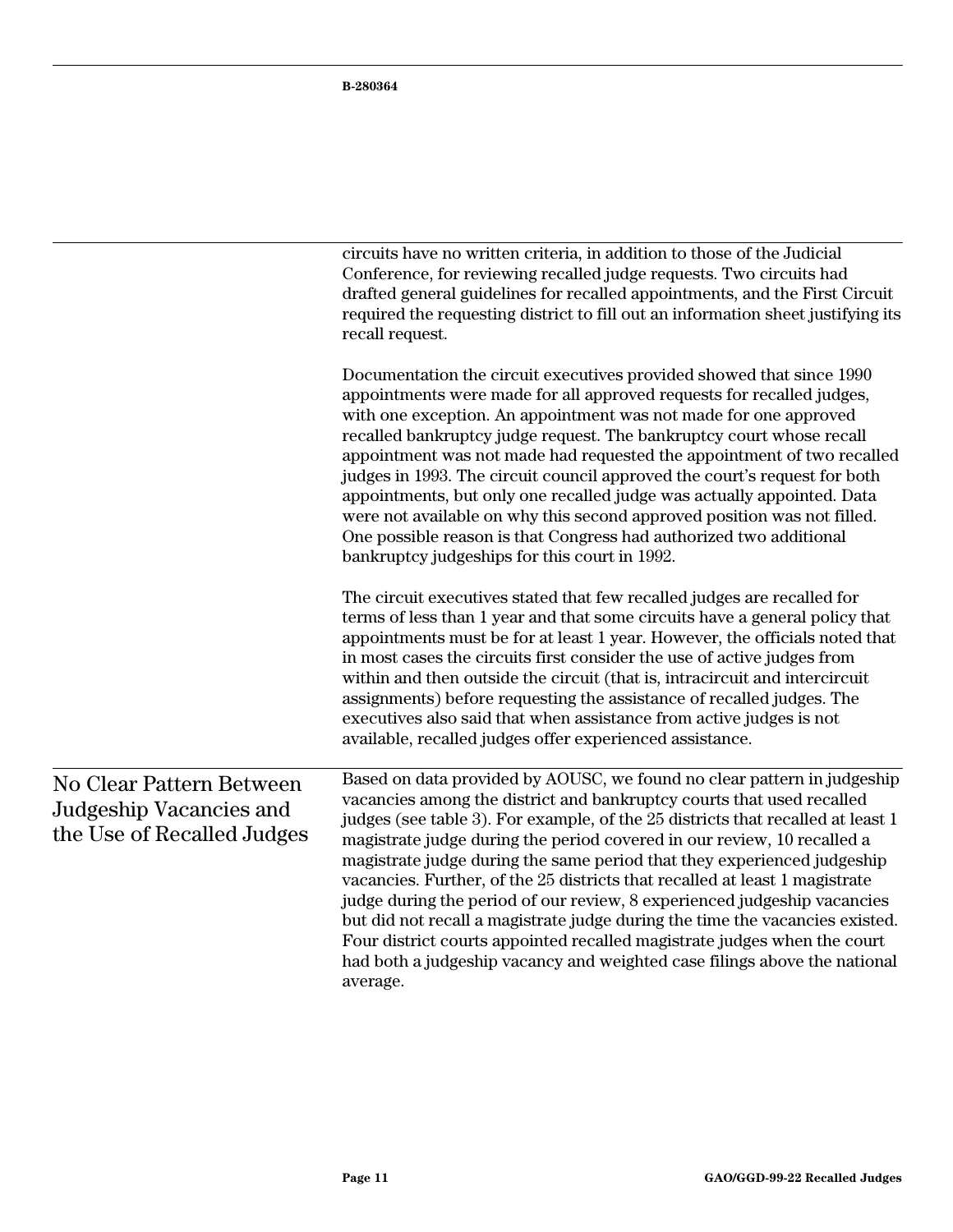<span id="page-13-0"></span>

| Table 3: Number of District and            |
|--------------------------------------------|
| <b>Bankruptcy Courts That Had Recalled</b> |
| Judges, and the Number of Judgeship        |
| Vacancies in These Courts, as of           |
| September 30, 1990-1997, and April 30,     |
| 1998                                       |

|          |                 | Magistrate Judges                              | <b>Bankruptcy Judges</b> |                  |  |
|----------|-----------------|------------------------------------------------|--------------------------|------------------|--|
|          |                 | Number of Number of districts Number of courts |                          | Number of courts |  |
|          | districts that  | with judgeship                                 | that recalled            | with judgeship   |  |
| Date     | recalled judges | vacancies                                      | judges                   | vacancies        |  |
| 09-30-90 | 4               | 0                                              | 10                       | 2                |  |
| 09-30-91 | 6               | 0                                              | 10                       | 4                |  |
| 09-30-92 |                 | 0                                              | 11                       | 6                |  |
| 09-30-93 | 9               | 2                                              | 10                       | 8                |  |
| 09-30-94 | 11              | 2                                              | 21                       | 11               |  |
| 09-30-95 | 12              |                                                | 22                       | 8                |  |
| 09-30-96 | 15              | 2                                              | 21                       | 11               |  |
| 09-30-97 | 16              | 2                                              | 22                       | 11               |  |
| 04-30-98 | 14              |                                                | 25                       | 10               |  |

Source: GAO analysis of AOUSC data.

|                                                                                                      | The data were similar for bankruptcy judges. For example, of the 33<br>districts that recalled at least 1 bankruptcy judge during the period<br>covered in our review, only 15 recalled a bankruptcy judge during the same<br>period they experienced the judgeship vacancies. Further, of the 33<br>districts that recalled at least 1 bankruptcy judge during the period of our<br>review, 22 experienced judgeship vacancies but did not recall a bankruptcy<br>judge during the time the vacancies existed. <sup>14</sup> Thirteen bankruptcy courts<br>had bankruptcy judgeship vacancies at the same time the courts had one<br>or more recalled judges. Six of these courts had both a bankruptcy<br>judgeship vacancy and weighted case filings above the national average in<br>at least one fiscal year in which the court recalled a bankruptcy judge. |
|------------------------------------------------------------------------------------------------------|-------------------------------------------------------------------------------------------------------------------------------------------------------------------------------------------------------------------------------------------------------------------------------------------------------------------------------------------------------------------------------------------------------------------------------------------------------------------------------------------------------------------------------------------------------------------------------------------------------------------------------------------------------------------------------------------------------------------------------------------------------------------------------------------------------------------------------------------------------------------|
| Weighted Case Filings of<br><b>Courts that Recalled</b><br><b>Bankruptcy Judges Varied</b><br>Widely | Based on our analysis of AOUSC's data on recalled bankruptcy judges and<br>bankruptcy courts' weighted case filings, <sup>15</sup> we found no clear pattern of<br>weighted case filings among those bankruptcy courts that recalled judges<br>during the period of our review. While some bankruptcy courts with<br>comparatively high weighted case filings recalled judges, other bankruptcy<br>courts with similarly high weighted case filings did not. Alternatively, a<br>number of bankruptcy courts with comparatively low weighted case filings<br>used recalled bankruptcy judges on a consistent basis. Although we have<br>provided the district court weighted case filings in this report for<br>informational purposes, it is not clear, for the reasons discussed below,                                                                         |

 $^{\rm H}$  These categories are not mutually exclusive. Four districts recalled a bankruptcy judge in one year when the district had a judgeship vacancy but did not in another year that it had a judgeship vacancy.

<sup>&</sup>lt;sup>15</sup> Weighted case filings were not available for fiscal years 1990, 1991, and 1993 for bankruptcy courts. Although weighted case filings for these years were available for statistical years ending June 30 and calendar years ending December 31, we did not use these data because they would not be comparable to the fiscal year data provided for other years.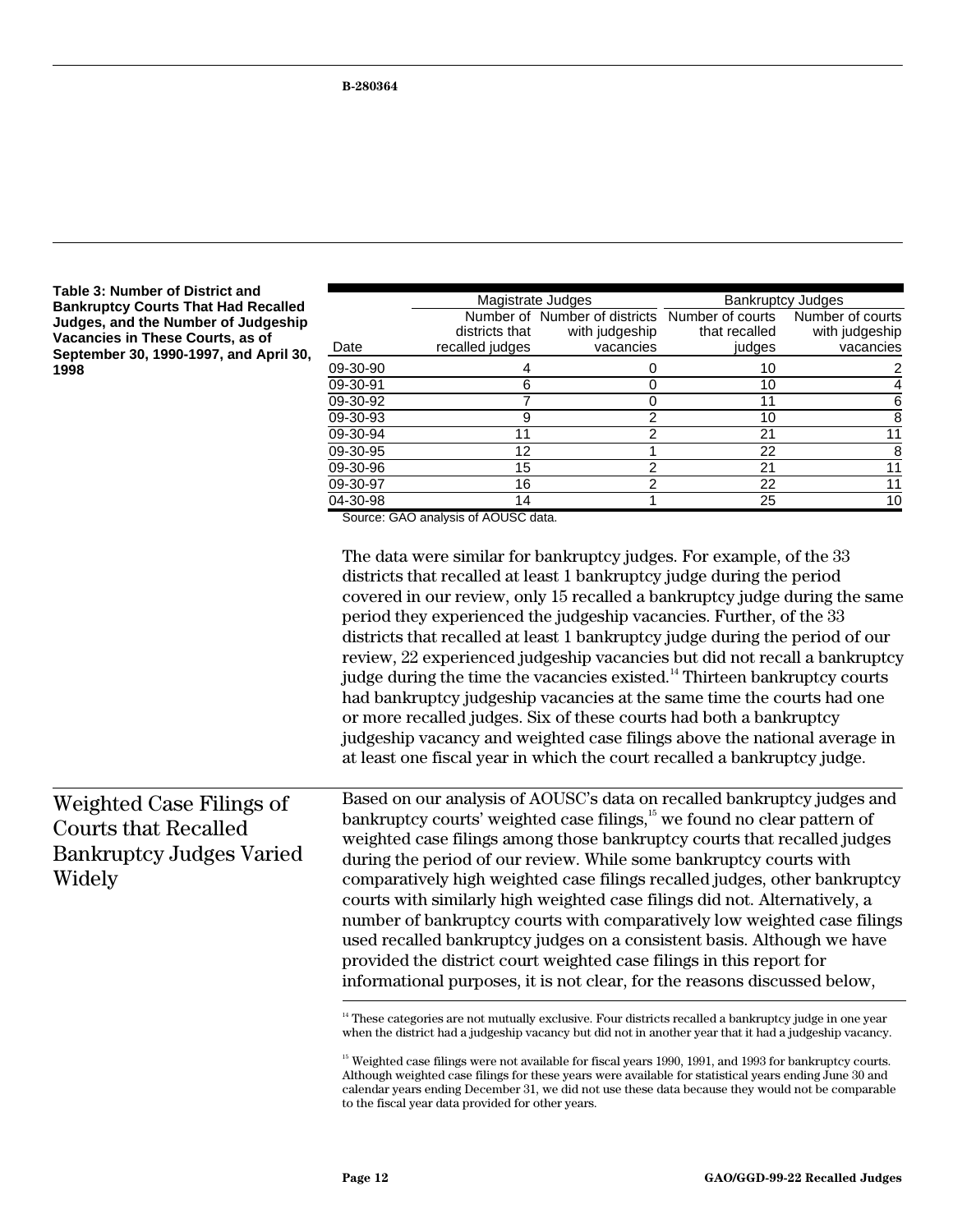<span id="page-14-0"></span>what, if any, relationship exists between these weighted case filings and magistrate judge workload.

The Judicial Conference has adopted weighted case filings measures for both district and bankruptcy courts. Weighted case filings represent a measure of the relative amount of judge time that a district or bankruptcy court's case filings may require. It is useful to remember that the case weights for both district and bankruptcy courts represent averages, and the actual amount of judge time required for any specific mix of cases may vary from court to court. In assessing district judge or bankruptcy judge workload, the Judicial Conference uses weighted case filings per authorized judgeship. Authorized judgeships are the number of district or bankruptcy judgeships authorized by statute. To determine a bankruptcy or district court's weighted case filings per authorized judgeship, the court's total weighted filings are divided by its number of authorized judgeships. For example, a district with 4,000 weighted filings and 10 authorized judgeships would have 400 weighted filings per authorized judgeship.

Bankruptcy court weighted case filings were developed to measure the workload of bankruptcy judges. The average weighted case filings for those bankruptcy courts that recalled bankruptcy judges varied among the districts each year and across the years covered by our review. For example, the weighted case filings of courts that recalled bankruptcy judges ranged from 619 to 2,144 per bankruptcy court judgeship in fiscal year 1992 and from 639 to 2,321 in fiscal year 1997 (see table 4). The average among all 90 bankruptcy courts was 1,437 in 1992 and 1,436 in 1997. (See app. V, table V.2, for details on weighted case filings, by bankruptcy district, for each fiscal year.) Bankruptcy courts' weighted case filings varied widely

**Table 4: Range of Weighted Case Filings for Those Bankruptcy Courts That Recalled Judges Compared to National Average, Fiscal Years 1992 and 1994-1997**

|                          | Range of weighted case filings<br><b>Number of districts</b> |     |                      |                         |  |
|--------------------------|--------------------------------------------------------------|-----|----------------------|-------------------------|--|
| Fiscal year <sup>a</sup> | recalling judges Low district                                |     | <b>High district</b> | <b>National average</b> |  |
| 1992                     |                                                              | 619 | 2.144                | 1,437                   |  |
| 1994                     | 21                                                           | 507 | 2,084                | 1,227                   |  |
| 1995                     | 22                                                           | 536 | 1.843                | 1,149                   |  |
| 1996                     | 21                                                           | 544 | 1.729                | 1,272                   |  |
| 1997                     | 22                                                           | 639 | 2.321                | 1,436                   |  |

<sup>a</sup>Weighted case filings not available for fiscal years 1990, 1991, and 1993.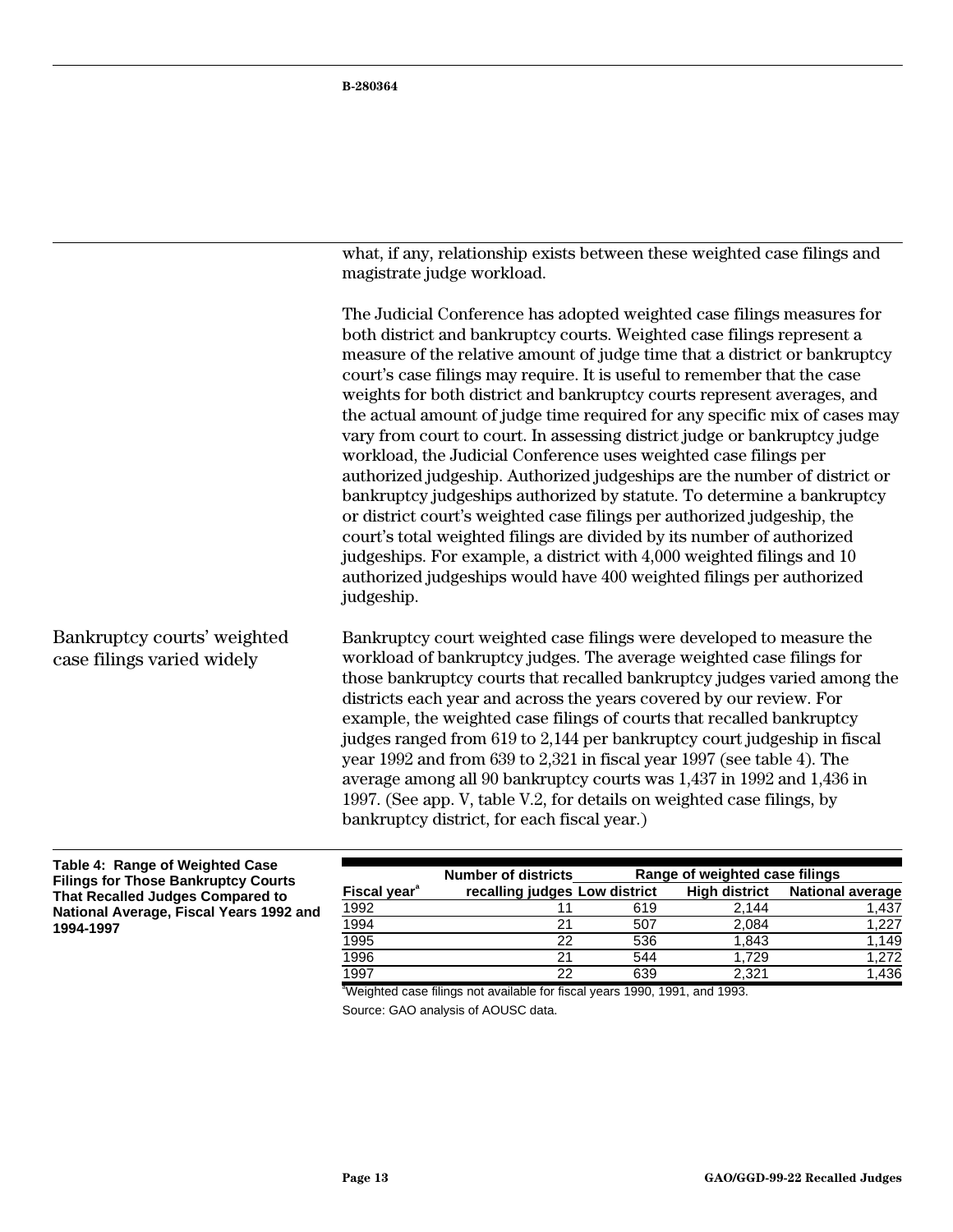| District court weighted case<br>filings not designed to measure<br>magistrate judge workload     | The district court case weights measure the workload of district court<br>judges, not magistrate judges. The Conference has not adopted a weighted<br>workload measure for magistrate judges. To the extent that the work of<br>magistrate judges reduced the time that district judges must spend on<br>specific types of cases, the reduction in district judge time would be<br>reflected in the district court case weights for those types of cases. Some<br>types of cases, such as criminal misdemeanors, which are commonly<br>decided by magistrate judges, are not reflected in the district court case<br>weights at all. |                                                                                                                                                                                                                                                                                                                                                                                                                                                                                                                                                                                                                                                                                                                                                                                                                                                                                                                                                                                                                                      |                  |                                |                         |
|--------------------------------------------------------------------------------------------------|--------------------------------------------------------------------------------------------------------------------------------------------------------------------------------------------------------------------------------------------------------------------------------------------------------------------------------------------------------------------------------------------------------------------------------------------------------------------------------------------------------------------------------------------------------------------------------------------------------------------------------------|--------------------------------------------------------------------------------------------------------------------------------------------------------------------------------------------------------------------------------------------------------------------------------------------------------------------------------------------------------------------------------------------------------------------------------------------------------------------------------------------------------------------------------------------------------------------------------------------------------------------------------------------------------------------------------------------------------------------------------------------------------------------------------------------------------------------------------------------------------------------------------------------------------------------------------------------------------------------------------------------------------------------------------------|------------------|--------------------------------|-------------------------|
|                                                                                                  |                                                                                                                                                                                                                                                                                                                                                                                                                                                                                                                                                                                                                                      | The average weighted case filings for those districts that recalled<br>magistrate judges varied among the districts each year and across the<br>years covered by our review. For information purposes, the high and low<br>ranges, plus the national average weighted case filings are shown in table<br>5. (See app. V, table V.1, for details on weighted case filings, by district, for<br>each fiscal year. However, it is not clear what use these data may have in<br>assessing magistrate judge workload.                                                                                                                                                                                                                                                                                                                                                                                                                                                                                                                     |                  |                                |                         |
| Table 5: Range of Weighted Case                                                                  |                                                                                                                                                                                                                                                                                                                                                                                                                                                                                                                                                                                                                                      | <b>Number of districts</b>                                                                                                                                                                                                                                                                                                                                                                                                                                                                                                                                                                                                                                                                                                                                                                                                                                                                                                                                                                                                           |                  | Range of weighted case filings |                         |
| <b>Filings for Those Districts That Recalled</b><br><b>Magistrate Judges Compared to</b>         | <b>Fiscal year</b>                                                                                                                                                                                                                                                                                                                                                                                                                                                                                                                                                                                                                   | recalling judges Low district                                                                                                                                                                                                                                                                                                                                                                                                                                                                                                                                                                                                                                                                                                                                                                                                                                                                                                                                                                                                        |                  | <b>High district</b>           | <b>National average</b> |
| National Average, Fiscal Years 1990-                                                             | 1990                                                                                                                                                                                                                                                                                                                                                                                                                                                                                                                                                                                                                                 | 4                                                                                                                                                                                                                                                                                                                                                                                                                                                                                                                                                                                                                                                                                                                                                                                                                                                                                                                                                                                                                                    | 412              | 695                            | 427                     |
| 1997                                                                                             | 1991                                                                                                                                                                                                                                                                                                                                                                                                                                                                                                                                                                                                                                 | 6                                                                                                                                                                                                                                                                                                                                                                                                                                                                                                                                                                                                                                                                                                                                                                                                                                                                                                                                                                                                                                    | 338              | 507                            | 386                     |
|                                                                                                  | 1992                                                                                                                                                                                                                                                                                                                                                                                                                                                                                                                                                                                                                                 | $\overline{7}$                                                                                                                                                                                                                                                                                                                                                                                                                                                                                                                                                                                                                                                                                                                                                                                                                                                                                                                                                                                                                       | 356              | 506                            | 412                     |
|                                                                                                  | 1993                                                                                                                                                                                                                                                                                                                                                                                                                                                                                                                                                                                                                                 | 9                                                                                                                                                                                                                                                                                                                                                                                                                                                                                                                                                                                                                                                                                                                                                                                                                                                                                                                                                                                                                                    | 382              | 522                            | 419                     |
|                                                                                                  | 1994                                                                                                                                                                                                                                                                                                                                                                                                                                                                                                                                                                                                                                 | 11                                                                                                                                                                                                                                                                                                                                                                                                                                                                                                                                                                                                                                                                                                                                                                                                                                                                                                                                                                                                                                   | $\overline{377}$ | 560                            | 419                     |
|                                                                                                  | 1995                                                                                                                                                                                                                                                                                                                                                                                                                                                                                                                                                                                                                                 | $\overline{12}$                                                                                                                                                                                                                                                                                                                                                                                                                                                                                                                                                                                                                                                                                                                                                                                                                                                                                                                                                                                                                      | 264              | 585                            | 448                     |
|                                                                                                  | 1996                                                                                                                                                                                                                                                                                                                                                                                                                                                                                                                                                                                                                                 | 15                                                                                                                                                                                                                                                                                                                                                                                                                                                                                                                                                                                                                                                                                                                                                                                                                                                                                                                                                                                                                                   | 298              | 651                            | 472                     |
|                                                                                                  | 1997                                                                                                                                                                                                                                                                                                                                                                                                                                                                                                                                                                                                                                 | 16<br>Source: GAO analysis of AOUSC data.                                                                                                                                                                                                                                                                                                                                                                                                                                                                                                                                                                                                                                                                                                                                                                                                                                                                                                                                                                                            | 259              | 1,649                          | 519                     |
| A Number of Variables<br><b>Affect Actual Cost</b><br>Savings Associated<br>with Recalled Judges |                                                                                                                                                                                                                                                                                                                                                                                                                                                                                                                                                                                                                                      | Although the cost of using a recalled judge is less than the cost of a full-<br>time active magistrate or bankruptcy judge, the actual cost of any<br>particular recall appointment depends upon a number of variables. These<br>include $(1)$ whether the recalled judge retired at full or partial salary, $(2)$<br>the pension plan under which the judge retired, $(3)$ the staff support<br>provided to the judge, and (4) whether the judge is required to travel from<br>his or her home to the court in which the recall service is performed.<br>Judges who retired at full salary are not entitled to additional pay for recall<br>service. Judges who retired at less than full salary are entitled to a salary<br>(or daily wage for those performing part-time service) that equals the<br>difference between their pensions and the salary of an active, full-time<br>judge. (See app. II for more details.) Judges who retired under the Civil<br>Service Retirement System (CSRS) or the Federal Employee Retirement |                  |                                |                         |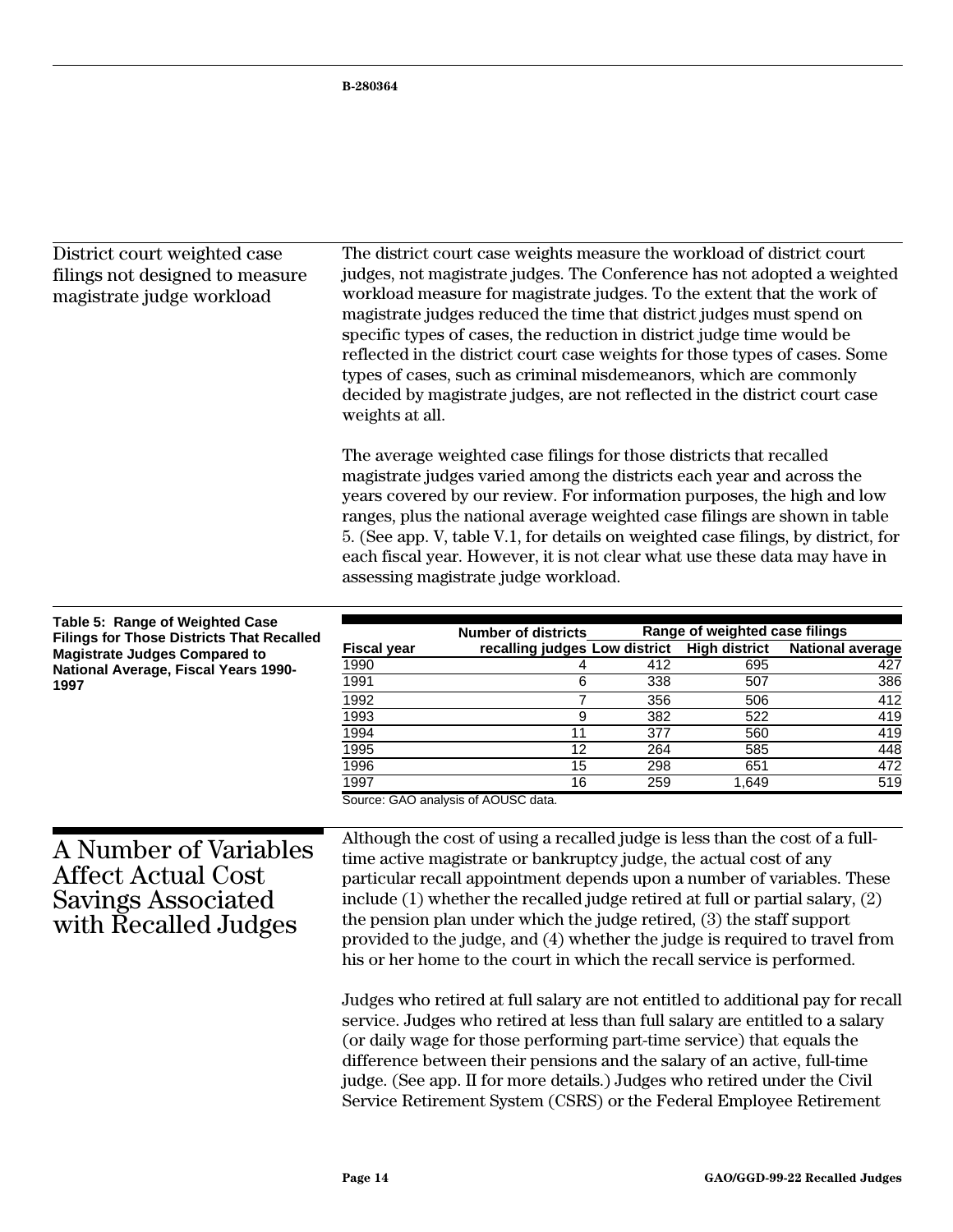|                                                                                                                                            | System (FERS) may be entitled to a supplemental annuity while on recall<br>duty. Recalled judges who have limited support staff, such as a secretary<br>only, cost less than those recalled judges receiving the same pension who<br>have the same support staff as a full-time active judge. Recalled judges are<br>entitled to the same travel and per diem expenses as active judges. Thus, if<br>a judge must travel from his or her home to the district to which he or she<br>was recalled, the district that recalled the judge may incur travel and per<br>diem expenses for his or her services.                                                                                                                                                                                                                                                                                                                                                                                                                                                                                                                                                                                                                                                                                                                                                                                                                                                                                                                                            |
|--------------------------------------------------------------------------------------------------------------------------------------------|------------------------------------------------------------------------------------------------------------------------------------------------------------------------------------------------------------------------------------------------------------------------------------------------------------------------------------------------------------------------------------------------------------------------------------------------------------------------------------------------------------------------------------------------------------------------------------------------------------------------------------------------------------------------------------------------------------------------------------------------------------------------------------------------------------------------------------------------------------------------------------------------------------------------------------------------------------------------------------------------------------------------------------------------------------------------------------------------------------------------------------------------------------------------------------------------------------------------------------------------------------------------------------------------------------------------------------------------------------------------------------------------------------------------------------------------------------------------------------------------------------------------------------------------------|
| <b>Recalled Magistrate Judges</b><br><b>Generally Retired at Less</b><br>Than Full Salary;<br><b>Bankruptcy Judge Data</b><br><b>Mixed</b> | The majority of magistrate judges who were eligible for recall each year<br>had retired at less than full salary. <sup>16</sup> For every fiscal year from 1990 through<br>1996, the number of magistrate judges who had retired at less than full<br>salary was at least double the number of judges who had retired at full<br>salary (see app. IV, table IV.5). This was not true of bankruptcy judges.<br>Beginning in fiscal year 1993, a majority of eligible, retired bankruptcy<br>judges had retired at full salary; and, beginning in fiscal year 1994, a<br>majority of recalled bankruptcy judges had retired at full salary (see app.<br>IV, table IV.6).                                                                                                                                                                                                                                                                                                                                                                                                                                                                                                                                                                                                                                                                                                                                                                                                                                                                               |
|                                                                                                                                            | Unlike their colleagues who retired at full salary, magistrate and<br>bankruptcy judges whose pensions are less than the full salary of the office<br>from which they retired have a financial incentive to serve on recall duty<br>because they would be paid the difference between the amount of their<br>pensions and the current salary of an active magistrate or bankruptcy<br>judge. Consequently, it is generally less expensive for the circuit councils<br>and district courts to recall magistrate or bankruptcy judges who had<br>retired at full salary than to recall magistrate or bankruptcy judges who<br>had retired at less than full salary. From fiscal years 1991 through 1997, the<br>percentage of eligible magistrate judges who had retired on full salary and<br>were recalled ranged from 23 percent (1993) to 44 percent (1996). During<br>this same period, no more than 19 percent (in 1991) of eligible magistrate<br>judges who retired at less than full salary were recalled (see app. IV, table<br>IV.5). The picture for bankruptcy judges is mixed. From fiscal years 1991<br>through 1994, bankruptcy judges who retired at less than full salary were<br>more likely to be recalled than those who had retired at full salary.<br>Beginning in fiscal year 1995, judges who retired at full salary have been<br>more likely to be recalled. (See app. IV, table IV.6) This may reflect the fact<br>that, beginning in 1994, a majority of eligible retired bankruptcy judges had<br>retired at full salary. |

 $^{\rm 16}$  Only judges who have qualified for retirement under JRS may retire at full salary.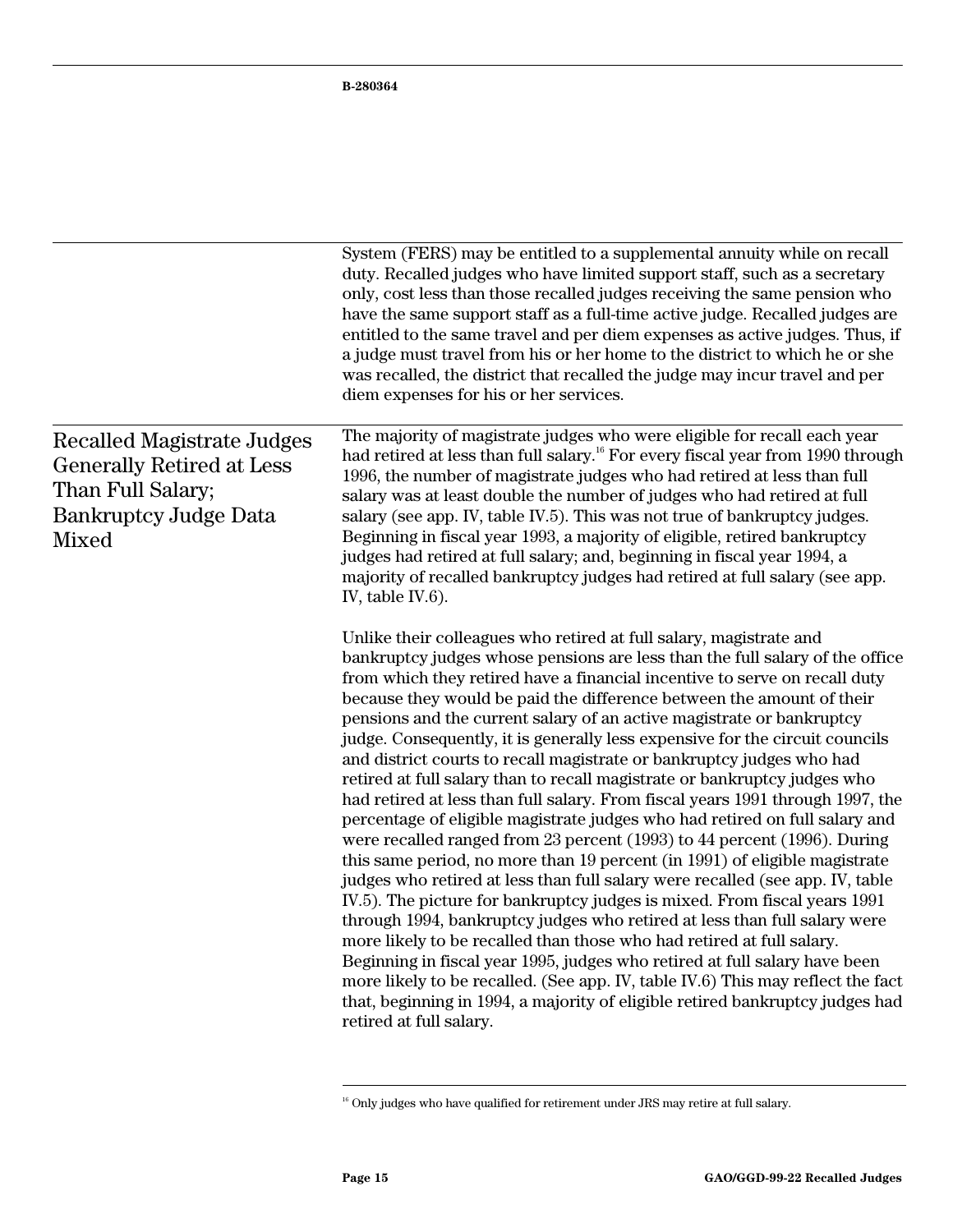|                                                                                                                   | Magistrate and bankruptcy judges who retired under either CSRS or FERS<br>may qualify for an enhanced retirement pension as a result of recall<br>service. Such retired judges with at least 1 but less than 5 years of full-time<br>continuous recall service may receive a supplemental annuity. Judges with<br>5 or more years of continuous full-time recall service may have their<br>pensions recalculated based on a new "average salary." Of the 33 separate<br>magistrate judges who were recalled during the period of our review, 9 (27)<br>percent) had retired under CSRS or FERS, and 1 had served 5 or more<br>years of recall service. Of the 43 separate bankruptcy judges who were<br>recalled, 12 (28 percent) retired under CSRS or FERS and 8 had served 5 or<br>more years of recall service. |
|-------------------------------------------------------------------------------------------------------------------|---------------------------------------------------------------------------------------------------------------------------------------------------------------------------------------------------------------------------------------------------------------------------------------------------------------------------------------------------------------------------------------------------------------------------------------------------------------------------------------------------------------------------------------------------------------------------------------------------------------------------------------------------------------------------------------------------------------------------------------------------------------------------------------------------------------------|
| Range of the Estimated<br><b>Annual Recurring Costs of</b><br>Recalled Magistrate and<br><b>Bankruptcy Judges</b> | AOUSC maintains and annually updates data on the first-year and annual<br>recurring costs of various types of judgeships, including full-time<br>magistrate and bankruptcy judgeships. AOUSC also maintains and<br>annually updates the average annual estimated costs of recalled magistrate<br>and bankruptcy judges. AOUSC's cost data includes the salaries and<br>benefits of the judges and any support staff, plus the cost of space,<br>equipment, and facilities to support the judge.                                                                                                                                                                                                                                                                                                                     |
|                                                                                                                   | The AOUSC cost estimates for fiscal year 1999 show that the recurring<br>annual costs of a full-time magistrate judge is \$601,832 and the cost of a<br>full-time bankruptcy judge is \$575,297. AOUSC estimated that it would cost<br>\$253,477 annually to recall a retired magistrate judge to full-time service,<br>with an annual salary of \$30,728 per year, and provide the recalled judge<br>with a full support staff-law clerk, secretary, courtroom deputy, and<br>electronic court recorder. Comparable estimated costs for a recalled<br>bankruptcy judge were \$241,402.                                                                                                                                                                                                                             |
|                                                                                                                   | However, according to AOUSC, only some recalled judges have a full<br>personal staff. Many only have a secretary or law clerk. Using AOUSC's<br>fiscal year 1999 data, we estimated it would cost about \$87,000 annually to<br>recall to full-time service a magistrate judge who retired at full salary and<br>provide him or her with a secretary, but no other personal staff, while on<br>recall service. This total includes the estimated cost of the secretary's<br>fringe benefits. The comparable estimated cost for a recalled bankruptcy<br>judge is about \$93,000.                                                                                                                                                                                                                                    |
|                                                                                                                   | The actual cost of a recalled judge would depend upon the amount of the<br>salary earned on recall service, the personal staff provided to support the<br>recalled judge, and any travel costs that may be incurred while on recall<br>service.                                                                                                                                                                                                                                                                                                                                                                                                                                                                                                                                                                     |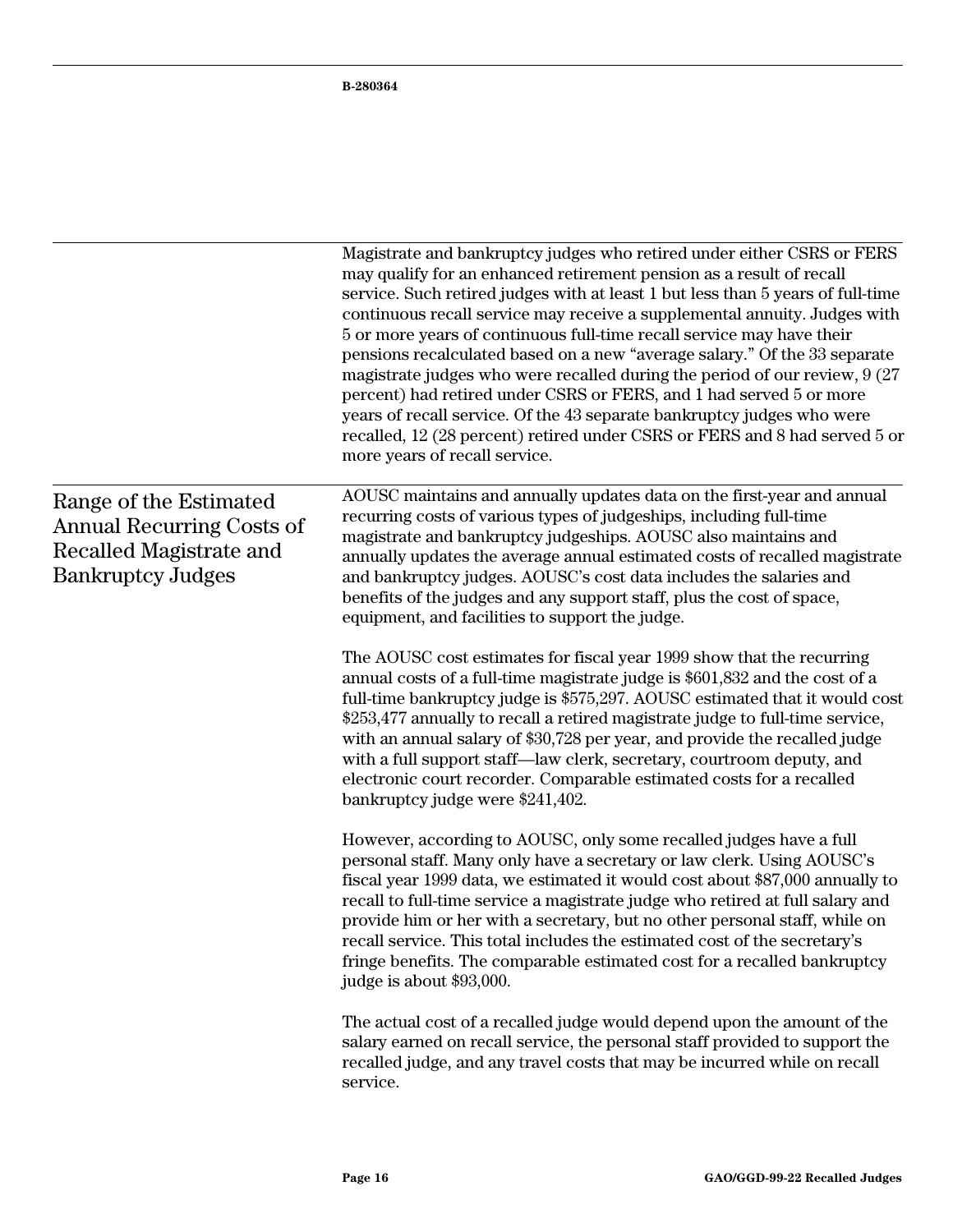| <b>Agency Comments and</b><br><b>Our Evaluation</b> | On December 16, 1998, AOUSC provided written comments on a draft of<br>this report. AOUSC noted that although our report included no findings or<br>conclusions, an uninformed audience might read into the report an<br>implication that the judiciary had not tapped a resource available to it<br>when in fact there are inherent limitations on the use of recalled judges.<br>AOUSC noted that "[t]here are good reasons why recalled judges are not a<br>greater or more predictable resource than they already are, not the least of<br>which is the fact that they must be at least 65 years of age to retire under<br>the Judicial Retirement System."                                                        |
|-----------------------------------------------------|------------------------------------------------------------------------------------------------------------------------------------------------------------------------------------------------------------------------------------------------------------------------------------------------------------------------------------------------------------------------------------------------------------------------------------------------------------------------------------------------------------------------------------------------------------------------------------------------------------------------------------------------------------------------------------------------------------------------|
|                                                     | Our report is intended to provide information and analysis, not explicit or<br>implied conclusions or recommendations. Our report shows that a<br>majority of retired, eligible bankruptcy judges as of April 30, 1998, had<br>retired under JRS. However, as of the same date a majority of retired,<br>eligible magistrate judges had retired under CSRS or FERS, and such<br>judges did not have to be 65 years of age to retire. We did not obtain<br>information on the age of the judges who were eligible for recall. AOUSC<br>also provided technical changes to the report that we incorporated as<br>appropriate.                                                                                            |
|                                                     | We are sending copies of this report to the Chairmen and Ranking Minority<br>Members of the House and Senate Committees on the Judiciary; the<br>Chairman and Ranking Minority Member of the Subcommittee on<br>Administrative Oversight and the Courts, Senate Committee on the<br>Judiciary; the Chairmen and Ranking Minority Members of the<br>Subcommittee on Commercial and Administrative Law and Subcommittee<br>on Courts and Intellectual Property, House Committee on the Judiciary;<br>the Chairmen and Ranking Minority Members of the Subcommittee on<br>Commerce, Justice, State, the Judiciary, and Related Agencies, House and<br>Senate Committees on Appropriations; Director, AOUSC; and the Chief |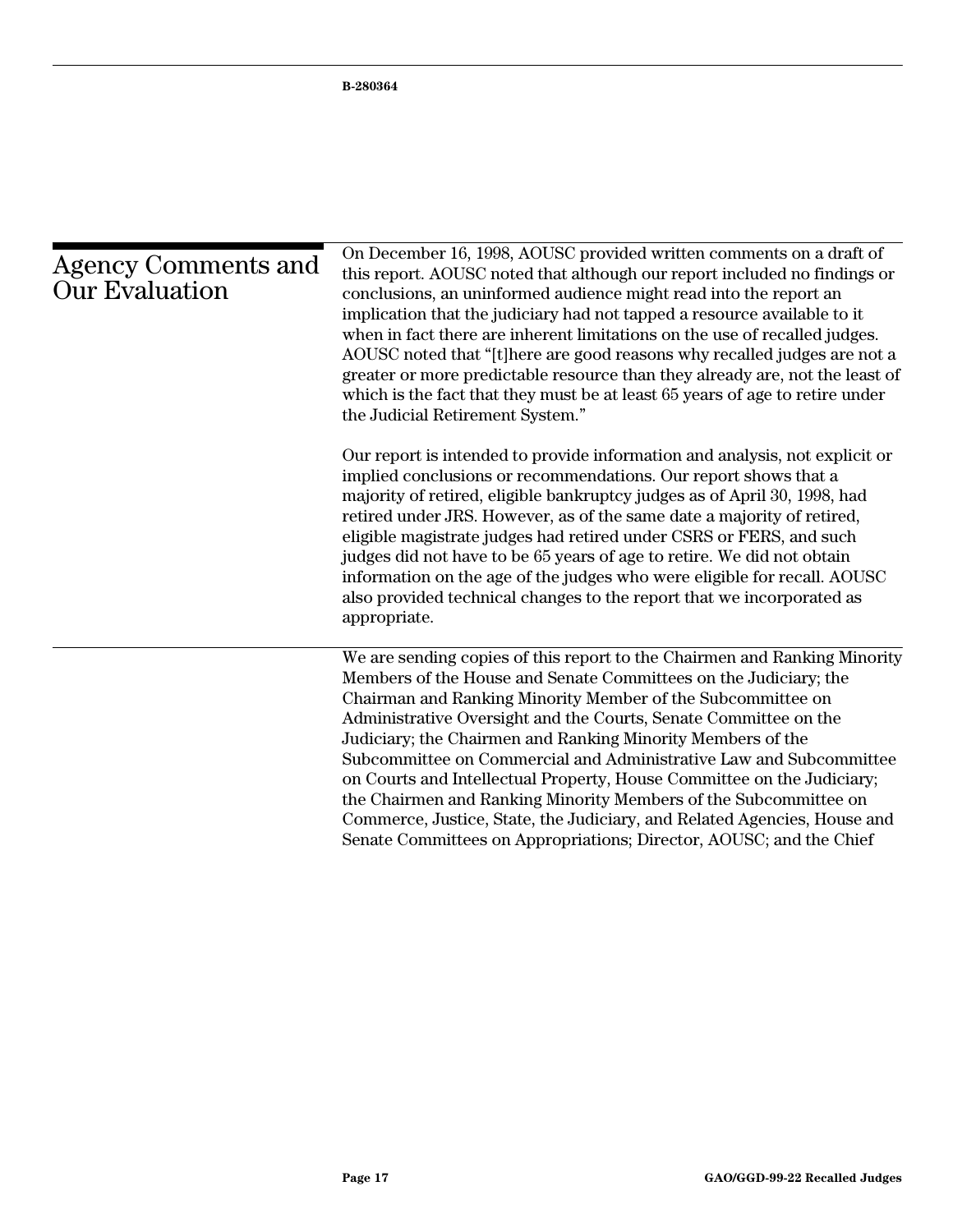Judge of each of the 12 federal regional circuit courts of appeals. We will provide copies to other interested parties upon request.

Major contributors to this report are listed in appendix VII. If you have any questions about this report, please call me on (202) 512-8777.

Sincerely yours,

Richard M. Sana

Richard M. Stana Associate Director Administration of Justice Issues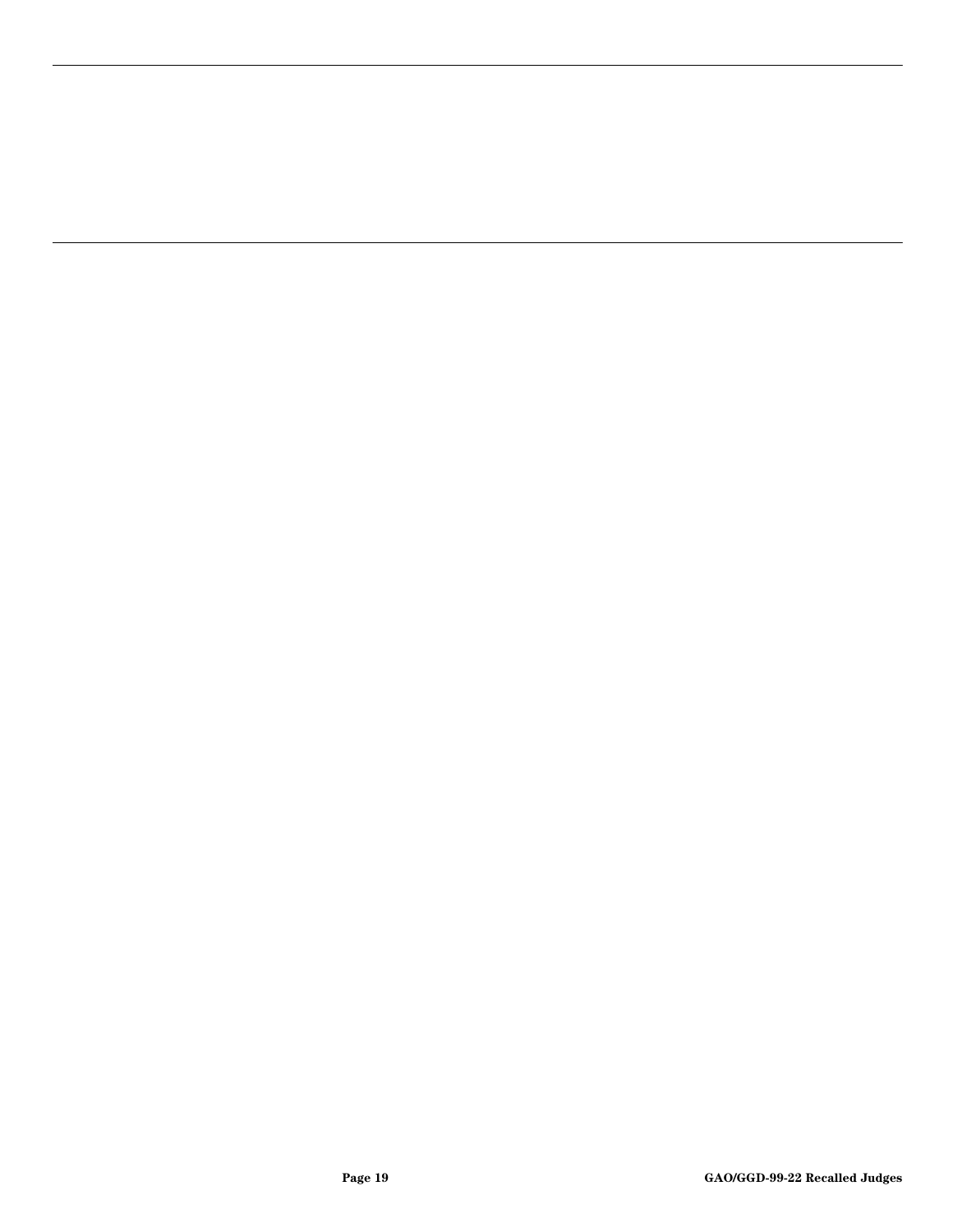### <span id="page-21-0"></span>**Contents**

| Letter                                                                                                                                           |                                                                                    | $\mathbf{1}$         |
|--------------------------------------------------------------------------------------------------------------------------------------------------|------------------------------------------------------------------------------------|----------------------|
| Appendix I<br>The Process For<br><b>Recalling Retired</b><br>Magistrate and<br><b>Bankruptcy Judges</b>                                          | Process for Recalling Magistrate Judges<br>Process for Recalling Bankruptcy Judges | 24<br>25<br>27       |
| Appendix II<br>Recall Eligibility,<br>Compensation, and<br><b>Available Staff Support</b><br>for Recalled Magistrate<br>and Bankruptcy<br>Judges | Eligibility<br>Compensation<br><b>Support Services</b>                             | 29<br>29<br>30<br>31 |
| Appendix III<br>Objectives, Scope, and<br>Methodology                                                                                            | Limitations of Data on Recall Appointments<br>Data Analysis                        | 32<br>33<br>34       |
| Appendix IV<br>Data on Recalled<br>Magistrate and<br>Bankruptcy Judges, by<br>District and Fiscal<br>Year                                        |                                                                                    | 36                   |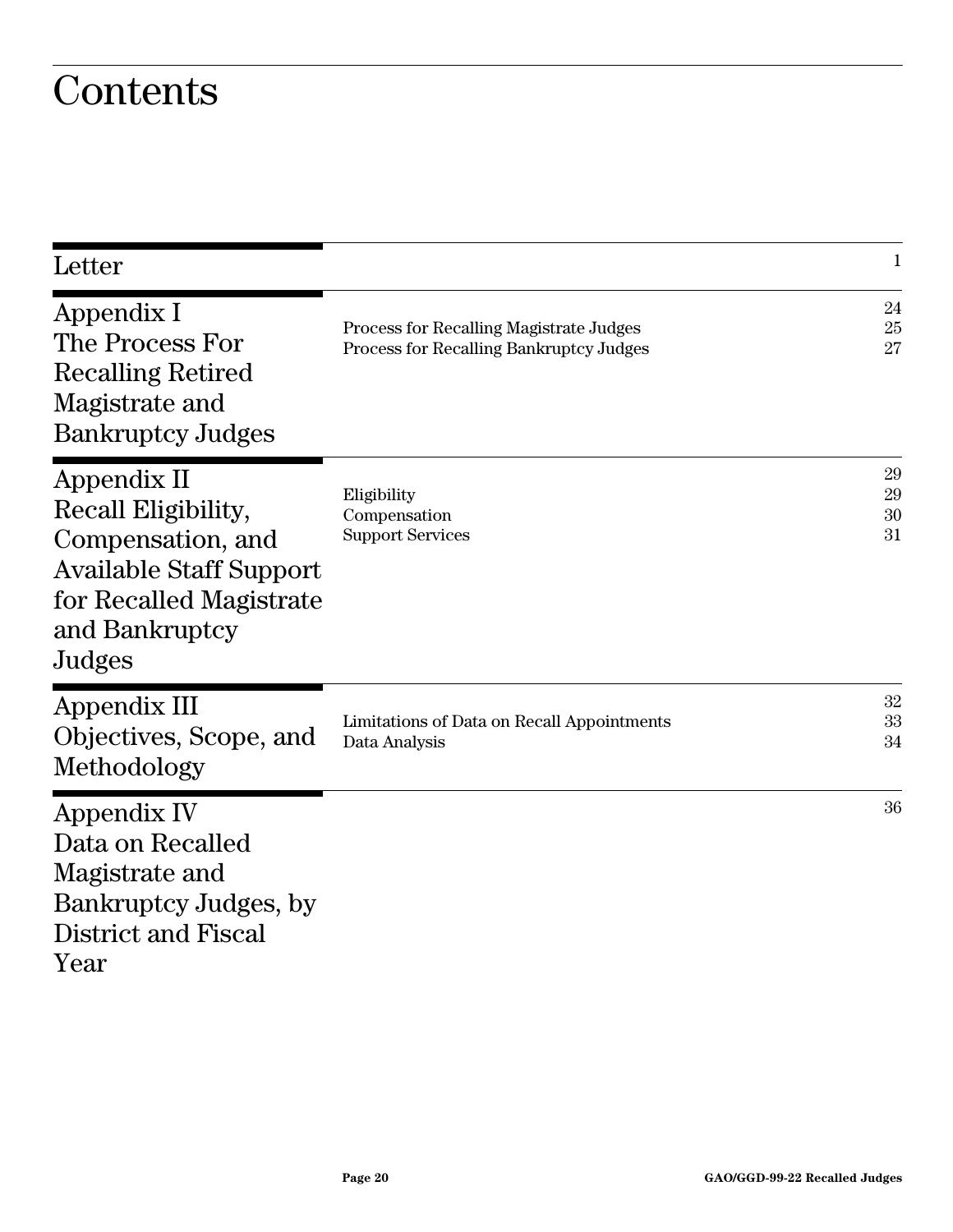| Appendix V<br><b>Weighted Case Filings</b><br>for Courts that<br>Recalled Magistrate or<br>Bankruptcy Judges,<br>Fiscal Years 1990 to<br>1997 |                                                                                                                                                                                                       | 41 |
|-----------------------------------------------------------------------------------------------------------------------------------------------|-------------------------------------------------------------------------------------------------------------------------------------------------------------------------------------------------------|----|
| Appendix VI<br><b>Comments From</b><br><b>AOUSC</b>                                                                                           |                                                                                                                                                                                                       | 43 |
| Appendix VII<br>Major Contributors to<br>This Report                                                                                          |                                                                                                                                                                                                       | 44 |
| <b>Tables</b>                                                                                                                                 | Table 1: Magistrate Judges in Retirement Status, Eligible<br>for Recall, and Actually Recalled; and Number of<br>Districts That Recalled Judges, as of September 30,<br>1990-1997, and April 30, 1998 | 9  |
|                                                                                                                                               | Table 2: Bankruptcy Judges in Retirement Status, Eligible<br>for Recall, and Actually Recalled; and Number of<br>Courts That Recalled Judges, as of September 30, 1990-<br>1997, and April 30, 1998   | 9  |
|                                                                                                                                               | Table 3: Number of District and Bankruptcy Courts That<br>Had Recalled Judges, and the Number of Judgeship<br>Vacancies in These Courts, as of September 30, 1990-<br>1997, and April 30, 1998        | 12 |
|                                                                                                                                               | Table 4: Range of Weighted Case Filings for Those<br>Bankruptcy Courts That Recalled Judges Compared to<br>National Average, Fiscal Years 1992 and 1994-1997                                          | 13 |
|                                                                                                                                               | Table 5: Range of Weighted Case Filings for Those<br>Districts That Recalled Magistrate Judges Compared to<br>National Average, Fiscal Years 1990-1997                                                | 14 |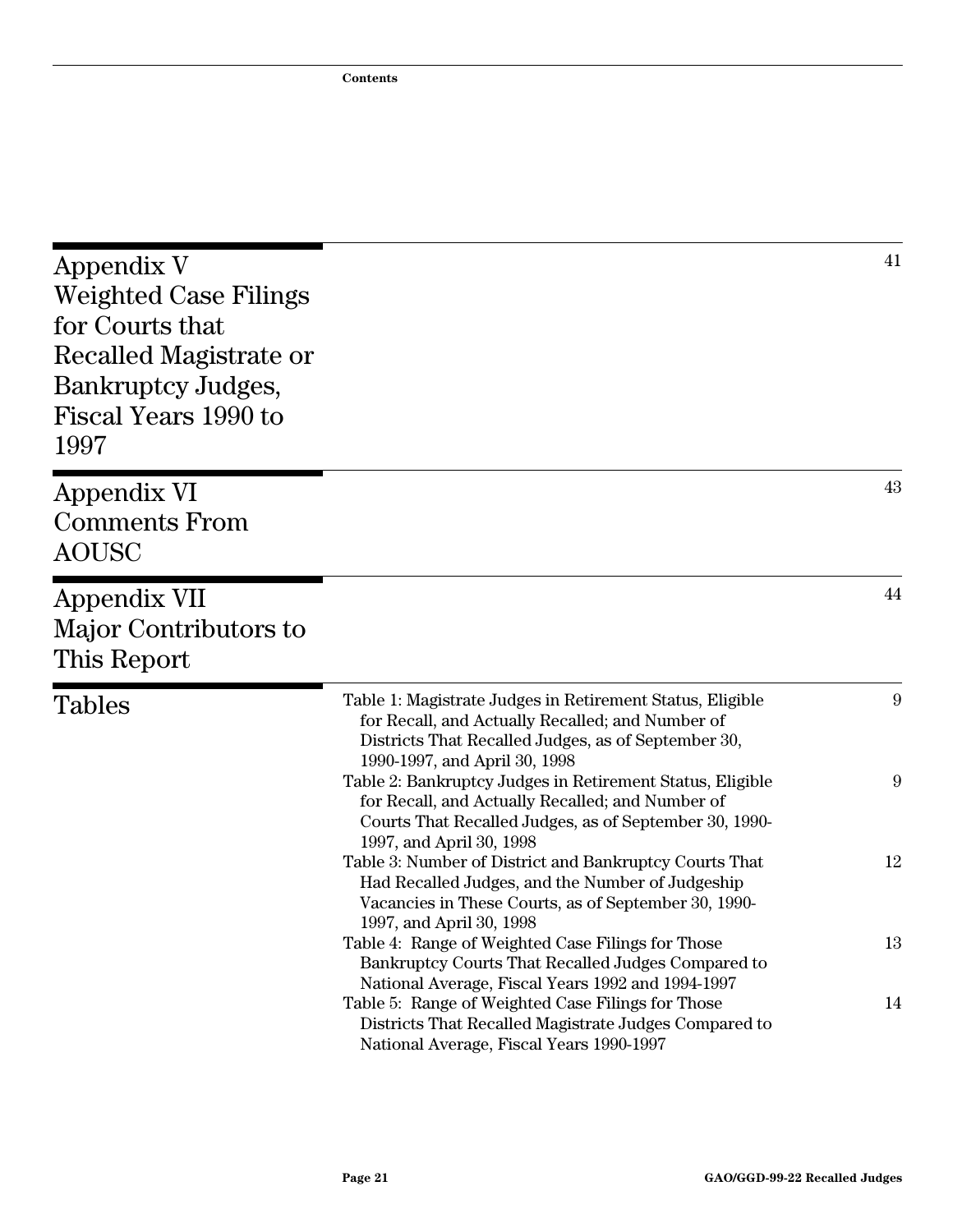| Table IV.1: Listing of the Number of Recalled Magistrate | 36               |
|----------------------------------------------------------|------------------|
| Judge Appointments, by District and by Fiscal Year, as   |                  |
| of September 30, 1990-1997, and as of April 30, 1998, in |                  |
| Circuit Order                                            |                  |
| Table IV.2: Listing of the Number of Recalled Bankruptcy | 37               |
| Judge Appointments, by District and Fiscal Year, as of   |                  |
| September 30, 1990-1997, and as of April 30, 1998, in    |                  |
| Circuit Order                                            |                  |
| Table IV.3: Number of Retired Magistrate Judges Eligible | 38               |
| for Recall, Number of Eligible Judges Recalled by Type   |                  |
| of Recall, and Number of Recalled Judges Who Served      |                  |
| in Previous Years, as of September 30, 1990-1997, and    |                  |
| as of April 30, 1998                                     |                  |
| Table IV.4: Number of Retired Bankruptcy Judges          | 39               |
| Eligible for Recall, Number of Eligible Judges Recalled  |                  |
| by Type of Recall, and Number of Recalled Judges Who     |                  |
| Served in Previous Years, as of September 30, 1990-      |                  |
| 1997, and as of April 30, 1998                           |                  |
| Table IV.5: Number and Percentage of Retired Magistrate  | 39               |
| Judges Eligible for Recall and Who Were Recalled, by     |                  |
| Pension Status, as of September 30, 1990-1997, and as    |                  |
| of April 30, 1998                                        |                  |
| Table IV.6: Number and Percentage of Retired             | 40               |
| Bankruptcy Judges Eligible for Recall and Who Were       |                  |
| Recalled, by Pension Status, as of September 30, 1990-   |                  |
| 1997, and as of April 30, 1998                           |                  |
| Table V.1: District Court Weighted Case Filings, in      | 41               |
| Districts that Recalled at Least One Magistrate Judge,   |                  |
| Fiscal Years 1990-1997                                   |                  |
| Table V.2: Weighted Case Filings in Bankruptcy Courts    | 42               |
| that Recalled at Least One Judge, Fiscal Years 1992 and  |                  |
| 1994-1997                                                |                  |
|                                                          |                  |
| Figure 1: Twenty Five District Courts, by Circuit, That  | $\boldsymbol{6}$ |
| Had a Recalled Magistrate Judge on Duty at the End of    |                  |
| One or More Fiscal Years, 1990-1997, or as of April 30   |                  |
| 1998                                                     |                  |
| Figure 2: Thirty-Three Bankruptcy Courts, by Circuit,    | 7                |
| That Had a Recalled Bankruptcy Judge on Duty at the      |                  |
| End of One or More Fiscal Years, 1990-1997, or as of     |                  |
| April 30, 1998                                           |                  |
|                                                          |                  |

Figures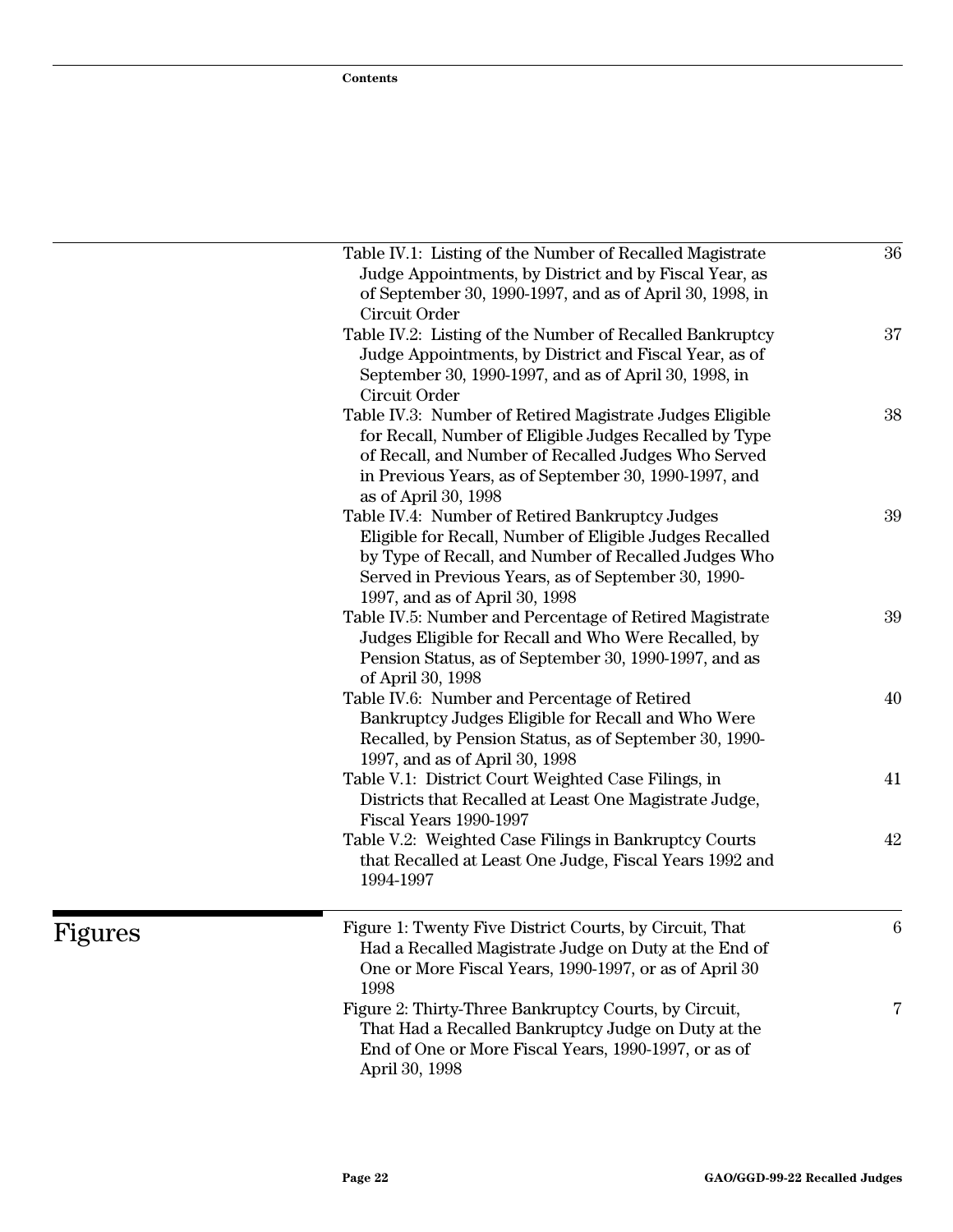**Contents**

#### **Abbreviations**

| AOUSC       | Administrative Office of the United States Courts |
|-------------|---------------------------------------------------|
| <b>CSRS</b> | Civil Service Retirement System                   |
| <b>FERS</b> | <b>Federal Employees Retirement System</b>        |
| JRS         | Judicial Retirement System                        |
| <b>OPM</b>  | Office of Personnel Management                    |
| <b>TSP</b>  | Thrift Savings Plan                               |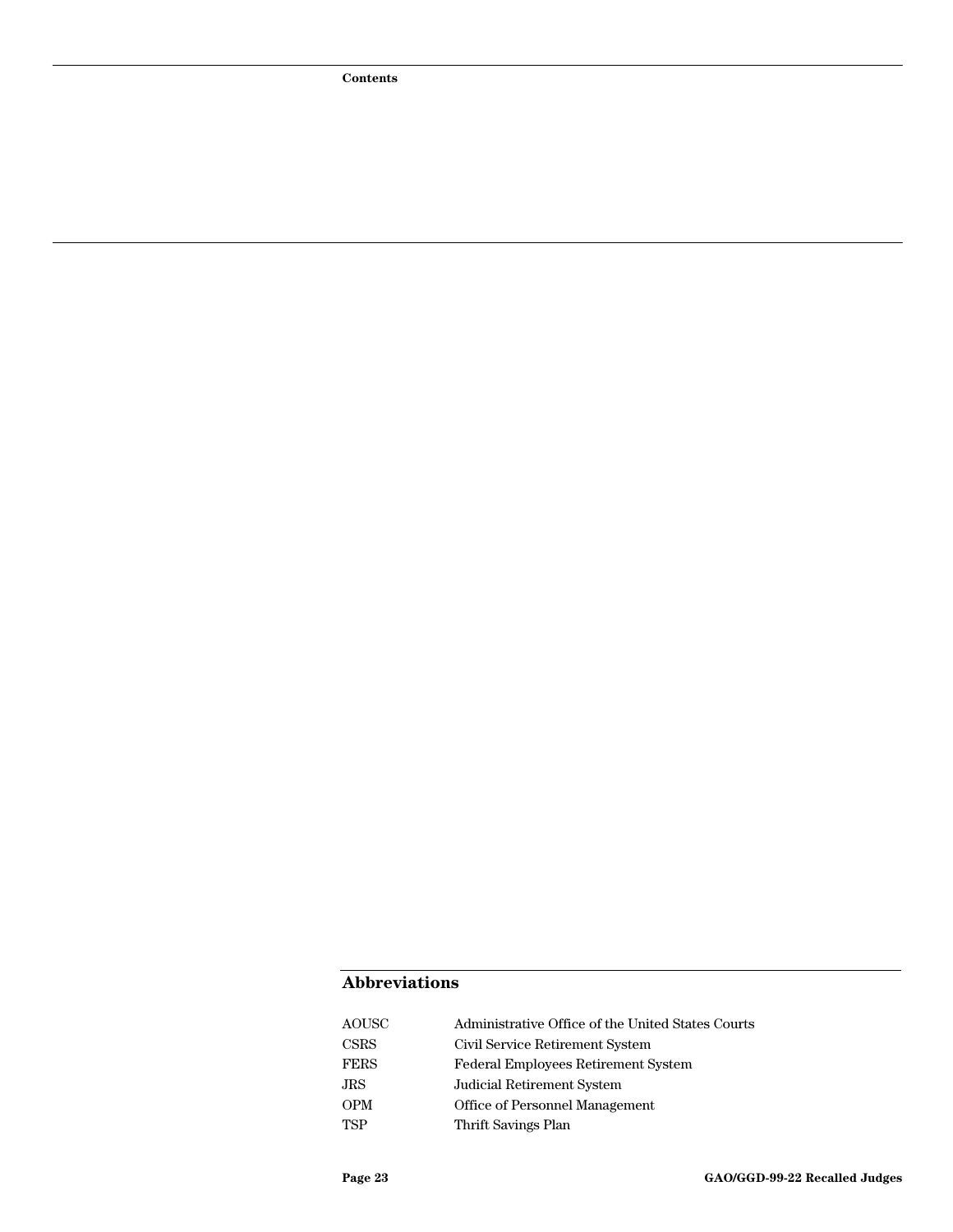### <span id="page-25-0"></span>The Process For Recalling Retired Magistrate and Bankruptcy Judges

The process of identifying the need for the services of recalled magistrate and bankruptcy judges is shared by the district or bankruptcy court, the circuit judicial council of the circuit in which the district or bankruptcy court is located, and, in some instances, the Judicial Conference Committee on the Administration of the Magistrate Judges System or the Judicial Conference Committee on the Administration of the Bankruptcy System. Briefly, the formal process includes three basic steps: (1) the district or bankruptcy court initiates the request for a recalled judge, (2) the circuit judicial council reviews and approves or denies the request, and (3) when there is a request for an "intercircuit" recall (the recall of a judge outside of the circuit where the judge served on active status), the Magistrate Judges Committee or the Bankruptcy Committee of the Judicial Conference must approve the appointment. The Administrative Office of the U.S. Courts (AOUSC) provides informal support by assisting courts in locating retired magistrate and bankruptcy judges who are able and willing to serve on a recalled basis.

Retired magistrate and bankruptcy judges may be recalled only with their consent and may be recalled for full- or part-time appointments.<sup>1</sup> The decision to seek the appointment of a recalled judge rests with the district or bankruptcy court that determines it needs the services of a recalled judge. The chief judge of the district or bankruptcy court requests a recalled judge, specifying whether the requested recall would be full or part time, the period of time for which the appointment is requested, and whether staff and other expenditures are required. The circuit judicial council reviews the district court or bankruptcy court's request and may approve, modify, or deny the request. If the circuit judicial council approves the request, the council is to specify whether the recalled judge will serve on a full- or part-time basis. Whether full or part time, the recall may be for up to 1 year and a day (ad hoc recall) or, in the case of magistrate judges, more than 1 year but not in excess of 3 years (extended service recall). Extended service recalls of retired bankruptcy judges are for a fixed 3-year period. Recall terms are renewable at the request of the district or bankruptcy court and upon approval of the circuit judicial council. Magistrate and bankruptcy judges who retired under the Civil Service Retirement System (CSRS) or the Federal Employee Retirement System (FERS) are not eligible for extended recall.

AOUSC's role in the recall of retired magistrate and bankruptcy judges is principally one of assistance to local courts by helping them locate retired

<sup>&</sup>lt;sup>1</sup> Retired magistrate and bankruptcy judges who have retired under JRS and elect to practice law after retirement are not eligible to be recalled.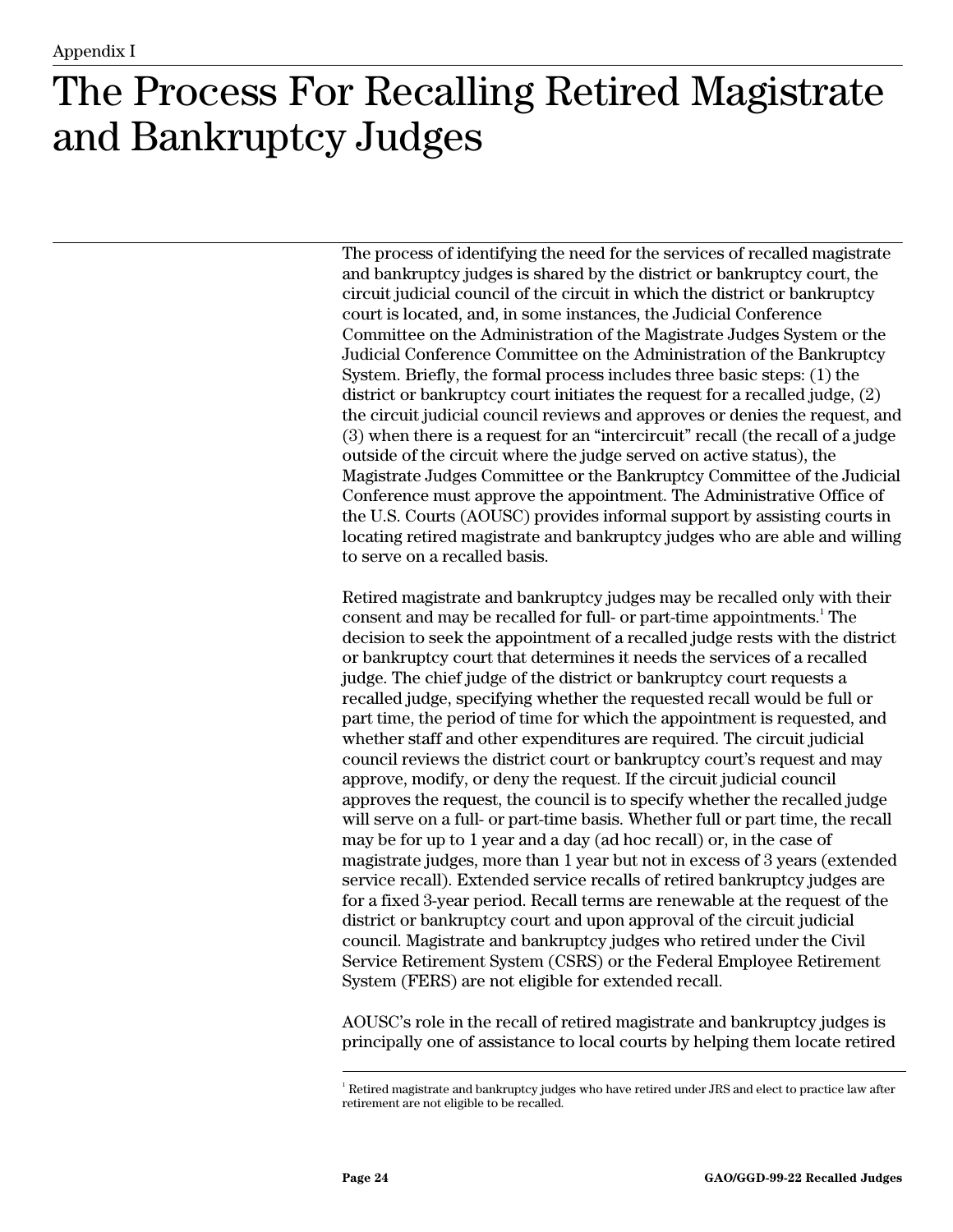<span id="page-26-0"></span>

|                                                   | magistrate or bankruptcy judges who are willing to serve on a recalled<br>basis. AOUSC assists in locating an eligible judge willing to serve who is as<br>close as possible, geographically, to the district or bankruptcy court in<br>which the recalled judge would serve. It is important to note that an<br>eligible judge may be generally willing to serve on recalled status but may<br>be unwilling to accept a specific recalled judge assignment. For example, a<br>judge who retired from a district in the midwest and subsequently moved<br>to Florida for retirement may be willing to be recalled only in Florida or an<br>adjacent state.                                                                                                                                                                                                                                                                     |
|---------------------------------------------------|--------------------------------------------------------------------------------------------------------------------------------------------------------------------------------------------------------------------------------------------------------------------------------------------------------------------------------------------------------------------------------------------------------------------------------------------------------------------------------------------------------------------------------------------------------------------------------------------------------------------------------------------------------------------------------------------------------------------------------------------------------------------------------------------------------------------------------------------------------------------------------------------------------------------------------|
|                                                   | Prior to September 1996, the court or circuit council seeking a recalled<br>judge had to check with AOUSC regarding the availability of funds for the<br>recalled judge and any support staff that he or she may be provided.<br>However, in September 1996, the Judicial Conference amended the recall<br>regulations eliminating the requirement of funding approval by AOUSC<br>prior to judicial council authorization of a recalled judge and any support<br>staff. It is now the circuit council's responsibility to determine the need for<br>a recalled magistrate or bankruptcy judge and also the support staff, if any,<br>who will be available to the recalled judge. The circuit council may decide<br>to provide the recalled judge no separate support staff (but rely on staff<br>already in the court), or provide the judge with his or her own secretary,<br>law clerk, or both.                           |
| <b>Process for Recalling</b><br>Magistrate Judges | Once the local district court determines the need to request a recalled<br>magistrate judge, it may call the Magistrate Judges Division of the Office of<br>Judges Programs in AOUSC to notify it of the need for a full- or part-time<br>recalled judge, including any specific requirements for the position. For<br>example, the recall duties may be limited to criminal pretrial proceedings 2<br>or 3 days a week or month, or the court may need a full-time recalled<br>magistrate judge to handle a full range of duties. In limited circumstances,<br>the district court may seek a full-time recalled magistrate judge in lieu of<br>filling a magistrate judge vacancy. In these circumstances, the requesting<br>district court has the discretion of whether to request that a vacancy be<br>filled with a new judge or to request the appointment of a recalled judge<br>instead—at least for a period of time. |
|                                                   | Using its list of eligible retired magistrate judges, the Magistrate Judges<br>Division would generally call those eligible judges residing in or near the<br>requesting district, moving out to other areas as needed. The goal is to<br>identify an eligible judge who is willing to serve in the position and who is<br>geographically as close as possible to the requesting district. This is not<br>always possible, however. For example, the district of New Jersey<br>requested a recalled magistrate judge to assist the district for several days                                                                                                                                                                                                                                                                                                                                                                   |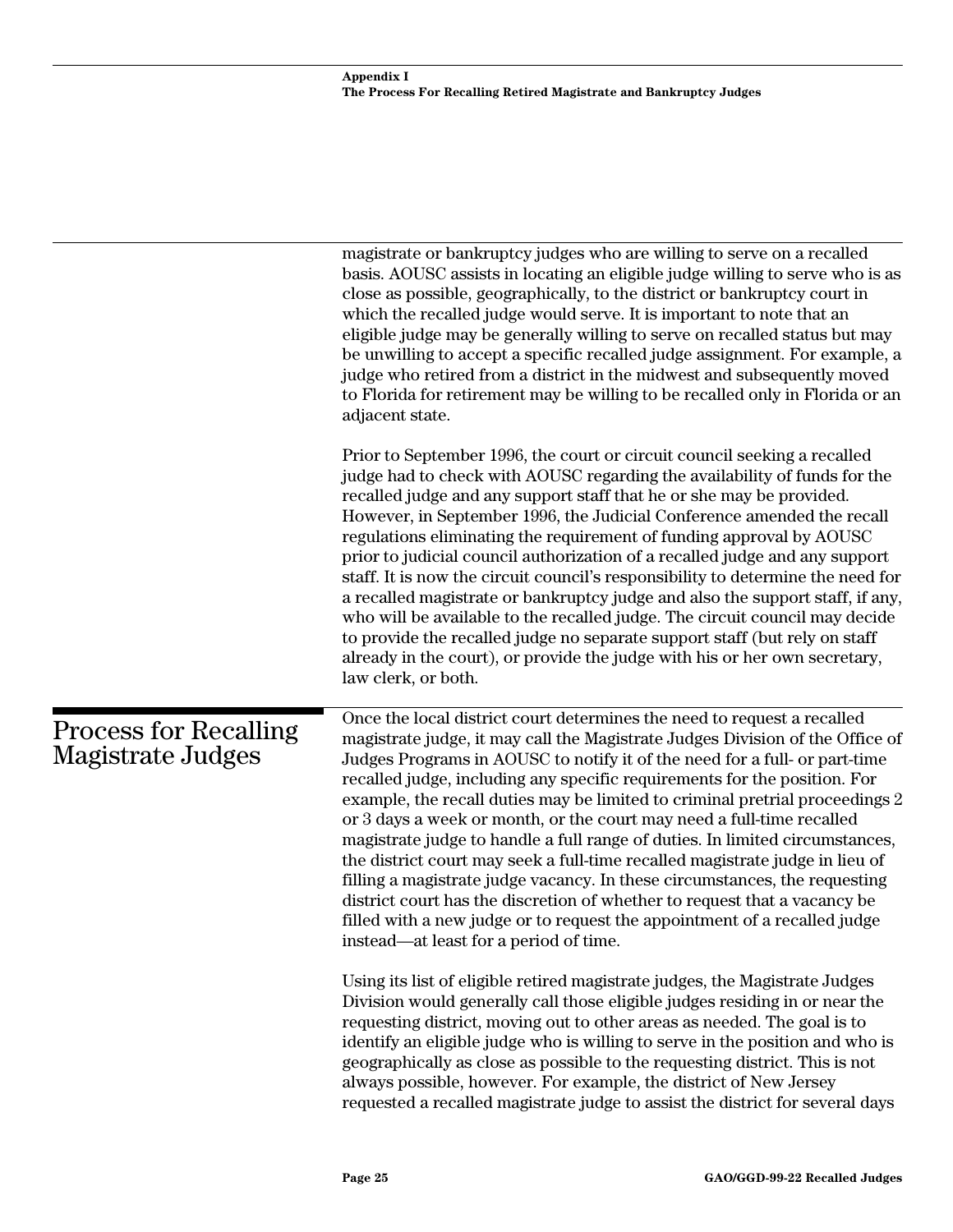a week. AOUSC's search extended outward from New Jersey to Iowa, where it found a judge willing to serve that court. This recall appointment required the approval of the Magistrate Judges Committee because it involved an intercircuit assignment. The recalled judge had retired from the eighth circuit (which includes Iowa) and was recalled to a position in the third circuit (which includes New Jersey).

The Magistrate Judges Division's eligibility list consists of all retired magistrate judges who have not declared themselves ineligible. To assess the level of interest in being recalled and obtain a more accurate eligibility list, in February 1997, the Magistrate Judges Division began distributing questionnaires to all retiring magistrate judges. The Division has not formally surveyed retired magistrate judges who retired prior to February 1997.

The actual process of obtaining a recalled magistrate judge varies, as follows:

- The requesting district court may provide to AOUSC the names of retired magistrates judges whom the district believes are eligible and willing to serve on recall duty and either directly ask these retired judges if they are willing to serve or ask AOUSC to call these retired judges to determine if they are willing to serve.
- The requesting court may ask AOUSC to contact someone from AOUSC's eligibility list for recall duty.
- By prior arrangement, and with the approval of the circuit council, a magistrate judge may transition directly from active to recall status, (i.e., retire on Friday and return as a recalled judge on the following Monday).

According to AOUSC, when a court asks for one or more additional magistrate judge positions, AOUSC does a formal survey to review the district's workload and its use of magistrate judges. AOUSC's policy for conducting this survey is that the survey team is to assess the possible use of recalled judges in lieu of an additional position. For those districts that do not request additional magistrate judge positions, the Judicial Conference mandates a review every 4 to 5 years of the use of magistrate judges and whether the use of recalled judges is a reasonable option. The results are to be reported to the Magistrate Judges Committee, which reviews all positions and recommends to the Judicial Conference whether the new positions should be authorized and whether existing positions should be continued.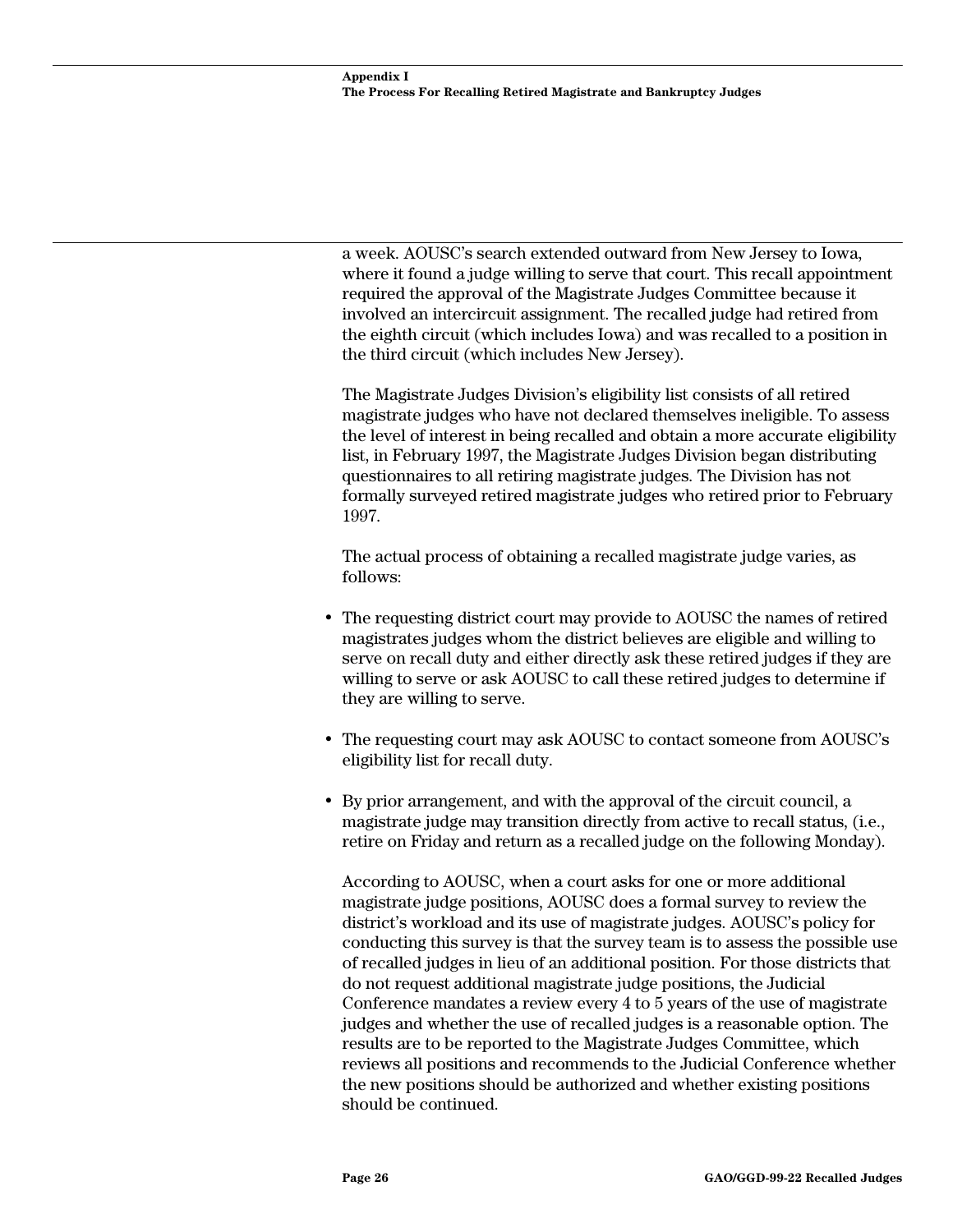<span id="page-28-0"></span>

| <b>Process for Recalling</b><br><b>Bankruptcy Judges</b> | The process for recalling bankruptcy judges is generally similar to that<br>used for recalling magistrate judges. One difference is that it is the<br>responsibility of the requesting bankruptcy court to formally advise the<br>Bankruptcy Judges Division of the Office of Judges Programs in AOUSC<br>that the court is requesting the services of a recall judge. The circuit<br>council would be more likely than AOUSC to know which retired<br>bankruptcy judges may be available and willing to be recalled within the<br>circuit (especially for intracircuit service). Thus, it is not unusual for the<br>names of retired bankruptcy judges available for service to accompany the<br>formal notice to AOUSC.                                                                        |
|----------------------------------------------------------|--------------------------------------------------------------------------------------------------------------------------------------------------------------------------------------------------------------------------------------------------------------------------------------------------------------------------------------------------------------------------------------------------------------------------------------------------------------------------------------------------------------------------------------------------------------------------------------------------------------------------------------------------------------------------------------------------------------------------------------------------------------------------------------------------|
|                                                          | The Bankruptcy Judges Division's eligibility list contains all retired judges<br>who have not declared themselves ineligible. Ineligible retired bankruptcy<br>judges include those who have notified AOUSC that they plan to practice<br>law in retirement. To obtain a more accurate eligibility list and assess<br>retiring judges' interest in being recalled, in April 1998, the Division began<br>to request information from all retiring bankruptcy judges that included a<br>judge's interest in serving in a recall position. AOUSC has not gathered<br>similar information on a systematic basis from bankruptcy judges who<br>retired prior to April 1998.                                                                                                                           |
|                                                          | When a judgeship vacancy occurs in a bankruptcy court, the Bankruptcy<br>Judges Division, upon request, is to make available to that court a list of<br>retired bankruptcy judges available for recall in the circuit and to<br>encourage the court to use recalled judges. If a court requests help in<br>obtaining a recall candidate, the Division is to call judges on its eligibility<br>list, using the same criteria as the Magistrate Judges Division (geographic<br>proximity) to find a candidate.                                                                                                                                                                                                                                                                                     |
|                                                          | The Judicial Conference requires the Bankruptcy Judges Division to<br>conduct surveys in even numbered years to assess the continued need for<br>existing authorized bankruptcy judgeship positions. The principal criteria<br>for assessing continued judgeship needs is the weighted case filings per<br>judgeship in the district. The biennial bankruptcy judgeship assessment<br>process to determine the need for additional judgeships includes surveys<br>and on-site reviews in which a team (with a bankruptcy judge of a different<br>district as a member) visits the bankruptcy court that has requested an<br>additional judgeship(s). <sup>2</sup> One goal of the team is to alert the bankruptcy<br>court to the option of using recall judges in lieu of requesting additional |
|                                                          |                                                                                                                                                                                                                                                                                                                                                                                                                                                                                                                                                                                                                                                                                                                                                                                                  |

 $\rm ^2$  For a more detailed explanation of the Judicial Conference's process for assessing bankruptcy judgeship needs, see <u>Federal Judiciary: Bankruptcy Judgeship Requests, 1993-1997</u> (GAO/T-GGD-97-183, Sept. 22, 1997).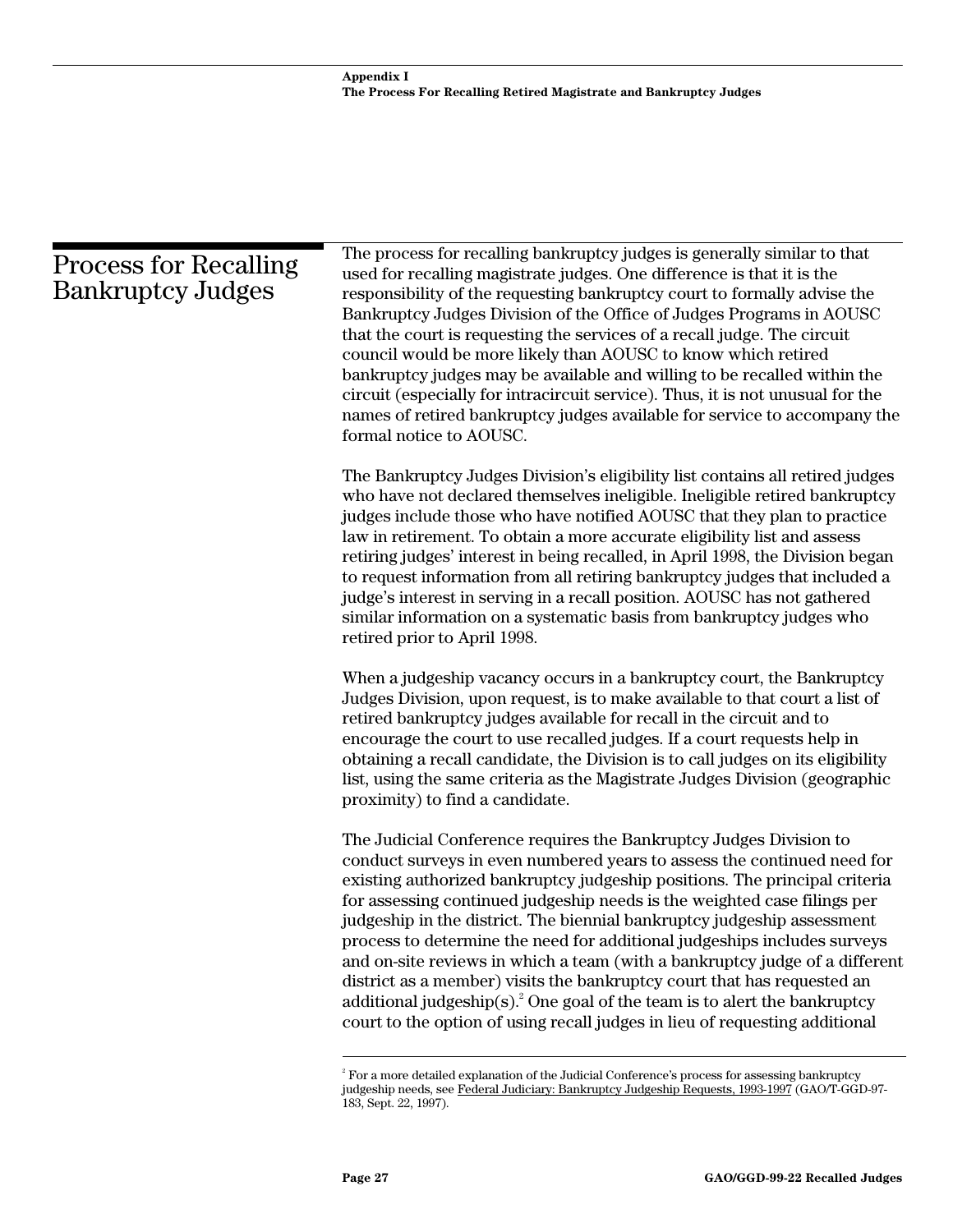judgeship positions. As part of its site visit, the team is to discuss the recall option, its benefits, and identify the retired judges available for recall.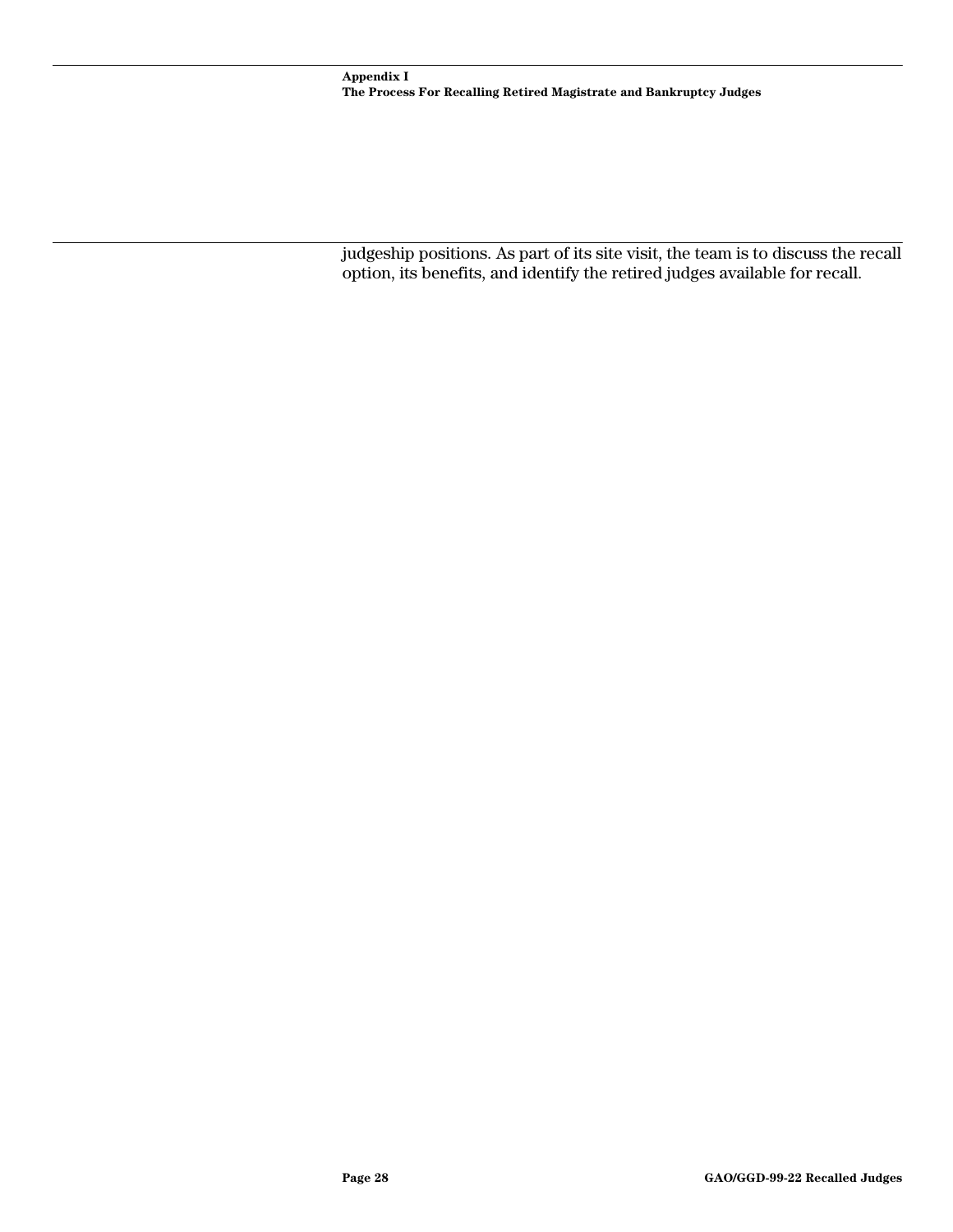### <span id="page-30-0"></span>Recall Eligibility, Compensation, and Available Staff Support for Recalled Magistrate and Bankruptcy Judges

Eligibility for recall service, the compensation paid to recalled judges, and the staff support available to recalled judges are governed by statute and Judicial Conference policy and regulations.

#### Eligibility

Generally, magistrate judges and bankruptcy judges who have retired from the bench are eligible for recall service. A retired bankruptcy or magistrate judge may be recalled to service in accordance with regulations promulgated by the Judicial Conference under 28 U.S.C. §§ 155 (b) and 636 (h), respectively. Under the Conference's regulations, a retired magistrate or bankruptcy judge may be recalled to "ad hoc" recall service for renewable periods of 1 year and 1 day, or for "extended recall" service for renewable 3-year periods. There is no limit to the number of renewals that may be approved. Any judge who is receiving an annuity is eligible for "ad hoc" recall service. Judges may qualify for an annuity under several retirement systems—CSRS; FERS; the Judicial Retirement System (JRS), available only to full-time judges; $^!$  or a "hybrid" version of JRS in which a judge receives a pension paid from both JRS and CSRS or FERS. $^{\rm 2}$  However, only magistrate and bankruptcy judges who have retired on full salary under "straight" or "hybrid" JRS and are at least 65 years of age are eligible for "extended recall."

A circuit judicial council may recall a retired magistrate or bankruptcy judge with the judge's consent, but recall is subject to the availability of funds to pay any associated expenses, such as per diem and travel expenses. A retired judge may serve in any district upon recall. The court to which the judge is recalled determines the location and duration of the recalled judge's service and may impose limitations on the scope of service provided on recall. The term of recall may be for full- or part-time service and may be modified or terminated at any time by the judicial council of the circuit in which the judge is recalled.

A judge who retires under JRS and who practices law after retirement is not eligible for recall service. Nor are such retired judges eligible for any annual cost-of-living adjustments in their JRS annuity subsequent to notifying AOUSC of their intent to practice law. Moreover, a judge who retires under JRS and fails to notify AOUSC prior to engaging in the practice of law forfeits his or her annuity. However, magistrate judges who did not retire under JRS and who practiced law after retirement may be recalled to part-time service and may continue to practice law while in

<sup>1</sup> All full-time magistrate and bankruptcy judges are eligible to elect coverage under JRS at any time prior to 30 days before leaving office.

<sup>2</sup> The "hybrid" JRS annuity is available only to judges in office on November 15, 1988.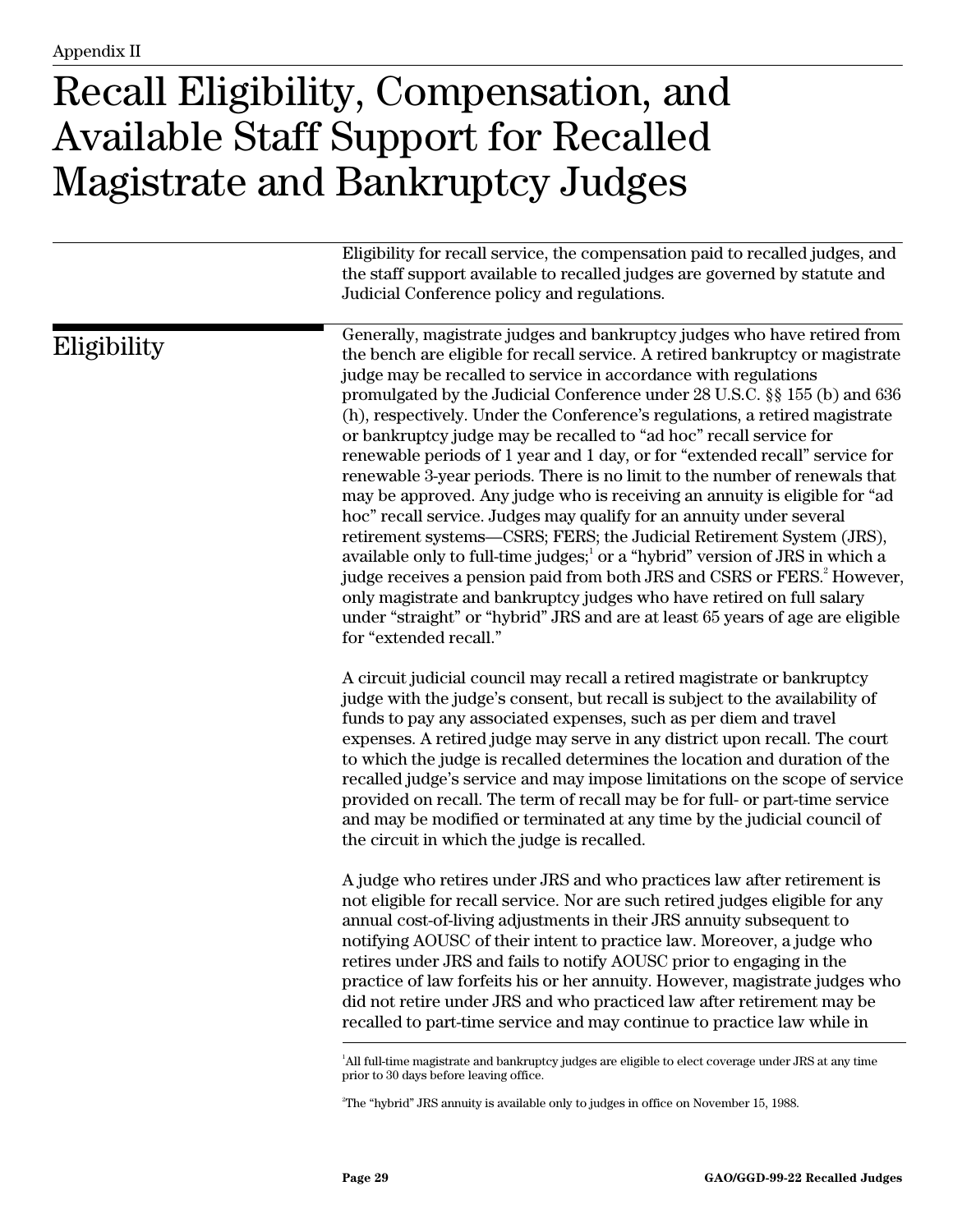<span id="page-31-0"></span>

|                                                         | recall service. Magistrate judges may not practice law while serving full-<br>time recall service.                                                                                                                                                                                                                                                                                                                                                                                                                                                                                                                                                                                                                                                                                                                                                                          |
|---------------------------------------------------------|-----------------------------------------------------------------------------------------------------------------------------------------------------------------------------------------------------------------------------------------------------------------------------------------------------------------------------------------------------------------------------------------------------------------------------------------------------------------------------------------------------------------------------------------------------------------------------------------------------------------------------------------------------------------------------------------------------------------------------------------------------------------------------------------------------------------------------------------------------------------------------|
| Compensation                                            | Retired magistrate and bankruptcy judges who are recalled to full-time<br>judicial duties may receive pay equal to the difference between the amount<br>of their pensions and the salary of a full-time magistrate or bankruptcy<br>judge. Retired judges who are recalled to part-time service are paid a daily<br>wage. For each day of service, the judge would receive the daily salary of<br>the office for that day less the portion of the judge's annuity allocable to<br>that day.                                                                                                                                                                                                                                                                                                                                                                                 |
|                                                         | A retired judge who is recalled to full-time service is entitled to the salary<br>of the office to which he or she is recalled less the annuity allocable to the<br>period of recall service. For example, a bankruptcy judge who retired with<br>an annuity equal to 100 percent of the salary of the office to which he or<br>she was recalled would receive no additional compensation. However, a<br>bankruptcy judge who retired on an \$80,000 annuity who is recalled to full-<br>time service would receive "wages" of \$45,764—the difference between the<br>\$80,000 annuity and the \$125,764 salary of a full-time bankruptcy judge.                                                                                                                                                                                                                            |
|                                                         | A retired judge may also be recalled on a less than full-time basis, referred<br>to as "when actually employed." In such cases, the recalled judge's salary<br>is computed on a daily basis. For each day of service, the judge would<br>receive the daily salary of the office for that day less the portion of the<br>judge's annuity allocable to that day. For example, if the annual salary of<br>the office were $$123,000$ , the daily salary rate would be about $$473$<br>(\$123,000 divided by 260 days—the number of days in a standard work<br>year). If the recalled judge were receiving an annuity of \$80,000, the daily<br>proportion of the annuity would be about \$222 (\$80,000/360 days—the<br>number of days using 12, 30-day calendar months). Thus, the judge would<br>receive about \$251 per day for each day of recall service (\$473 - \$222). |
| <b>Effect of Recall Service on</b><br>A Judge's Pension | Recall service may not be credited and used to increase the amount of a<br>judge's retirement annuity under JRS. However, a recalled judge who is<br>receiving a retirement annuity under CSRS or FERS may earn an increased<br>annuity as a result of recall service.                                                                                                                                                                                                                                                                                                                                                                                                                                                                                                                                                                                                      |
|                                                         | For continuous recall service equal to at least 1 year but less than 5 years<br>of full-time service, the judge is entitled to a supplemental annuity equal to<br>2.5 percent (CSRS) or 1 percent (FERS) of the judge's basic pay averaged<br>during the recall period. For recall service of 5 or more years of<br>continuous full-time service, the judge may elect this supplemental annuity<br>or have the total CSRS or FERS annuity recalculated based on a new                                                                                                                                                                                                                                                                                                                                                                                                       |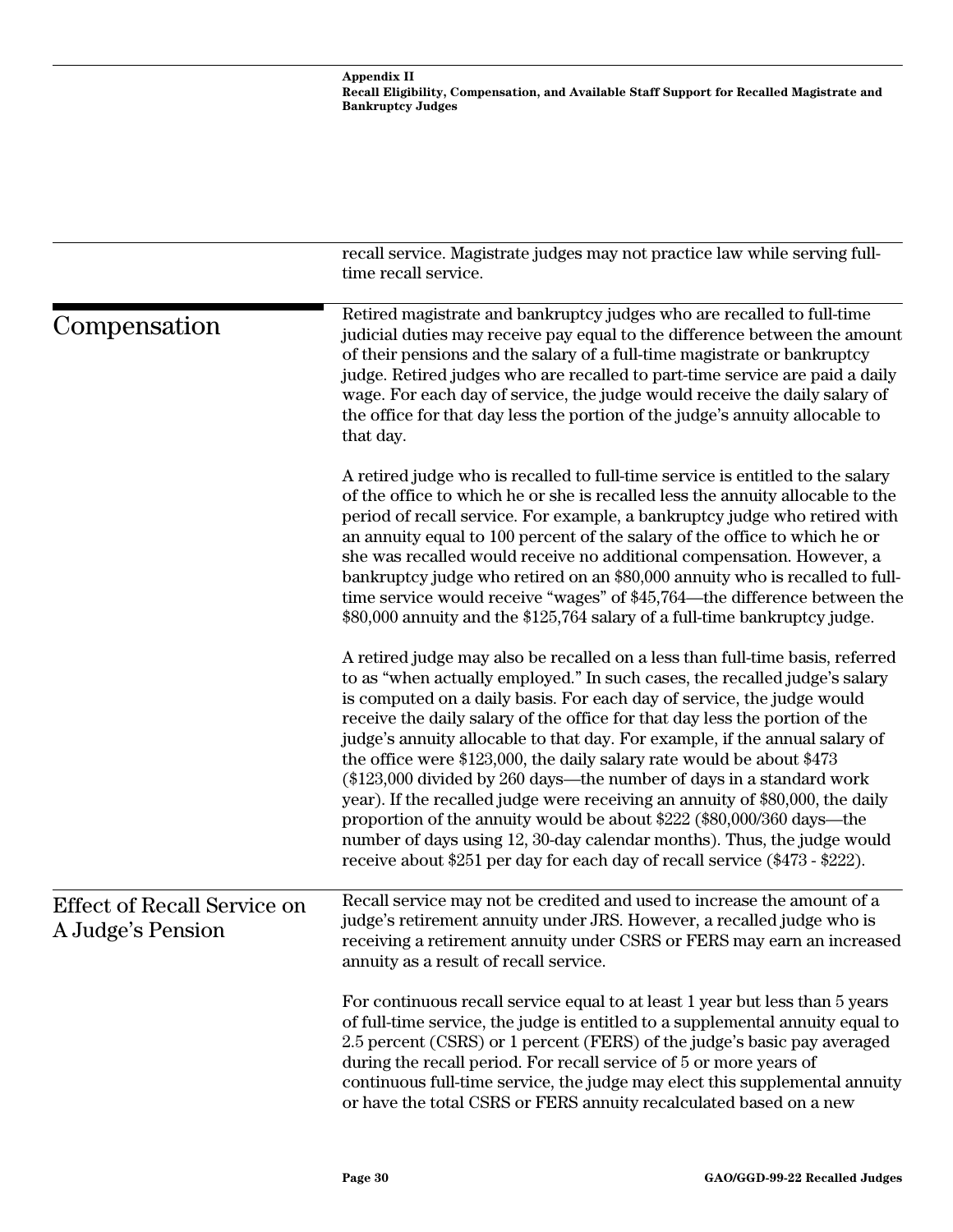<span id="page-32-0"></span>

|                         | "average salary." For example, a retired judge who is paid a CSRS annuity<br>of \$50,000 based on 20 years service and a high-3 average salary of<br>$$100,000$ (20 years x 2.5 percent x $$100,000$ ) and who is recalled full time to<br>a position paying \$123,000 annually, would be entitled to a recomputed<br>annuity of \$76,875 after 5 years of recall service $(25 \text{ years} \times 2.5 \text{ percent} \times$<br>\$123,000). However, a recalled judge must contribute to CSRS or FERS in<br>order to receive a supplemental or recomputed annuity. Judges who have<br>retired under CSRS may contribute up to 5 percent of their wages to the<br>Thrift Savings Plan (TSP) during their term of recall service. Judges who<br>retired under FERS, or those who retired under CSRS, but elect FERS<br>during their period of recall service, may, within certain limitations,<br>contribute up to 10 percent of their wages and receive government<br>contributions. According to AOUSC, judges who retired under JRS are not<br>eligible to contribute to TSP while on recall. |
|-------------------------|---------------------------------------------------------------------------------------------------------------------------------------------------------------------------------------------------------------------------------------------------------------------------------------------------------------------------------------------------------------------------------------------------------------------------------------------------------------------------------------------------------------------------------------------------------------------------------------------------------------------------------------------------------------------------------------------------------------------------------------------------------------------------------------------------------------------------------------------------------------------------------------------------------------------------------------------------------------------------------------------------------------------------------------------------------------------------------------------------|
| <b>Support Services</b> | A recalled judge is entitled to the services of a secretary and a law clerk (1)<br>on a showing of need, $(2)$ with the approval of the judicial council, and $(3)$<br>subject to the availability of appropriated funds. A recalled judge is also<br>entitled to travel and per diem expenses in the same manner as an active<br>judge.                                                                                                                                                                                                                                                                                                                                                                                                                                                                                                                                                                                                                                                                                                                                                          |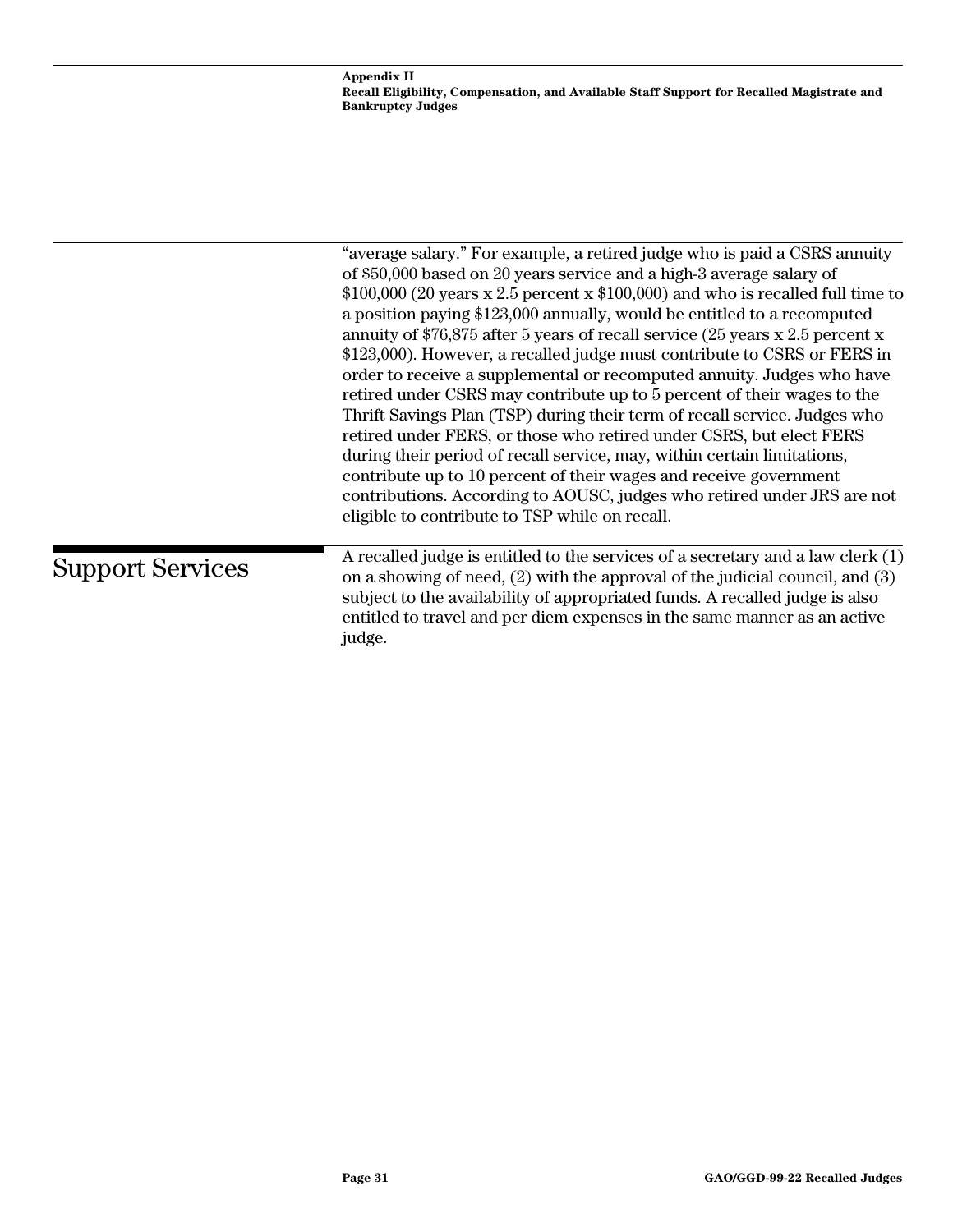### <span id="page-33-0"></span>Objectives, Scope, and Methodology

Our objectives were to determine for the period October 1, 1989, through April 30, 1998, (1) whether the demand for recalled magistrate and bankruptcy judges has exceeded the number of judges available to serve in recalled positions, (2) whether the courts that recalled magistrate and bankruptcy judges had judgeship vacancies or higher than average weighted case filings, and (3) the approximate 1-year cost savings associated with using a recalled judge rather than filling a full-time magistrate or bankruptcy judgeship position.

To meet these objectives, we requested and AOUSC provided data as of September 30 for each fiscal year from 1990 through 1997, and as of April 30 for fiscal year 1998 on (1) the number of retired judges eligible for recalled service, (2) the number of recalled positions filled by magistrate and bankruptcy judges who had retired on full or partial salary, (3) the number of retired magistrate and bankruptcy judges who filled these positions, and (4) the judgeship vacancies and weighted case filings of those courts that used recalled judges. Specifically, AOUSC provided data as of September 30, 1990 to 1997 and as of April 30, 1998 on the

- number of judges in retirement status;
- number of judges who had retired each year under JRS, CSRS, or FERS;
- number of judges who retired each year with a pension equal to full salary;
- number of judges who retired each year with a pension that was less than full salary;
- number of judges who were eligible for recall each year;
- number of judges in recall status at the end of each fiscal year;
- number and duration of magistrate and bankruptcy judgeship appointments each year and the dates of those appointments;
- weighted case filings per authorized district judgeship in district courts for each fiscal year 1990 through 1997;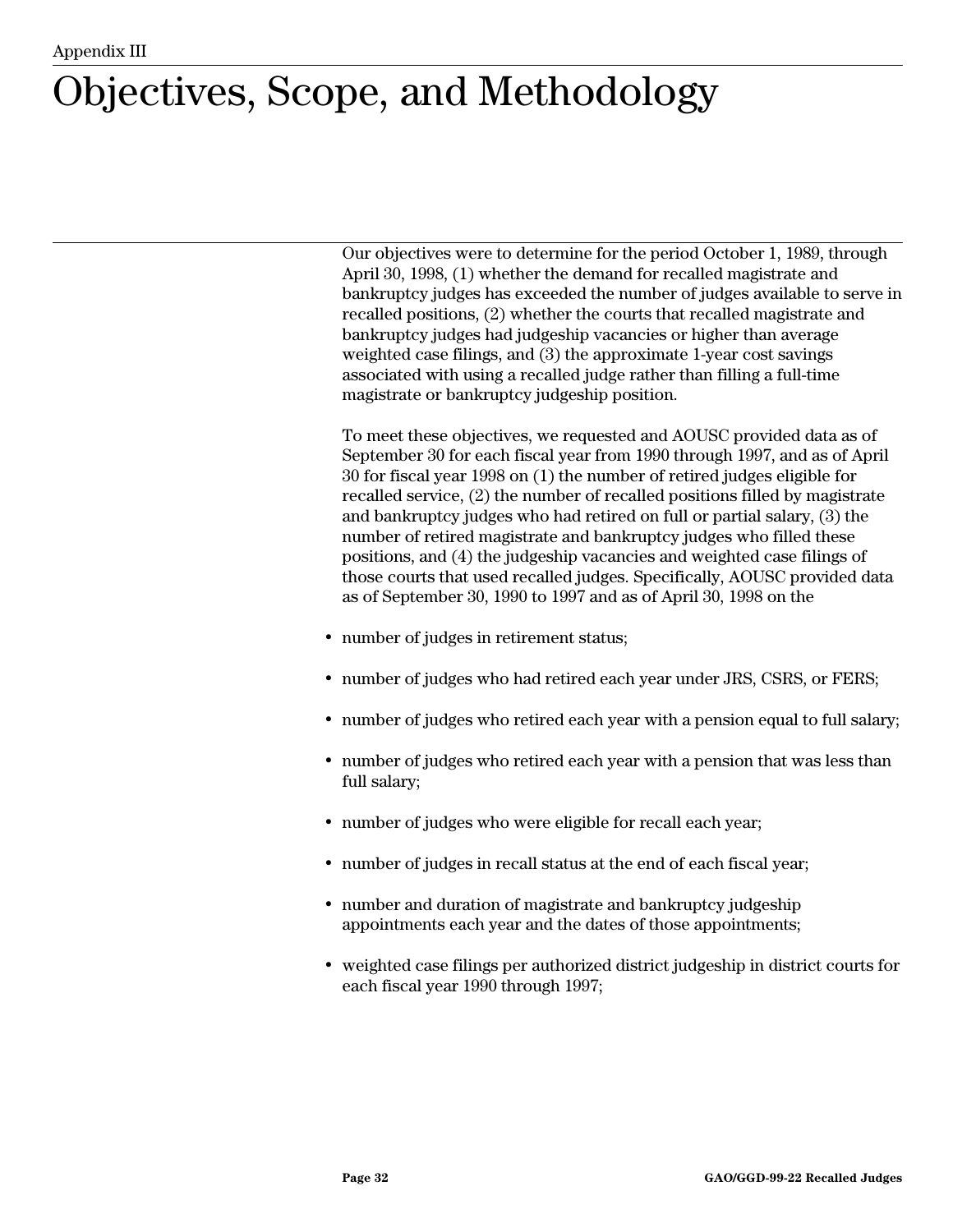<span id="page-34-0"></span>

|                                                      | • weighted case filings per authorized bankruptcy judgeship in bankruptcy<br>courts for fiscal years 1992 and 1994 through 1997 (fiscal year data for<br>1990, 1991, and 1993 were not available);                                                                                                                                                                                                                                                                                                                                                                                                                                                        |
|------------------------------------------------------|-----------------------------------------------------------------------------------------------------------------------------------------------------------------------------------------------------------------------------------------------------------------------------------------------------------------------------------------------------------------------------------------------------------------------------------------------------------------------------------------------------------------------------------------------------------------------------------------------------------------------------------------------------------|
|                                                      | • number of vacancies each year in those courts that recalled magistrate or<br>bankruptcy judges, including the dates those vacancies occurred and were<br>filled; and,                                                                                                                                                                                                                                                                                                                                                                                                                                                                                   |
|                                                      | • the estimated fiscal year 1999 costs of creating and maintaining a new full-<br>time magistrate or bankruptcy judgeship, including salaries, benefits,<br>support staff, and space and facilities.                                                                                                                                                                                                                                                                                                                                                                                                                                                      |
|                                                      | AOUSC's data on the number of judges in retirement status each year and<br>the number of judges who were eligible for recall each year were<br>cumulative. Thus, for example, the fiscal year 1997 data on retired<br>magistrate judges included all judges in retirement status as of September<br>30, 1997, whether the judges had retired in fiscal year 1997 or a previous<br>year. All other data AOUSC provided were not cumulative. For example,<br>the data on the number of judges who retired in fiscal year 1997 under JRS<br>included only the judges who retired that year, not those judges who had<br>retired under JRS in previous years. |
|                                                      | To determine the net number of retired magistrate and bankruptcy judges<br>at the end of each fiscal year, we obtained data from AOUSC and the<br>Office of Personnel Management (OPM) on the dates of death of retired<br>judges who died during the period October 1, 1989, through April 30, 1998.<br>AOUSC officials said that AOUSC does not maintain post-retirement data<br>on magistrate and bankruptcy judges who retired under one of the two<br>principal civil service retirement systems-CSRS or FERS. For judges who<br>retired under one of these retirement systems, OPM provided data on the<br>dates of death.                          |
| Limitations of Data on<br><b>Recall Appointments</b> | The data AOUSC provided on recall appointments included judges whose<br>recall appointments were in effect as of September 30 of each fiscal year<br>from 1990 through 1997 and as of April 30, 1998, for fiscal year 1998.<br>Consequently, for fiscal years 1990 through 1997, the data AOUSC                                                                                                                                                                                                                                                                                                                                                           |
|                                                      | $^1$ Weighted case filings were not available for fiscal years 1990, 1991, and 1993 for bankruptcy courts.<br>Although weighted case filings for these years were available for statistical years ending June 30 and                                                                                                                                                                                                                                                                                                                                                                                                                                      |

Although weighted case filings for these years were available for statistical years ending June 30 and calendar years ending December 31, we did not use these data because they would not be comparable to the fiscal year data provided for other years.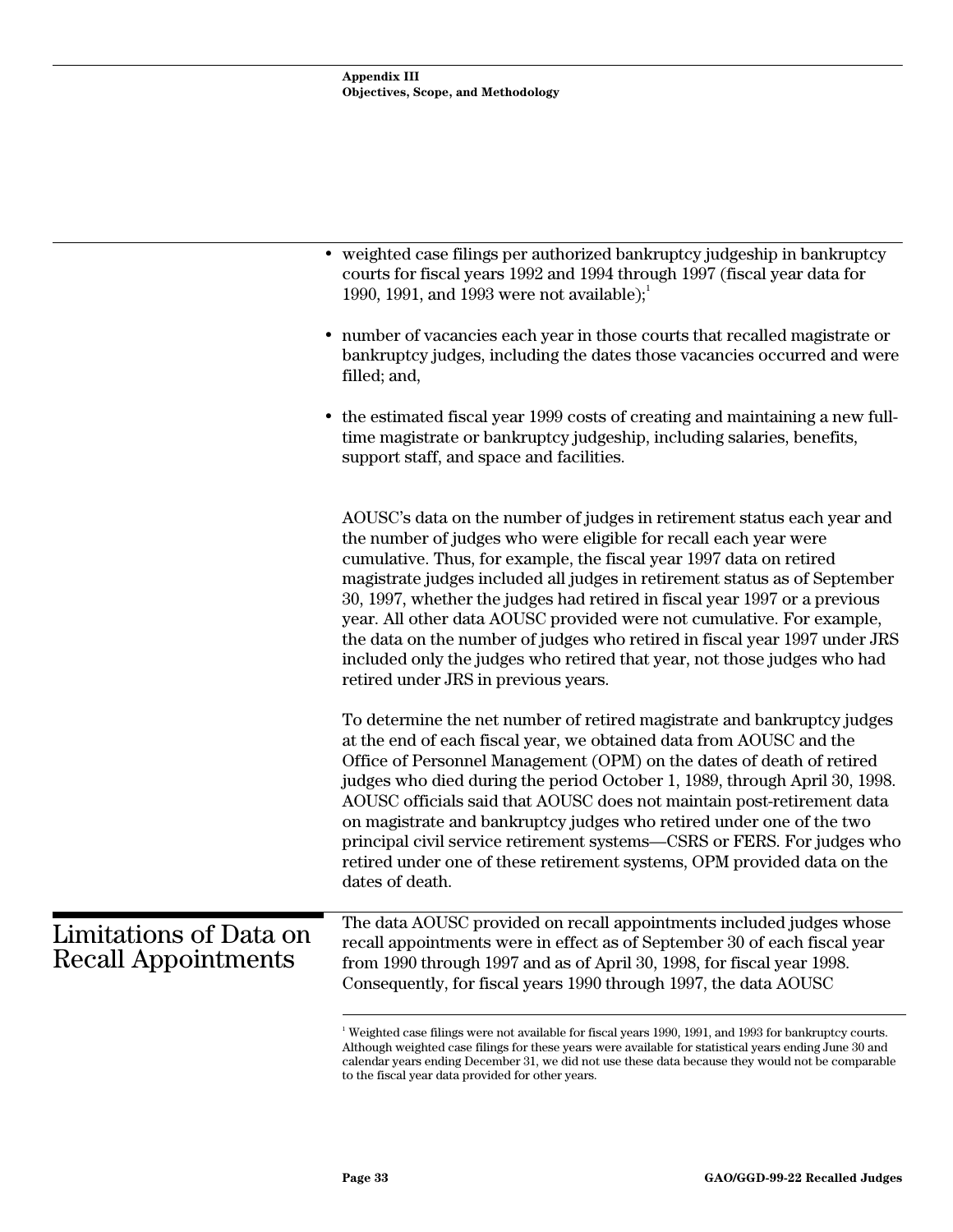<span id="page-35-0"></span>

|               | provided did not include appointments made on or after October 1 of each<br>fiscal year that expired prior to September 30 of each fiscal year. Nor did it<br>include any appointments made on or after October 1, 1997, that expired<br>prior to April 30, 1998. AOUSC officials said that they believed the number<br>of appointments that were not included in our data were relatively few,<br>and our interviews with the 12 Circuit Executives also indicated that<br>during the period of our review there were few recall appointments of less<br>than 1 year.                                                                                                                                                                                                                                                                                                                                                                                   |
|---------------|----------------------------------------------------------------------------------------------------------------------------------------------------------------------------------------------------------------------------------------------------------------------------------------------------------------------------------------------------------------------------------------------------------------------------------------------------------------------------------------------------------------------------------------------------------------------------------------------------------------------------------------------------------------------------------------------------------------------------------------------------------------------------------------------------------------------------------------------------------------------------------------------------------------------------------------------------------|
| Data Analysis | From the data provided by AOUSC and OPM, we determined (1) the<br>percentage of retired judges whom AOUSC data indicated were eligible for<br>recall each year; (2) the number who were actually on recall duty at the<br>end of each fiscal year during 1990 through 1997 and as of April 30, 1998;<br>$(3)$ the districts to which they were recalled; $(4)$ the number who were<br>reappointed to their recall positions each year; (5) the number of recalled<br>judges who did and did not retire on full salary; (6) the weighted case<br>filings of the districts who used recalled judges each fiscal year (for those<br>years where data were available); (7) whether the districts who recalled<br>judges had one or more judgeship vacancies during the period of recall<br>service; and (8) the approximate cost savings of using a recalled judge<br>rather than filling a vacant full-time magistrate or bankruptcy judgeship<br>position. |
|               | We reviewed the data provided by AOUSC for internal consistency by<br>choosing a judgmental sample of AOUSC's data on retired and recalled<br>judges, tracing the data back to source documents, and verifying that the<br>data AOUSC provided matched the data on the source documents. Our<br>sample included retired and recalled magistrate and bankruptcy judges<br>from several different years and geographically diverse districts.                                                                                                                                                                                                                                                                                                                                                                                                                                                                                                              |
|               | The Circuit Councils review and must approve requests for recalled judges.<br>We interviewed the Circuit Executive in each of the 12 regional circuits<br>regarding (1) the reasons why some district and bankruptcy courts<br>requested recalled judges and others within the circuit did not; (2) what<br>incentives and disincentives there may be for district and bankruptcy<br>courts to use recalled judges and for retired judges to serve on recall duty;<br>and (3) information on alternatives to recalled judges, such as the use of<br>visiting judges on intracircuit or intercircuit assignments. We summarized<br>the results of these interviews to identify common practices and<br>differences among the circuits.                                                                                                                                                                                                                    |
|               | We obtained information on the policies for determining retired judges'<br>eligibility for service and for recalling retired magistrate or bankruptcy                                                                                                                                                                                                                                                                                                                                                                                                                                                                                                                                                                                                                                                                                                                                                                                                    |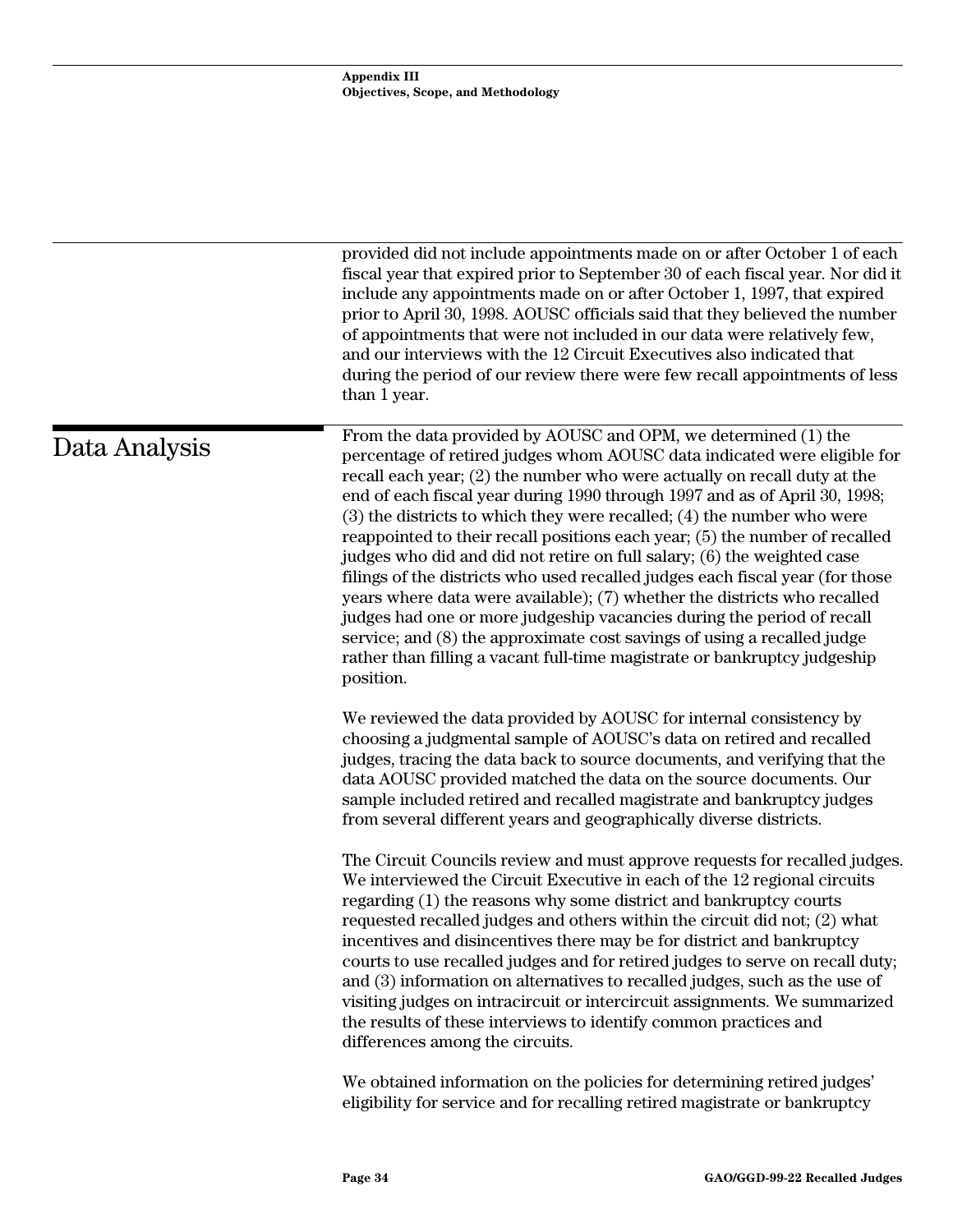judges from the AOUSC publication, Retirement Benefits for Bankruptcy Judges and Magistrate Judges (1995 edition), and the semiannual minutes of the Judicial Conference and its Committees on (1) the Administration of the Magistrate Judges System and (2) the Administration of the Bankruptcy System for calendar years 1990 through 1997.

We used AOUSC data on the salary and benefits of full-time magistrate and bankruptcy judges, the salary and benefits of their support staff (law clerk, secretary, courtroom deputy, electronic court recorder), and the cost of space and equipment for new magistrate and bankruptcy judges, to estimate the comparative costs of using a recalled judge instead of adding a new judge. For recalled judges without a full support staff, we assumed the recalled judges had a full-time secretary, but no other staff, during the period of recall service. For the cost of the recalled judges' salary, we used AOUSC's average estimated salary for recalled judges.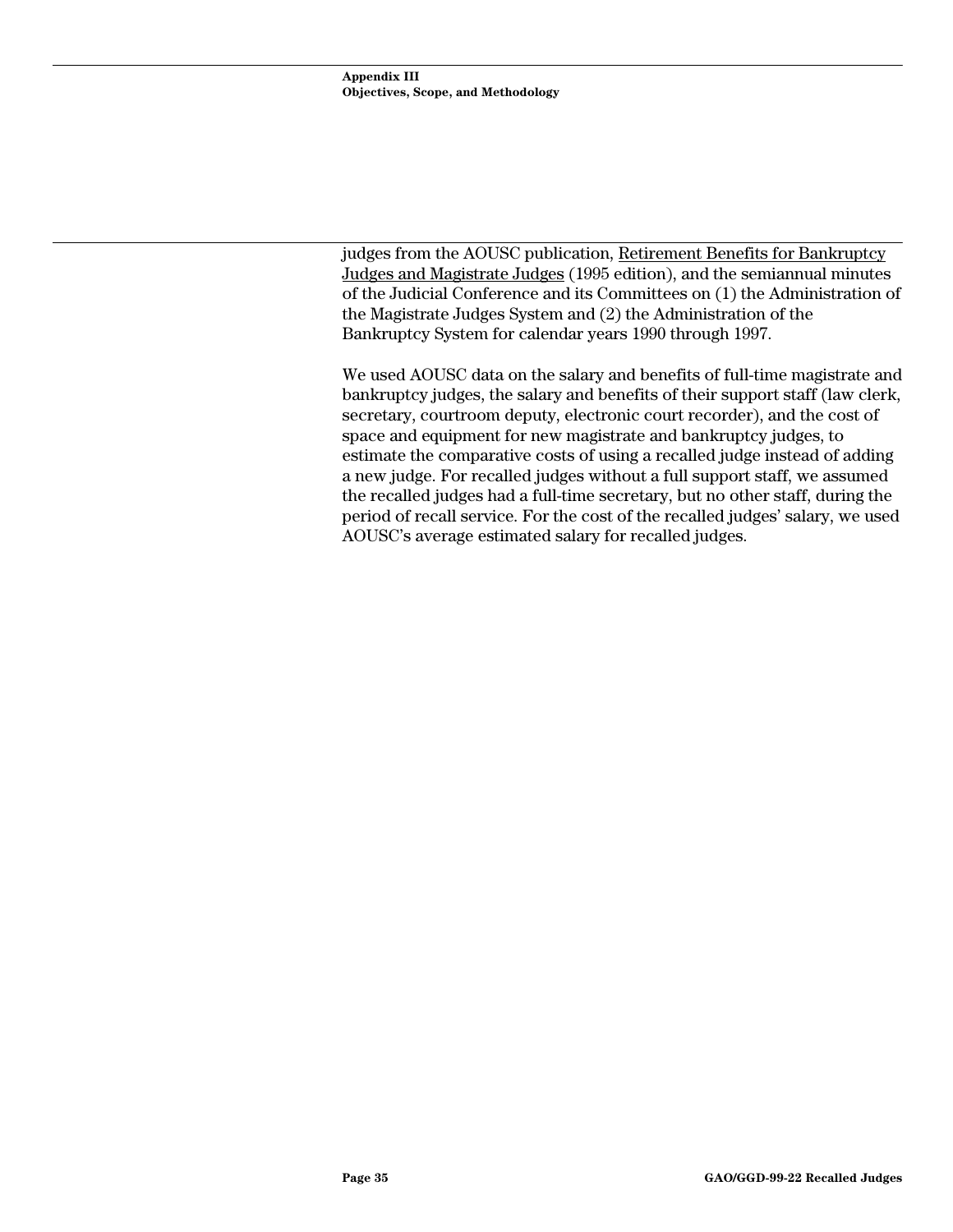#### <span id="page-37-0"></span>Data on Recalled Magistrate and Bankruptcy Judges, by District and Fiscal Year

This appendix contains data on the number of recalled magistrate and bankruptcy judge positions filled by districts as of September 30, 1990, through 1997 and as of April 30, 1998, (tables IV.1 and IV.2). Tables IV.3 and IV.4 show the number of retired magistrate and bankruptcy judges who were recalled for ad hoc recall and extended recalled service each year. Tables IV.5 and IV.6 contain data on the pension status of the judges eligible for recall and those eligible judges who were recalled each year during the period of our review.

| Table IV.1: Listing of the Number of           |
|------------------------------------------------|
| <b>Recalled Magistrate Judge</b>               |
| <b>Appointments, by District and by Fiscal</b> |
| Year, as of September 30, 1990-1997,           |
| and as of April 30, 1998, in Circuit Order     |

| Circuit/               |              |                |                |                |                |                |                |                |                |                              |
|------------------------|--------------|----------------|----------------|----------------|----------------|----------------|----------------|----------------|----------------|------------------------------|
| <b>District</b>        |              | 1990 1991 1992 |                | 1993           | 1994           | 1995           | 1996           | 1997           | 1998           | <b>Total</b>                 |
| D.C.                   |              |                |                |                |                |                |                |                |                |                              |
| $\overline{D.C.}$      |              |                |                |                |                |                |                | $\overline{1}$ | $\overline{1}$ | $\overline{\mathbf{2}}$      |
| <b>First</b>           |              |                |                |                |                |                |                |                |                |                              |
| R <sub>l</sub>         |              |                |                |                |                | 1              | $\mathbf{1}$   | 1              | 1              | $\overline{\mathbf{4}}$      |
| Second                 |              |                |                |                |                |                |                |                |                |                              |
| $NY-N$                 |              |                |                |                |                |                | 1              | 1              | 1              | $\frac{3}{7}$                |
| NY-W                   |              |                | 1              | 1              | 1              | 1              | $\overline{1}$ | $\overline{1}$ | $\overline{1}$ |                              |
| <b>Third</b>           |              |                |                |                |                |                |                |                |                |                              |
| $PA-E$                 |              |                |                |                | 1              | $\overline{2}$ | $\overline{2}$ | $\overline{2}$ | $\overline{2}$ | $\frac{9}{1}$                |
| $\overline{N}$         |              |                |                |                |                |                |                | 1              |                |                              |
| <b>Fourth</b>          |              |                |                |                |                |                |                |                |                |                              |
| $\overline{SC}$        |              |                |                |                |                |                | 1              | 1              | 1              | $\overline{\mathbf{3}}$      |
| <b>Fifth</b>           |              |                |                |                |                |                |                |                |                |                              |
| $MS-N$                 |              |                |                |                |                |                | 1              |                |                | $\overline{1}$               |
| TX-S                   | $\mathbf{1}$ | 1              | 1              | 1              |                |                |                |                |                | $\overline{4}$               |
| <b>Sixth</b>           |              |                |                |                |                |                |                |                |                |                              |
| $M-E$                  |              |                |                | 1              | 1              | 1              | 1              | $\overline{c}$ | $\overline{2}$ |                              |
| OH-N                   |              |                |                |                |                |                |                | 1              |                | $\frac{8}{1}$                |
| $OH-S$                 |              |                |                |                |                |                | $\overline{2}$ |                |                |                              |
| <b>Seventh</b>         |              |                |                |                |                |                |                |                |                |                              |
| $IL-C$                 |              |                |                |                |                |                |                | 1              | 1              | $\overline{2}$               |
| Eighth                 |              |                |                |                |                |                |                |                |                |                              |
| <b>MN</b>              |              |                | 1              | $\overline{1}$ | $\mathbf{1}$   | $\overline{2}$ | $\overline{2}$ | 1              | 1              |                              |
| MO-E                   | $\mathbf{1}$ | $\overline{1}$ | $\overline{1}$ | 1              | 1              | 1              |                |                |                |                              |
| $\overline{\text{NE}}$ | 1            | 1              |                |                |                |                |                |                |                | $\frac{9}{6}$ $\frac{2}{2}$  |
| <b>Ninth</b>           |              |                |                |                |                |                |                |                |                |                              |
| $CA-C$                 |              |                |                |                | 1              |                |                |                |                | $\overline{1}$               |
| $CA-E$                 |              | 1              | 1              | 1              | 1              | 1              | 1              | 1              |                | 7                            |
| CA-N                   | 1            | 1              | $\overline{1}$ | $\mathbf{1}$   | $\overline{2}$ | $\overline{2}$ | $\overline{2}$ | 1              | 1              | $\frac{12}{1}$ $\frac{9}{2}$ |
| CA-S                   |              |                |                |                | 1              |                |                |                |                |                              |
| <b>OR</b>              |              |                |                | 1              | $\overline{c}$ | $\overline{c}$ | $\overline{c}$ | 1              | 1              |                              |
| WA-E                   |              |                |                |                |                | 1              | 1              |                |                |                              |
| <b>Tenth</b>           |              |                |                |                |                |                |                |                |                |                              |
| $\overline{\text{NM}}$ |              |                |                |                |                | 1              | 1              | 1              | 1              | $\overline{4}$               |
| <b>Eleventh</b>        |              |                |                |                |                |                |                |                |                |                              |
| $FL-S$                 |              | 1              | 1              | 1              | 1              | 1              | 1              | 1              | 1              | $\frac{8}{3}$                |
| GA-N                   |              |                |                |                |                |                |                |                | $\overline{3}$ |                              |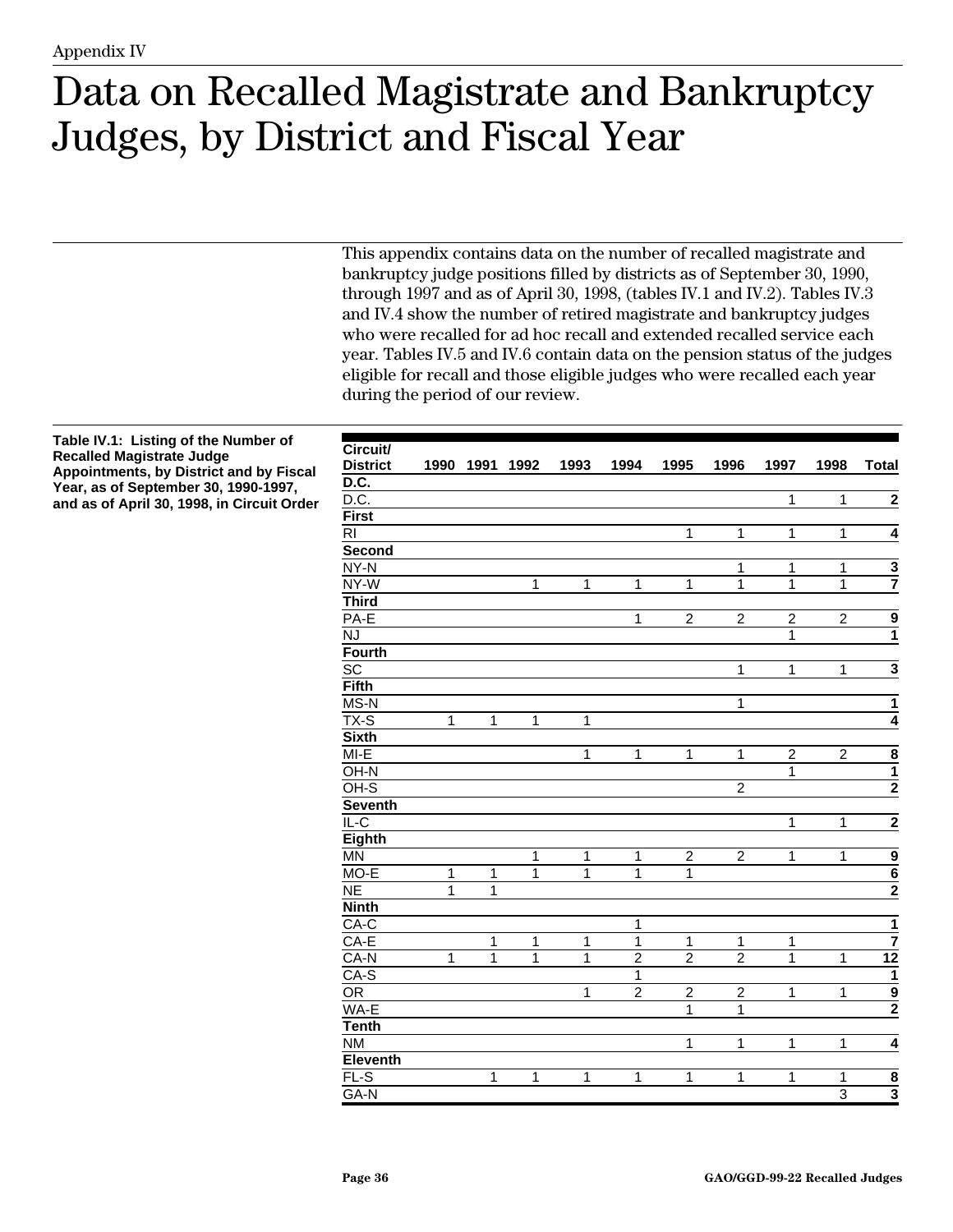|                 |          |      |      | a    | 13   | 16   | 20   | 18   | 18   | 111          |
|-----------------|----------|------|------|------|------|------|------|------|------|--------------|
|                 |          |      |      |      |      |      |      |      |      |              |
| <b>District</b> | 1990     | 1991 | 1992 | 1993 | 1994 | 1995 | 1996 | 1997 | 1998 | <b>Total</b> |
|                 |          |      |      |      |      |      |      |      |      |              |
|                 | Circuit/ |      |      |      |      |      |      |      |      |              |

<span id="page-38-0"></span>

| Table IV.2: Listing of the Number of<br><b>Recalled Bankruptcy Judge</b> | Circuit/               |              |                |                |                |                   |                              |                              |                              |                                |                           |
|--------------------------------------------------------------------------|------------------------|--------------|----------------|----------------|----------------|-------------------|------------------------------|------------------------------|------------------------------|--------------------------------|---------------------------|
| Appointments, by District and Fiscal                                     | <b>District</b>        | 1990 1991    |                | 1992           | 1993           | 1994              | 1995                         | 1996                         | 1997                         | 1998                           | <b>Total</b>              |
| Year, as of September 30, 1990-1997,                                     | Second                 |              |                |                |                |                   |                              |                              |                              |                                |                           |
| and as of April 30, 1998, in Circuit Order                               | $\overline{CT}$        |              |                |                |                |                   |                              |                              |                              | 1                              | 1                         |
|                                                                          | NY-E<br>$NY-S$         |              |                |                | $\mathbf{1}$   | $\mathbf{1}$      | $\mathbf{1}$<br>$\mathbf{1}$ | $\mathbf{1}$<br>$\mathbf{1}$ | $\mathbf{1}$<br>$\mathbf{1}$ | $\mathbf{1}$                   | $\overline{6}$            |
|                                                                          |                        |              |                |                |                |                   |                              |                              |                              | 1                              | $\overline{4}$            |
|                                                                          | $\overline{\text{VT}}$ | $\mathbf{1}$ | $\mathbf{1}$   | $\mathbf{1}$   | $\mathbf{1}$   | $\mathbf{1}$      | $\mathbf{1}$                 | $\mathbf{1}$                 | $\mathbf{1}$                 | $\mathbf{1}$                   | $\overline{9}$            |
|                                                                          | <b>Third</b><br>PA-W   |              |                |                |                |                   |                              |                              |                              |                                |                           |
|                                                                          |                        |              |                |                |                | 1                 | $\mathbf{1}$                 | $\mathbf{1}$                 | $\mathbf{1}$                 | 1                              | 5                         |
|                                                                          | <b>Fourth</b>          |              |                |                |                |                   |                              |                              |                              |                                |                           |
|                                                                          | $NC-M$<br>$NC-W$       |              |                |                |                | $\mathbf{1}$<br>1 | 1<br>$\overline{1}$          | 1<br>$\overline{1}$          | 1<br>$\overline{1}$          | $\mathbf{1}$<br>$\overline{1}$ | $\overline{\overline{5}}$ |
|                                                                          |                        |              |                |                |                |                   |                              |                              |                              |                                | $\overline{\mathbf{5}}$   |
|                                                                          | $VA-E$                 |              |                |                |                | 1                 | $\mathbf{1}$                 | $\mathbf 1$                  | $\mathbf{1}$                 | $\mathbf{1}$                   | $\overline{\mathbf{5}}$   |
|                                                                          | <b>Fifth</b>           |              |                |                |                |                   |                              |                              |                              |                                |                           |
|                                                                          | $LA-E$                 |              |                | 1              | $\mathbf{1}$   | 1                 | $\mathbf{1}$                 | 1                            | $\mathbf{1}$                 | $\mathbf{1}$                   | $\overline{7}$            |
|                                                                          | $TX-E$                 |              |                |                |                |                   |                              | $\mathbf{1}$                 | $\overline{1}$               |                                | $\overline{\mathbf{2}}$   |
|                                                                          | $TX-S$                 |              |                |                |                |                   |                              |                              | $\mathbf{1}$                 |                                | $\overline{\mathbf{1}}$   |
|                                                                          | <b>Sixth</b>           |              |                |                |                |                   |                              |                              |                              |                                |                           |
|                                                                          | KY-E                   | 1            | $\mathbf 1$    | 1              |                |                   |                              |                              |                              | 1                              | $\overline{4}$            |
|                                                                          | $M - E$                |              |                |                |                |                   |                              |                              |                              | $\mathbf{1}$                   | $\overline{1}$            |
|                                                                          | $M-W$                  | 1            | 1              | 1              |                |                   |                              |                              |                              |                                | $\overline{\mathbf{3}}$   |
|                                                                          | OH-N                   |              |                |                |                | $\overline{c}$    | 3                            | $\overline{\mathbf{c}}$      | 1                            | $\mathbf{1}$                   |                           |
|                                                                          | $OH-S$                 |              |                |                |                | $\mathbf{1}$      | $\mathbf 1$                  | $\mathbf{1}$                 | $\mathbf{1}$                 | $\mathbf{1}$                   | $\frac{9}{5}$             |
|                                                                          | $TN-E$                 |              |                |                |                | 1                 | $\mathbf{1}$                 | $\overline{1}$               | $\mathbf{1}$                 | $\mathbf{1}$                   |                           |
|                                                                          | <b>Seventh</b>         |              |                |                |                |                   |                              |                              |                              |                                |                           |
|                                                                          | $\overline{IL-C}$      | $\mathbf{1}$ | $\mathbf 1$    | 1              | 1              | $\mathbf{1}$      | $\mathbf 1$                  | $\mathbf{1}$                 | $\mathbf{1}$                 | $\mathbf{1}$                   | 9                         |
|                                                                          | $IL-N$                 |              |                |                |                | 1                 | $\overline{1}$               | $\overline{1}$               | $\mathbf{1}$                 |                                | 4                         |
|                                                                          | $IN-N$                 | 1            | 1              | 1              | 1              | 1                 | $\mathbf{1}$                 | 1                            | $\mathbf{1}$                 | 1                              | $\overline{9}$            |
|                                                                          | $WI-E$                 | $\mathbf{1}$ | $\mathbf{1}$   | $\mathbf{1}$   | 1              | $\mathbf 1$       | $\mathbf{1}$                 |                              |                              |                                | $\overline{6}$            |
|                                                                          | Eighth                 |              |                |                |                |                   |                              |                              |                              |                                |                           |
|                                                                          | <b>MN</b>              |              |                |                |                | 1                 | $\mathbf{1}$                 | $\mathbf{1}$                 | $\mathbf{1}$                 | $\mathbf{1}$                   | $\overline{5}$            |
|                                                                          | <b>Ninth</b>           |              |                |                |                |                   |                              |                              |                              |                                |                           |
|                                                                          | $CA-C$                 | 1            | $\mathbf{1}$   | $\overline{2}$ | $\overline{2}$ | 1                 |                              |                              |                              | 1                              | $\overline{\mathbf{8}}$   |
|                                                                          | $CA-E$                 |              |                |                |                |                   | $\mathbf{1}$                 |                              |                              | $\mathbf{1}$                   | $\frac{2}{5}$             |
|                                                                          | $CA-N$                 | $\mathbf{1}$ | $\mathbf 1$    | 1              | $\mathbf{1}$   | $\mathbf{1}$      |                              |                              |                              |                                |                           |
|                                                                          | HI                     |              |                | $\mathbf{1}$   | $\mathbf{1}$   | $\mathbf 1$       | $\mathbf{1}$                 | $\mathbf{1}$                 | $\mathbf{1}$                 | $\mathbf{1}$                   |                           |
|                                                                          | N <sub>V</sub>         |              |                |                |                | 1                 | $\mathbf{1}$                 | $\mathbf 1$                  | $\mathbf{1}$                 | 1                              | $\frac{5}{9}$             |
|                                                                          | $\overline{OR}$        | 1            | $\mathbf{1}$   | $\mathbf{1}$   | $\mathbf{1}$   | $\overline{c}$    | $\mathbf{1}$                 | $\mathbf{1}$                 |                              | $\mathbf{1}$                   |                           |
|                                                                          | WA-E                   | $\mathbf{1}$ | $\overline{1}$ |                |                |                   |                              |                              | 1                            | $\overline{1}$                 | 4                         |
|                                                                          | WA-W                   |              |                |                |                | 1                 | $\mathbf{1}$                 | $\mathbf{1}$                 | $\mathbf{1}$                 |                                | $\overline{\mathbf{4}}$   |
|                                                                          | <b>Tenth</b>           |              |                |                |                |                   |                              |                              |                              |                                |                           |
|                                                                          | <b>NM</b>              |              |                |                |                |                   |                              |                              |                              | 1                              | 1                         |
|                                                                          | $OK-W$                 |              |                |                |                |                   |                              | 1                            | 1                            | 1                              | $\overline{\mathbf{3}}$   |
|                                                                          | <b>Eleventh</b>        |              |                |                |                |                   |                              |                              |                              |                                |                           |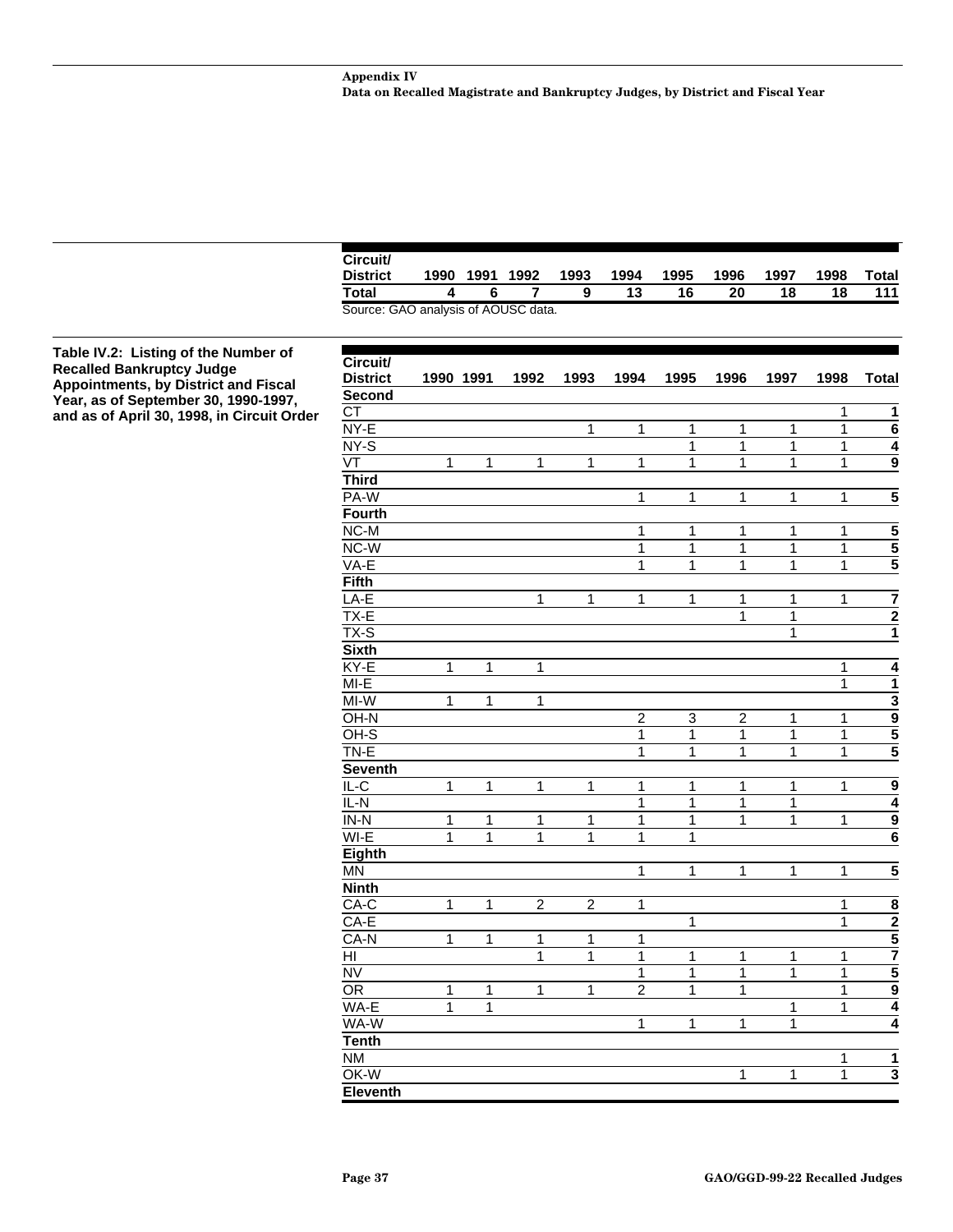| Circuit/        |      |      |      |      |      |      |      |      |      |       |
|-----------------|------|------|------|------|------|------|------|------|------|-------|
| <b>District</b> | 1990 | 1991 | 1992 | 1993 | 1994 | 1995 | 1996 | 1997 | 1998 | Total |
| AL-N            |      |      |      |      |      |      |      |      |      |       |
| Total           | 10   | 10   | 12   |      | 23   | 24   | 22   | 22   | 25   | 159   |

<span id="page-39-0"></span>**Table IV.3: Number of Retired Magistrate Judges Eligible for Recall, Number of Eligible Judges Recalled by Type of Recall, and Number of Recalled Judges Who Served in Previous Years, as of September 30, 1990-1997, and as of April 30, 1998**

|                       | <b>Number of</b>              | Number of judges recalled |                           |       | Number of recalled                                 |
|-----------------------|-------------------------------|---------------------------|---------------------------|-------|----------------------------------------------------|
| <b>Effective date</b> | judges eligible<br>for recall | Ad hoc<br>recall          | <b>Extended</b><br>recall | Total | judges who served<br>in previous year <sup>®</sup> |
| 09-30-90              | 19                            |                           |                           |       | N/A                                                |
| 09-30-91              | 30                            | 6                         |                           | 6     |                                                    |
| 09-30-92              | 44                            |                           |                           |       | 5                                                  |
| 09-30-93              | 49                            | 9                         |                           | 9     |                                                    |
| 09-30-94              | 60                            | 12                        |                           | 13    | 8                                                  |
| 09-30-95              | 73                            | 15                        |                           | 16    | 11                                                 |
| 09-30-96              | 83                            | 19                        |                           | 20    | 14                                                 |
| 09-30-97              | 92                            | 17                        |                           | 18    | 13                                                 |
| 04-30-98              | 96                            | 17                        |                           | 18    | 15                                                 |

Note: N/A = not applicable

<sup>a</sup>Judges whose recall terms were renewed or judges who were serving on extended recall.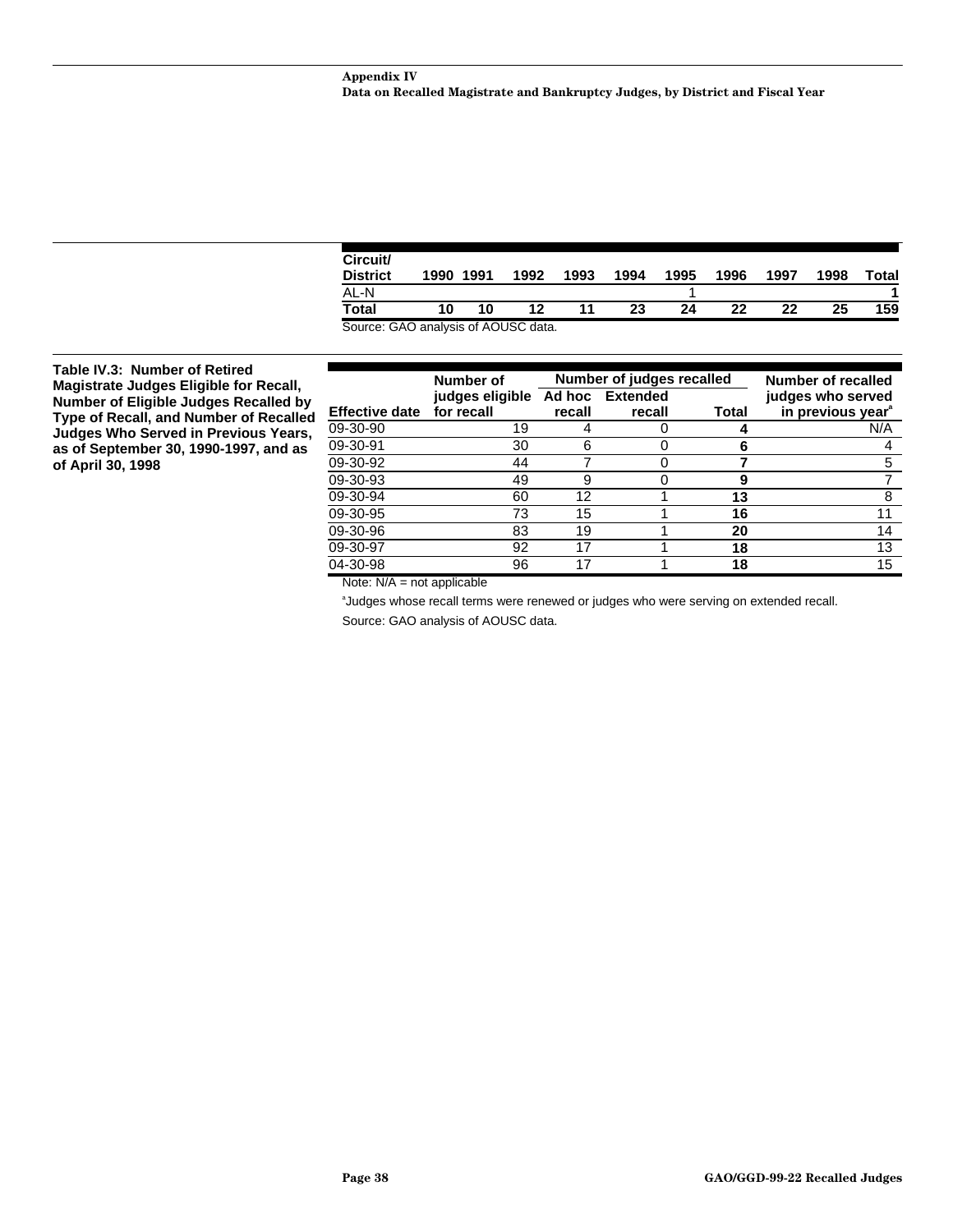<span id="page-40-0"></span>**Table IV.4: Number of Retired Bankruptcy Judges Eligible for Recall, Number of Eligible Judges Recalled by Type of Recall, and Number of Recalled Judges Who Served in Previous Years, as of September 30, 1990-1997, and as of April 30, 1998**

|                       | <b>Number of judges</b>           |    | Number of judges recalled |              | Number of recalled judges   |
|-----------------------|-----------------------------------|----|---------------------------|--------------|-----------------------------|
| <b>Effective date</b> | eligible for recall Ad hoc recall |    | Extended recall           | <b>Total</b> | who served in previous year |
| 09-30-90              |                                   |    |                           | 10           | N/A                         |
| 09-30-91              | 22                                | 10 |                           | 10           | 10                          |
| 09-30-92              |                                   | 12 |                           | 12           |                             |
| 09-30-93              | 33                                |    |                           |              | 10                          |
| 09-30-94              | 42                                | 16 |                           | 23           | 10                          |
| 09-30-95              | -47                               | 16 |                           | 24           | 20                          |
| 09-30-96              | 50                                | 12 | 10                        | 22           | 19                          |
| 09-30-97              | 55                                |    |                           | 22           | 20                          |
| 04-30-98              | 60                                | 22 |                           | 25           | 18                          |

Note:  $N/A$  = not applicable

<sup>a</sup>Judges whose recall terms were renewed or judges who were serving on extended recall.

Source: GAO analysis of AOUSC data.

**Table IV.5: Number and Percentage of Retired Magistrate Judges Eligible for Recall and Who Were Recalled, by Pension Status, as of September 30, 1990-1997, and as of April 30, 1998**

|                          | Number of retired<br>judges eligible for recall     |        | Number of eligible retired<br>judges who were recalled |                                  | Percentage of eligible retired judges<br>who were recalled <sup>®</sup> |                                  |  |
|--------------------------|-----------------------------------------------------|--------|--------------------------------------------------------|----------------------------------|-------------------------------------------------------------------------|----------------------------------|--|
| <b>Effective</b><br>date | Retired at less Retired at full<br>than full salary | salarv | <b>Retired at less</b><br>than full salary             | <b>Retired at</b><br>full salary | <b>Retired at less</b><br>than full salary                              | <b>Retired at full</b><br>salary |  |
| 09-30-90                 | 19                                                  |        |                                                        |                                  | 21                                                                      | N/A                              |  |
| 09-30-91                 | 26                                                  |        |                                                        |                                  | 19                                                                      | 25                               |  |
| 09-30-92                 | 35                                                  |        |                                                        |                                  |                                                                         | 33                               |  |
| 09-30-93                 | 36                                                  | 13     |                                                        |                                  |                                                                         | 23                               |  |
| 09-30-94                 | 43                                                  |        |                                                        |                                  | 14                                                                      | 41                               |  |
| 09-30-95                 | 50                                                  | 23     |                                                        |                                  | 14                                                                      | 39                               |  |
| 09-30-96                 | 58                                                  | 25     |                                                        |                                  | 16                                                                      | 44                               |  |
| 09-30-97                 | 61                                                  | 31     |                                                        | 10                               | 13                                                                      | 32                               |  |
| 04-30-98                 | 61                                                  | 35     |                                                        | 10                               |                                                                         | 29                               |  |

Note: N/A = not applicable

<sup>a</sup>Rounded to nearest whole number.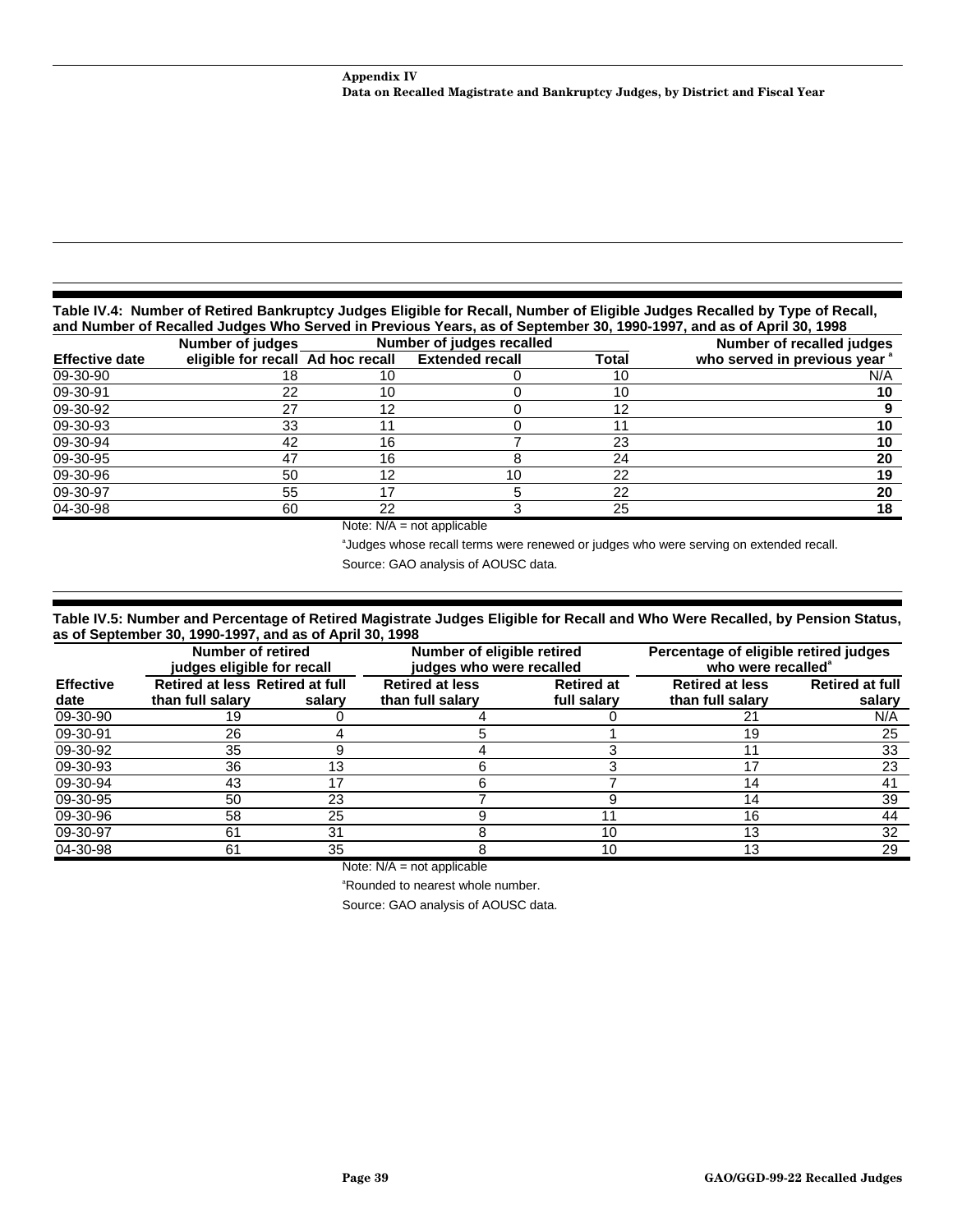<span id="page-41-0"></span>**Table IV.6: Number and Percentage of Retired Bankruptcy Judges Eligible for Recall and Who Were Recalled, by Pension Status, as of September 30, 1990-1997, and as of April 30, 1998**

|                          | Number of retired<br>judges eligible for recall |                                  | <b>Number of retired judges</b><br>who were recalled |                                  | Percentage of retired judges eligible for<br>recall who were recalled <sup>®</sup> |                                  |  |
|--------------------------|-------------------------------------------------|----------------------------------|------------------------------------------------------|----------------------------------|------------------------------------------------------------------------------------|----------------------------------|--|
| <b>Effective</b><br>date | <b>Retired at less</b><br>than full salary      | <b>Retired at</b><br>full salarv | <b>Retired at less</b><br>than full salary           | <b>Retired at full</b><br>salarv | Retired at less than<br>full salary                                                | <b>Retired at full</b><br>salary |  |
| 09-30-90                 | 13                                              |                                  | 10                                                   |                                  |                                                                                    |                                  |  |
| 09-30-91                 | 15                                              |                                  | 10                                                   |                                  | 67                                                                                 |                                  |  |
| 09-30-92                 | 14                                              | 13                               | 10                                                   |                                  | 71                                                                                 | 15                               |  |
| 09-30-93                 | 16                                              |                                  |                                                      |                                  | 50                                                                                 | 18                               |  |
| 09-30-94                 | 15                                              | 27                               |                                                      | 14                               | 60                                                                                 | 52                               |  |
| 09-30-95                 | 14                                              | 33                               |                                                      | 18                               | 43                                                                                 | 55                               |  |
| 09-30-96                 | 15                                              | 35                               |                                                      |                                  | 33                                                                                 | 49                               |  |
| 09-30-97                 | 16                                              | 39                               |                                                      | 18                               | 25                                                                                 | 46                               |  |
| 04-30-98                 | 17                                              | 43                               |                                                      | 18                               | 41                                                                                 | 42                               |  |

<sup>a</sup>Rounded to nearest whole number.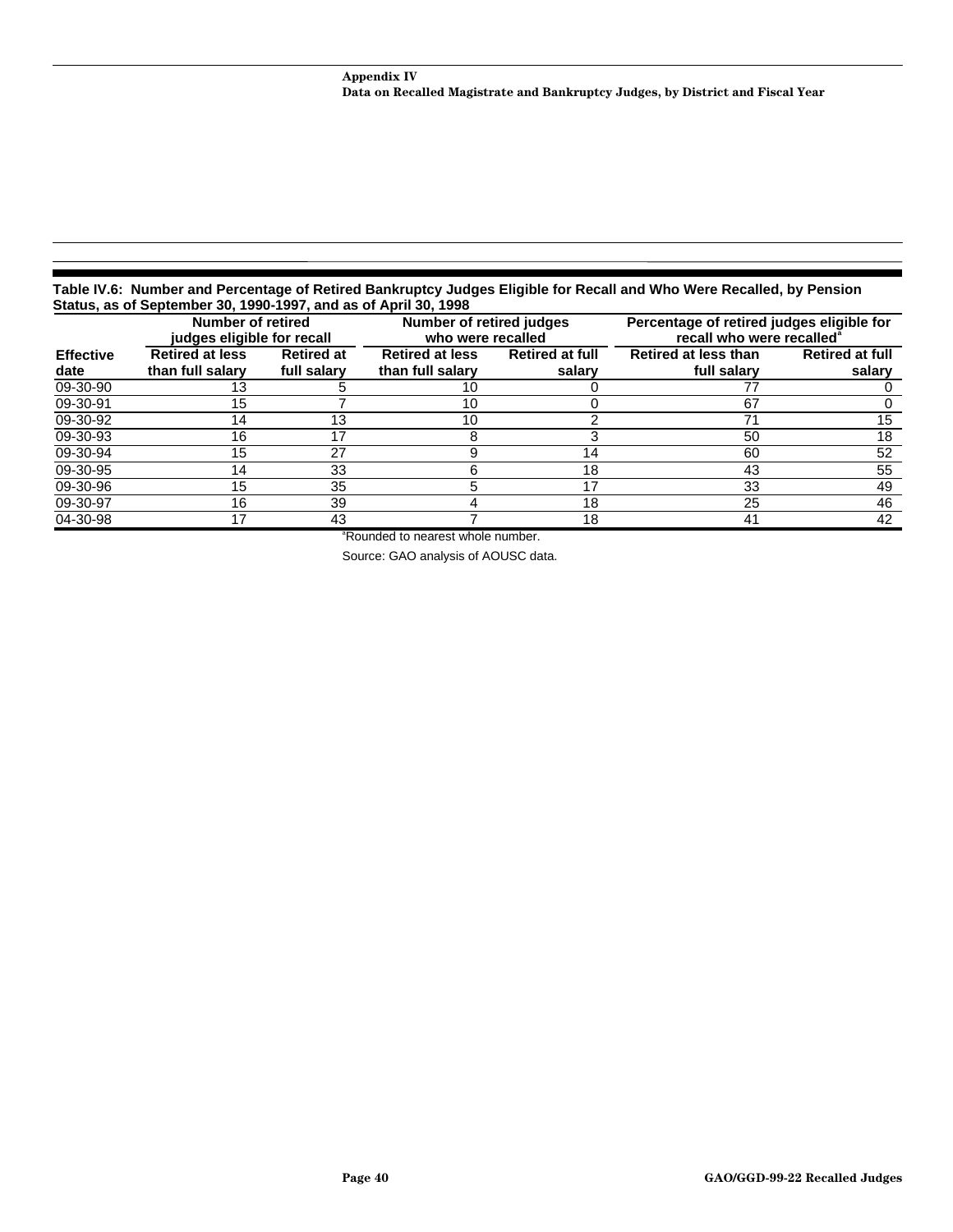#### <span id="page-42-0"></span>Weighted Case Filings for Courts that Recalled Magistrate or Bankruptcy Judges, Fiscal Years 1990 to 1997

| Table V.1: District Court Weighted Case |  |
|-----------------------------------------|--|
| Filings, in Districts that Recalled at  |  |
| Least One Magistrate Judge, Fiscal      |  |
| Years 1990-1997                         |  |
|                                         |  |

| <b>Circuit/District</b>           | 1990             | 1991 | 1992             | 1993 | 1994 | 1995 | 1996 | 1997             |
|-----------------------------------|------------------|------|------------------|------|------|------|------|------------------|
| National average <sup>®</sup>     | $\overline{427}$ | 386  | $\overline{412}$ | 419  | 419  | 448  | 472  | $\overline{519}$ |
| D.C.                              |                  |      |                  |      |      |      |      |                  |
| $D.C.^{b}$                        | 306              | 327  | 278              | 274  | 271  | 237  | 251  | 259              |
| <b>First</b>                      |                  |      |                  |      |      |      |      |                  |
| RI                                | 326              | 316  | 353              | 292  | 283  | 322  | 298  | 308              |
| Second                            |                  |      |                  |      |      |      |      |                  |
| NY-N                              | 419              | 357  | 414              | 387  | 463  | 452  | 494  | 454              |
| NY-W                              | 413              | 435  | 506              | 522  | 504  | 510  | 492  | 497              |
| <b>Third</b>                      |                  |      |                  |      |      |      |      |                  |
| NJ                                | 446              | 386  | 382              | 395  | 414  | 449  | 423  | 443              |
| PA-E                              | 442              | 373  | 387              | 376  | 404  | 405  | 376  | 402              |
| <b>Fourth</b>                     |                  |      |                  |      |      |      |      |                  |
| SC                                | 451              | 443  | 449              | 501  | 488  | 527  | 520  | 580              |
| <b>Fifth</b>                      |                  |      |                  |      |      |      |      |                  |
| MS-N                              | 381              | 358  | 407              | 465  | 407  | 379  | 428  | 444              |
| TX-S                              | 695              | 450  | 465              | 457  | 486  | 887  | 503  | 543              |
| <b>Sixth</b>                      |                  |      |                  |      |      |      |      |                  |
| MI-E                              | 355              | 376  | 437              | 397  | 387  | 419  | 459  | 1,649            |
| OH-N                              | 450              | 349  | 370              | 441  | 415  | 424  | 486  | 504              |
| OH-S                              | 404              | 376  | 411              | 381  | 388  | 395  | 436  | 440              |
| <b>Seventh</b>                    |                  |      |                  |      |      |      |      |                  |
| IL-C                              | 404              | 332  | 331              | 357  | 299  | 371  | 361  | 383              |
| <b>Eighth</b>                     |                  |      |                  |      |      |      |      |                  |
| <b>MN</b>                         | 353              | 376  | 372              | 403  | 419  | 422  | 458  | 542              |
| MO-E                              | 457              | 338  | 356              | 382  | 377  | 393  | 441  | 462              |
| $\overline{\sf NE}$               | 520              | 353  | 354              | 339  | 353  | 355  | 377  | 410              |
| <b>Ninth</b>                      |                  |      |                  |      |      |      |      |                  |
| CA-C                              | 442              | 362  | 405              | 411  | 407  | 431  | 451  | 424              |
| CA-E                              | 427              | 376  | 417              | 436  | 465  | 537  | 570  | 601              |
| CA-N                              | 412              | 352  | 368              | 431  | 438  | 424  | 490  | 492              |
| CA-S                              | 519              | 517  | 677              | 602  | 560  | 726  | 833  | 814              |
| $\overline{\overline{\text{OR}}}$ | 492              | 476  | 464              | 450  | 513  | 572  | 513  | 536              |
| WA-E                              | 347              | 288  | 261              | 275  | 253  | 264  | 301  | 259              |
| <b>Tenth</b>                      |                  |      |                  |      |      |      |      |                  |
| <b>NM</b>                         | 542              | 477  | 536              | 562  | 579  | 585  | 651  | 653              |
| <b>Eleventh</b>                   |                  |      |                  |      |      |      |      |                  |
| FL-S                              | 520              | 507  | 436              | 457  | 464  | 551  | 634  | 605              |

<sup>a</sup>Weighted case filings per authorized district judge.

b For each district court, weighted case filings are shown in bold for the year(s) in which the district court had a recalled judge on duty at the end of the fiscal year.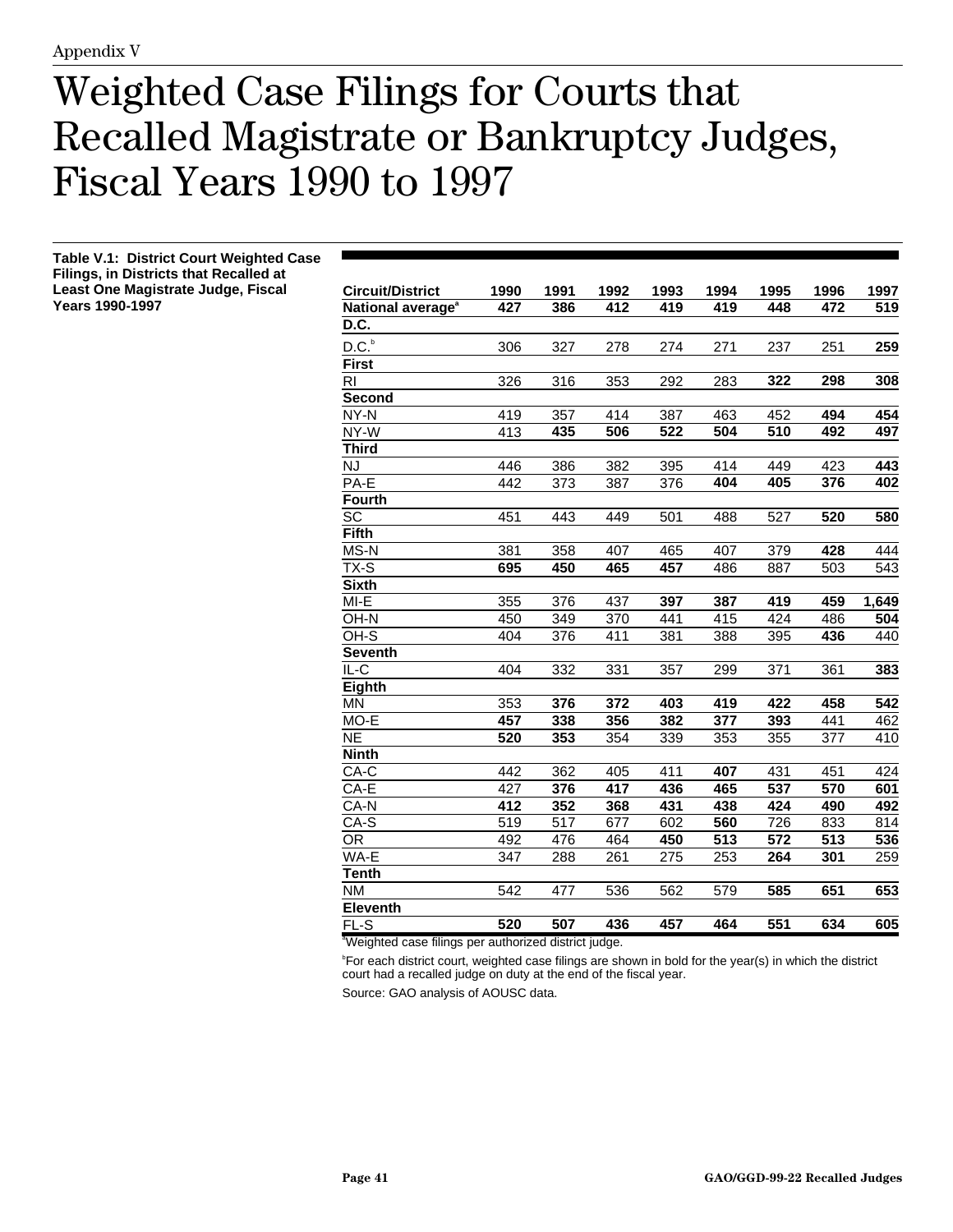<span id="page-43-0"></span>

| Table V.2: Weighted Case Filings in<br><b>Bankruptcy Courts that Recalled at</b> | <b>Circuit/District</b>    | 1992 <sup>a</sup> | 1994             | 1995             | 1996  | 1997                |
|----------------------------------------------------------------------------------|----------------------------|-------------------|------------------|------------------|-------|---------------------|
| Least One Judge, Fiscal Years 1992 and                                           | <b>National average</b>    | 1,437             | 1,227            | 1,149            | 1,272 | 1,436               |
| 1994-1997                                                                        | <b>Second</b>              |                   |                  |                  |       |                     |
|                                                                                  | $\overline{\text{CT}}$     | 1,662             | 1,552            | 1,200            | 1,404 | 1,378               |
|                                                                                  | $NY-Eb$                    | 1,904             | 1,737            | 1,682            | 1,729 | 1,640               |
|                                                                                  | $NY-S$                     | 1,916             | 1,271            | 1,396            | 1,394 | 1,510               |
|                                                                                  | VT                         | $\overline{741}$  | $\overline{514}$ | 536              | 544   | 639                 |
|                                                                                  | <b>Third</b>               |                   |                  |                  |       |                     |
|                                                                                  | PA-W                       | 1,062             | 813              | 752              | 819   | 923                 |
|                                                                                  | <b>Fourth</b>              |                   |                  |                  |       |                     |
|                                                                                  | $NC-M$                     | 821               | 612              | 675              | 883   | 1,062               |
|                                                                                  | $NC-W$                     | 1,470             | 950              | 937              | 1,363 | 2,321               |
|                                                                                  | VA-E                       | 1,935             | 1,389            | 1,484            | 1,631 | 1,887               |
|                                                                                  | <b>Fifth</b>               |                   |                  |                  |       |                     |
|                                                                                  | $LA-E$                     | 1,197             | 948              | 924              | 991   | $\overline{1,1}$ 45 |
|                                                                                  | $TX-E$                     | 1,179             | 1,218            | 1,392            | 1,699 | 1,838               |
|                                                                                  | TX-S                       | 1,484             | 1,173            | 1,249            | 1,392 | 1,352               |
|                                                                                  | <b>Sixth</b>               |                   |                  |                  |       |                     |
|                                                                                  | $KY-E$                     | 1,236             | 802              | 844              | 919   | 1,030               |
|                                                                                  | $M-E$                      | 2,067             | 1,811            | 1,713            | 1,679 | 2,104               |
|                                                                                  | $M-W$                      | 1,215             | 897              | 903              | 1,013 | 1,266               |
|                                                                                  | OH-N                       | 1,032             | 699              | 788              | 747   | 871                 |
|                                                                                  | $OH-S$                     | 1,067             | 747              | 815              | 949   | 1,009               |
|                                                                                  | $TN-E$                     | 1,100             | 942              | 854              | 1,166 | 1,306               |
|                                                                                  | <b>Seventh</b>             |                   |                  |                  |       |                     |
|                                                                                  | $\overline{IL-C}$          | 886               | 654              | 742              | 873   | 1,068               |
|                                                                                  | $IL-N$                     | 1,199             | 1,130            | 968              | 1,179 | 1,291               |
|                                                                                  | $\overline{\mathsf{IN-N}}$ | 1,098             | 791              | 794              | 933   | 1,112               |
|                                                                                  | $WI-E$                     | 619               | 507              | 563              | 800   | 757                 |
|                                                                                  | Eighth                     |                   |                  |                  |       |                     |
|                                                                                  | $\overline{MN}$            | 1,487             | 1,333            | 1,260            | 1,452 | 1,466               |
|                                                                                  | <b>Ninth</b>               |                   |                  |                  |       |                     |
|                                                                                  | $CA-C$                     | 2,144             | 2,084            | 1,859            | 1,904 | 1,847               |
|                                                                                  | $CA-E$                     | 1,576             | 1,542            | 1,385            | 1,578 | 1,813               |
|                                                                                  | $CA-N$                     | 1,828             | 1,574            | 1,374            | 1,431 | 1,524               |
|                                                                                  | $\overline{H}$             | 779               | 767              | 819              | 1,047 | 1,237               |
|                                                                                  | $\overline{NV}$            | 1,380             | 1,150            | 1,120            | 1,282 | 1,510               |
|                                                                                  | $\overline{OR}$            | 1,050             | 1,012            | $\overline{916}$ | 981   | 1,043               |
|                                                                                  | WA-E                       | 821               | 645              | 674              | 808   | 969                 |
|                                                                                  | WA-W                       | 1,267             | 1,296            | 1,204            | 1,466 | 1,611               |
|                                                                                  | <b>Tenth</b>               |                   |                  |                  |       |                     |
|                                                                                  | <b>NM</b>                  | 1,029             | 792              | 681              | 1,062 | 1,138               |
|                                                                                  | $OK-W$                     | 930               | 768              | $\overline{712}$ | 1,007 | 1,198               |
|                                                                                  | <b>Eleventh</b>            |                   |                  |                  |       |                     |
|                                                                                  | AL-N                       | 1,595             | 1,649            | 1,843            | 1,717 | 1,876               |

a Fiscal year data were not available for fiscal years 1990, 1991, and 1993.

<sup>b</sup>For each bankruptcy court, weighted case filings are shown in bold for the year(s) in which the bankruptcy court had a recalled judge on duty at the end of the fiscal year.

Source: GAO analysis of AOUSC data.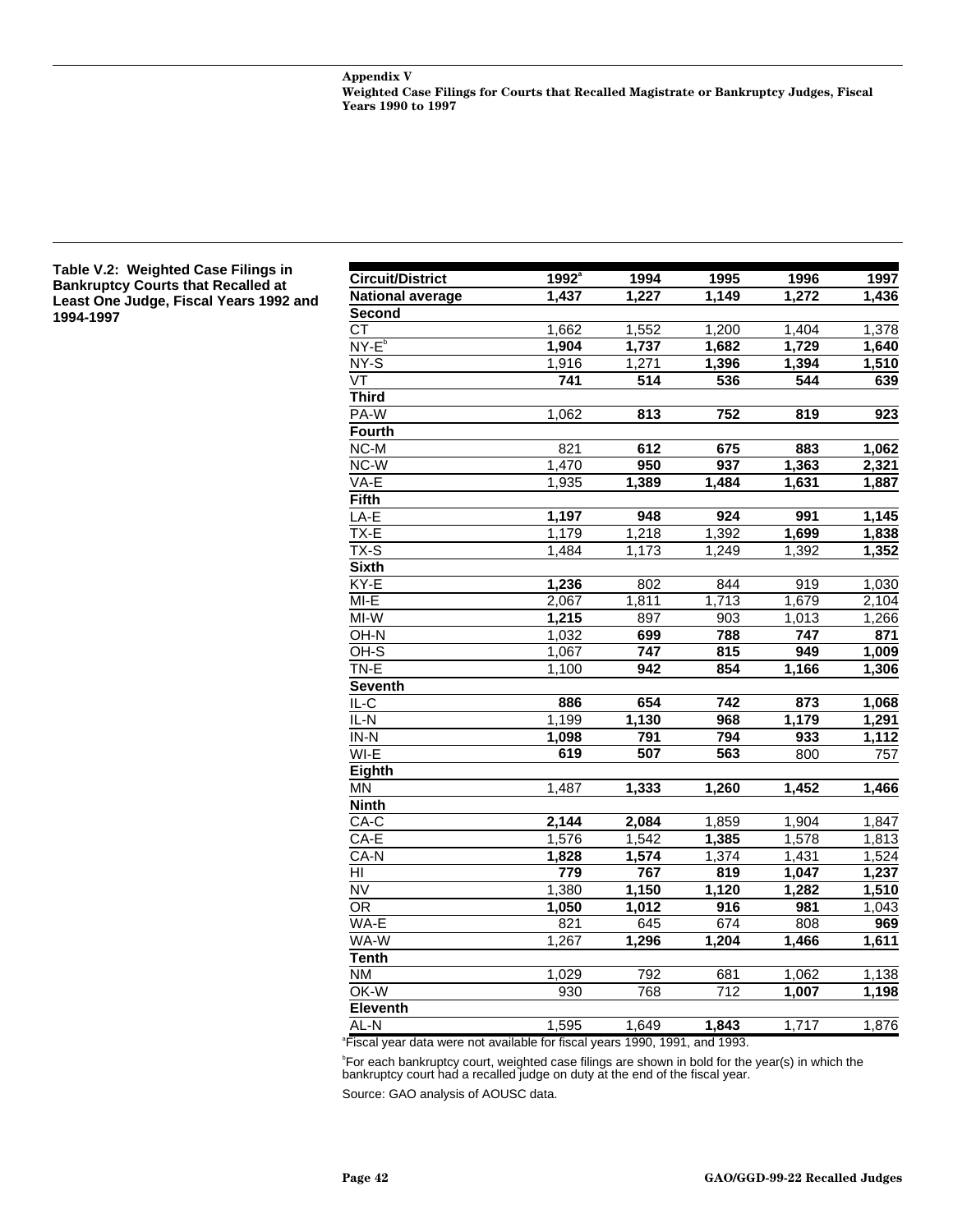### <span id="page-44-0"></span>Comments From AOUSC

| LEONIDAS RALPH MECHAM<br>Director                                                                            | ADMINISTRATIVE OFFICE OF THE<br>UNITED STATES COURTS                                                                                                                                                                                                                                                                                                                                                                                                                                                                                                                                                                           | DUANE R. LEE                    |
|--------------------------------------------------------------------------------------------------------------|--------------------------------------------------------------------------------------------------------------------------------------------------------------------------------------------------------------------------------------------------------------------------------------------------------------------------------------------------------------------------------------------------------------------------------------------------------------------------------------------------------------------------------------------------------------------------------------------------------------------------------|---------------------------------|
| CLARENCE A. LEE, JR.<br>Associate Director                                                                   | WASHINGTON, D.C. 20544                                                                                                                                                                                                                                                                                                                                                                                                                                                                                                                                                                                                         | Office of Program<br>Assessment |
|                                                                                                              | December 16, 1998                                                                                                                                                                                                                                                                                                                                                                                                                                                                                                                                                                                                              |                                 |
| Mr. Richard Stana<br>United States General Accounting Office<br>441 G Street, N.W.<br>Washington, D.C. 20548 | Associate Director, Administration of Justice Issues                                                                                                                                                                                                                                                                                                                                                                                                                                                                                                                                                                           |                                 |
| Dear Mr. Stana:                                                                                              |                                                                                                                                                                                                                                                                                                                                                                                                                                                                                                                                                                                                                                |                                 |
|                                                                                                              | We have reviewed GAO's draft report entitled Federal Judiciary: Information on the Use of<br>Recalled Magistrate and Bankruptcy Judges and have hand-written our corrections and<br>modifications to the text where appropriate (see enclosed).                                                                                                                                                                                                                                                                                                                                                                                |                                 |
| Retirement System.                                                                                           | Although the report makes no findings or conclusions, an uninformed audience might<br>nevertheless read into the report an implication that the judiciary has not tapped a resource available<br>to it when in fact there are inherent limitations to this resource. Therefore, one point that we would<br>like incorporated in the agency's response section of the report is the fact that there are good<br>reasons why recalled judges are not a greater or more predictable resource than they already are, not<br>the least of which is the fact that they must be at least 65 years of age to retire under the Judicial |                                 |
|                                                                                                              | We appreciated the opportunity to review this document.                                                                                                                                                                                                                                                                                                                                                                                                                                                                                                                                                                        |                                 |
|                                                                                                              | Sincerely,<br>Duane R. Lee<br>Program Assessment Officer                                                                                                                                                                                                                                                                                                                                                                                                                                                                                                                                                                       |                                 |
| Enclosure                                                                                                    |                                                                                                                                                                                                                                                                                                                                                                                                                                                                                                                                                                                                                                |                                 |
|                                                                                                              |                                                                                                                                                                                                                                                                                                                                                                                                                                                                                                                                                                                                                                |                                 |
|                                                                                                              | A TRADITION OF SERVICE TO THE FEDERAL JUDICIARY                                                                                                                                                                                                                                                                                                                                                                                                                                                                                                                                                                                |                                 |
|                                                                                                              |                                                                                                                                                                                                                                                                                                                                                                                                                                                                                                                                                                                                                                |                                 |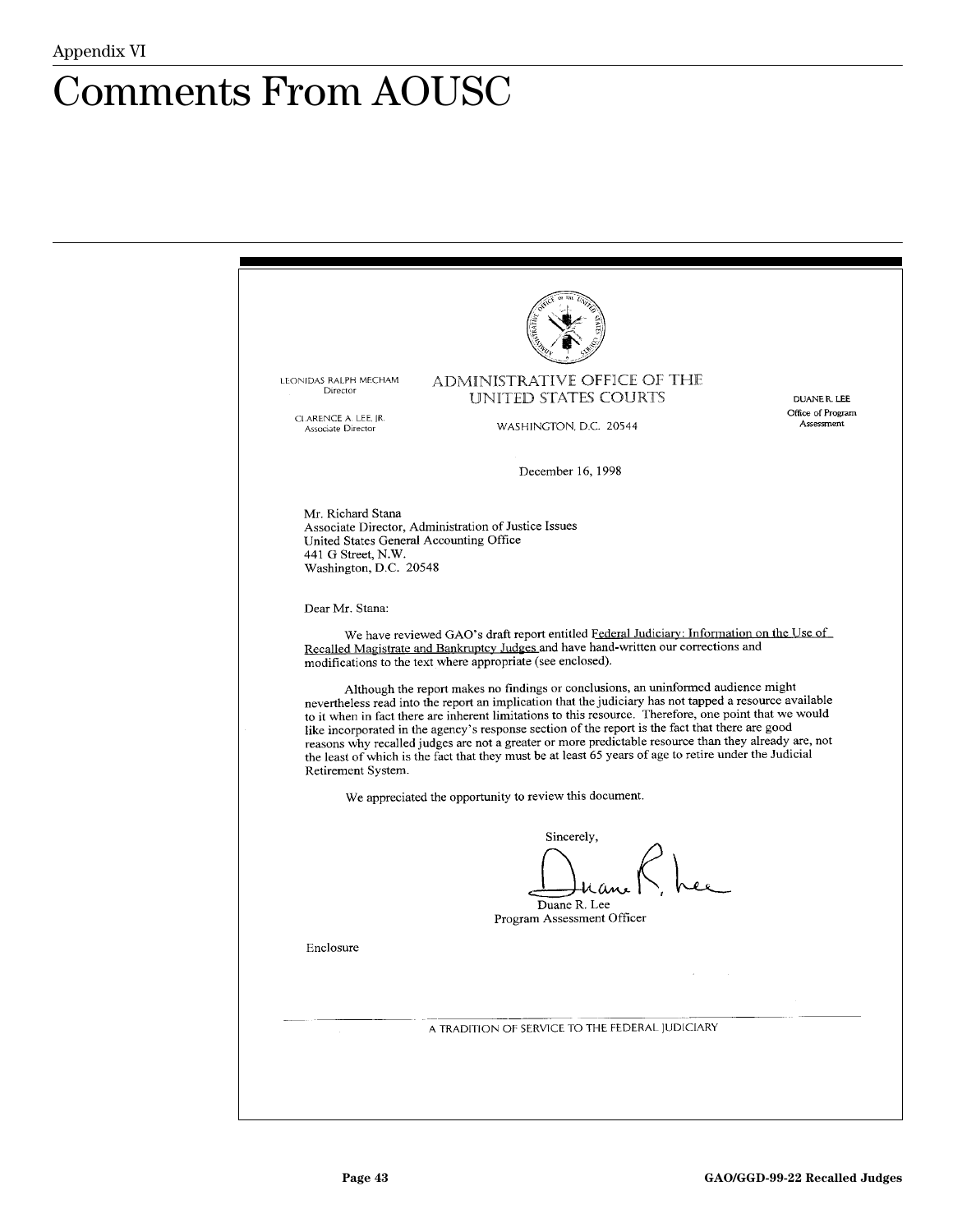## <span id="page-45-0"></span>Major Contributors to This Report

| General Government<br><b>Division</b> | William Jenkins, Jr., Assistant Director                                   |
|---------------------------------------|----------------------------------------------------------------------------|
| Dallas Field Office                   | Christopher Conrad, Evaluator-in-Charge<br>Mary Kay Muse, Senior Evaluator |
| Office of General<br>Counsel          | Geoffrey Hamilton, Senior Attorney Advisor                                 |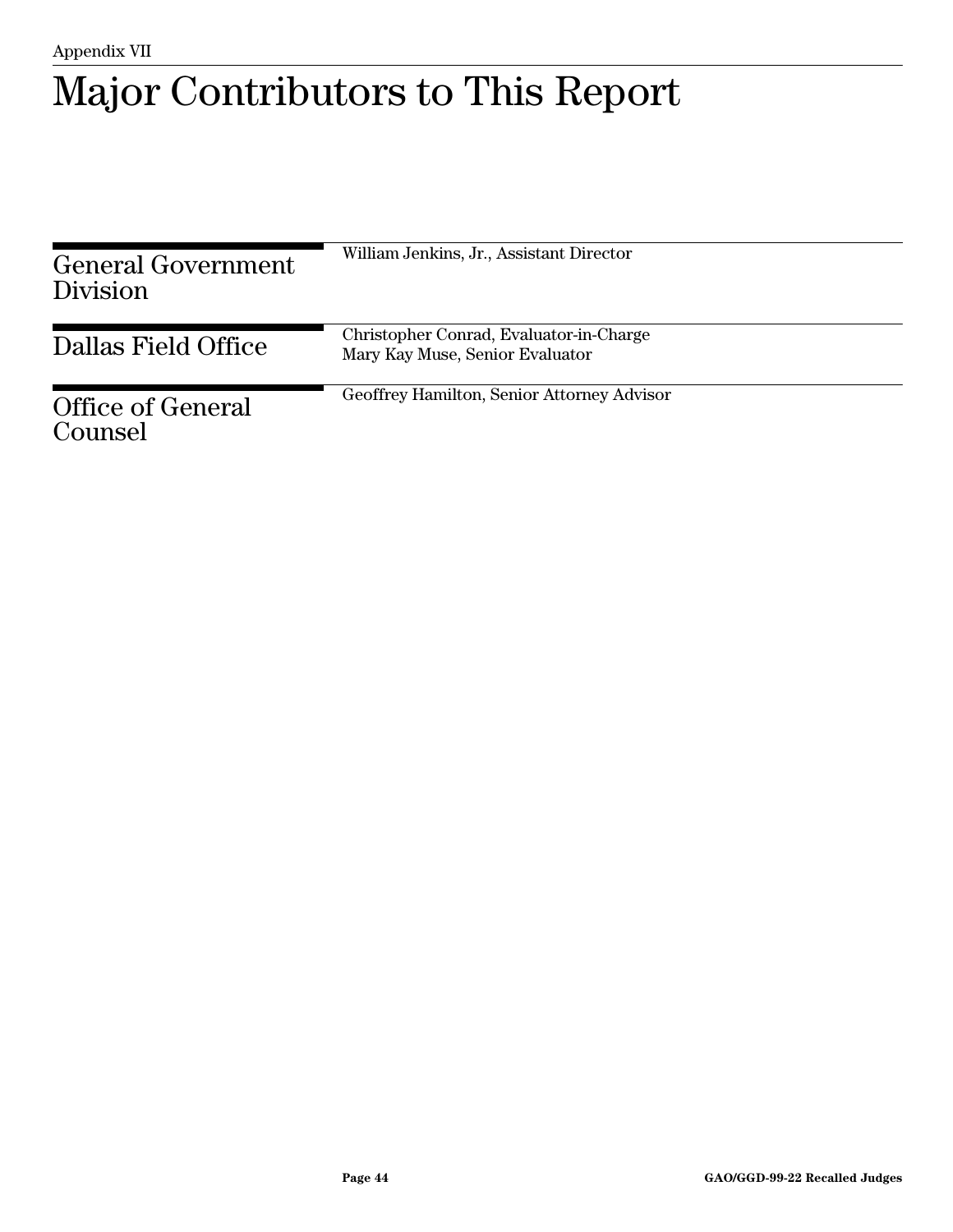#### **Ordering Information**

**The first copy of each GAO report and testimony is free. Additional copies are \$2 each. Orders should be sent to the following address, accompanied by a check or money order made out to the Superintendent of Documents, when necessary. VISA and MasterCard credit cards are accepted, also. Orders for 100 or more copies to be mailed to a single address are discounted 25 percent.**

**Order by mail:**

**U.S. General Accounting Office P.O. Box 37050 Washington, DC 20013**

**or visit:**

**Room 1100 700 4th St. NW (corner of 4th and G Sts. NW) U.S. General Accounting Office Washington, DC**

**Orders may also be placed by calling (202) 512-6000 or by using fax number (301) 258-4066, or TDD (301) 413-0006.**

**Each day, GAO issues a list of newly available reports and testimony. To receive facsimile copies of the daily list or any list from the past 30 days, please call (202) 512-6000 using a touch-tone phone. A recorded menu will provide information on how to obtain these lists.**

**For information on how to access GAO reports on the INTERNET, send e-mail message with "info" in the body to:**

**info@www.gao.gov**

**or visit GAO's Wor**l**d Wide Web Home Page at:**

**http://www.gao.gov**